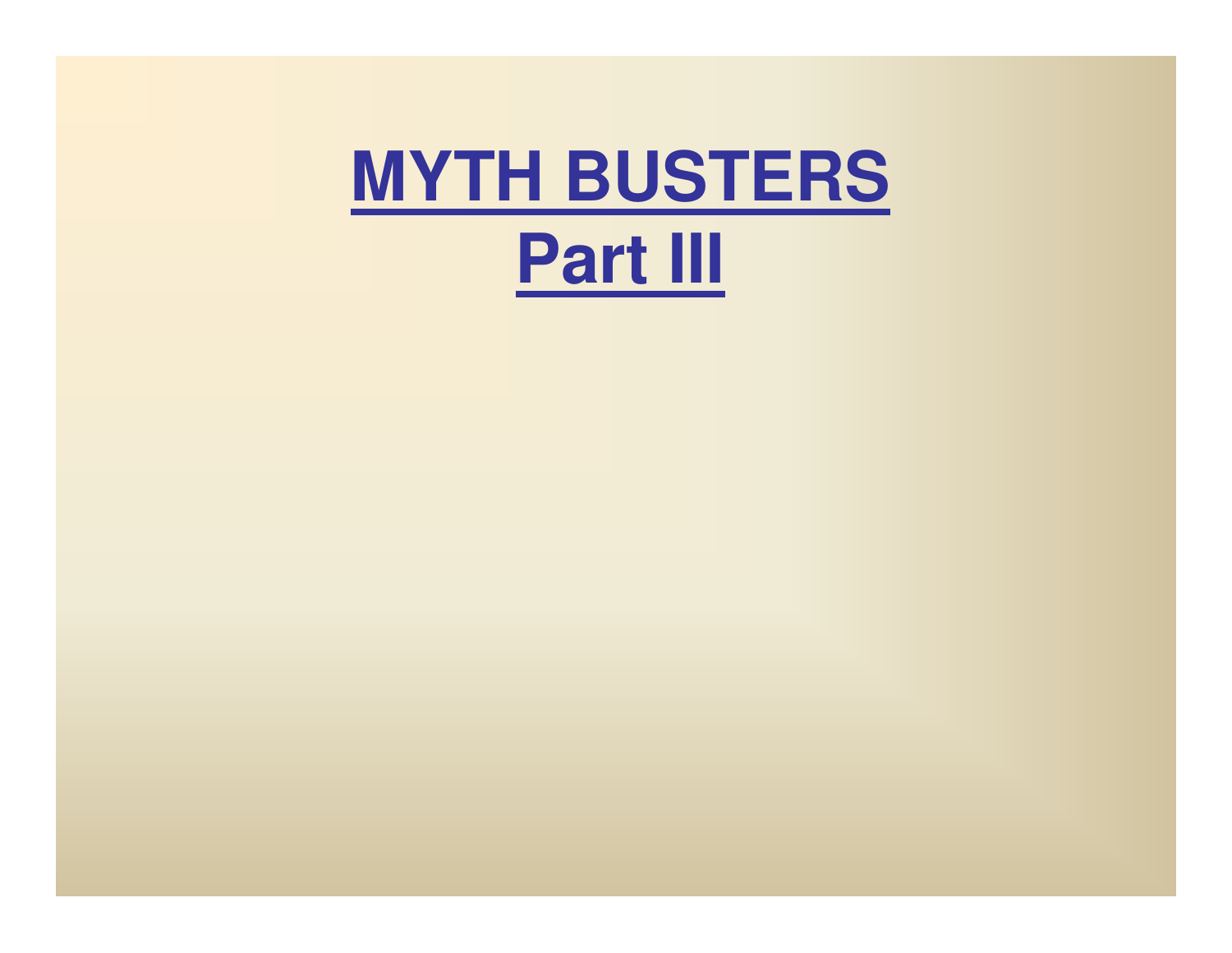# **Exposing the Roots of Paganistic Myths and Beliefs in Modern Christianity**

Jude 1:3; 2 Tim. 3:12-4:4 & Rev. 17 & 18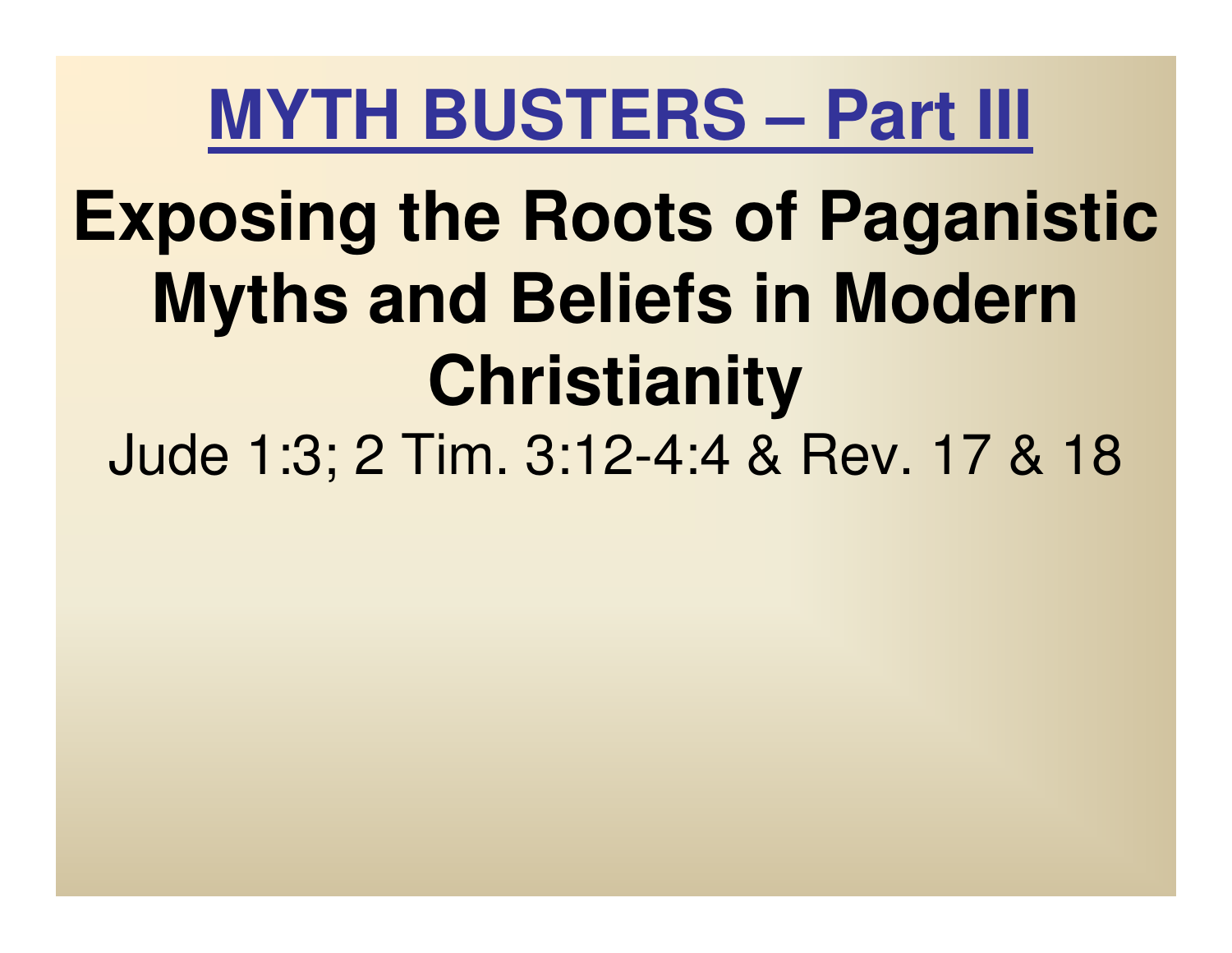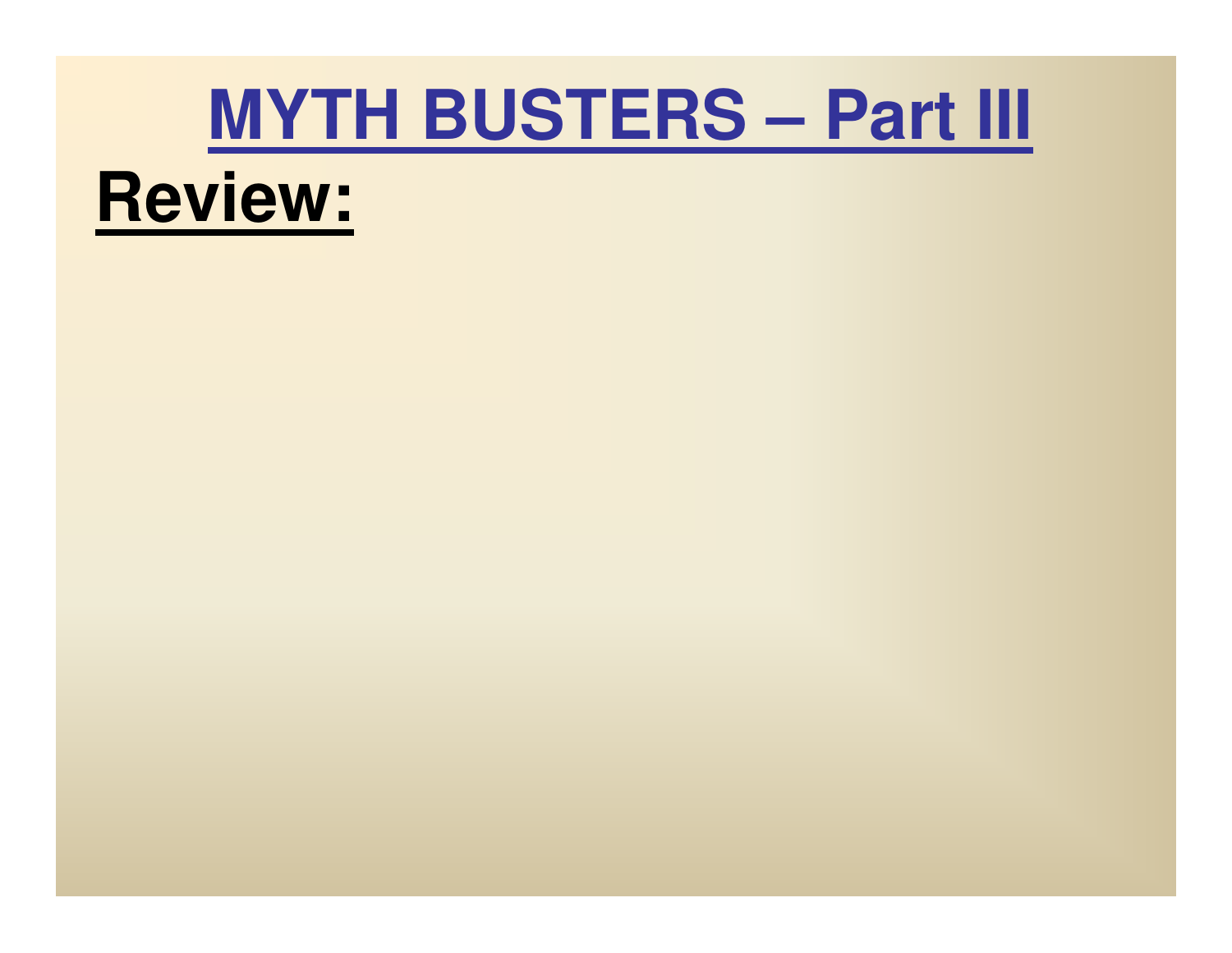#### **Review:**

# **1. Truth → What is Truth?**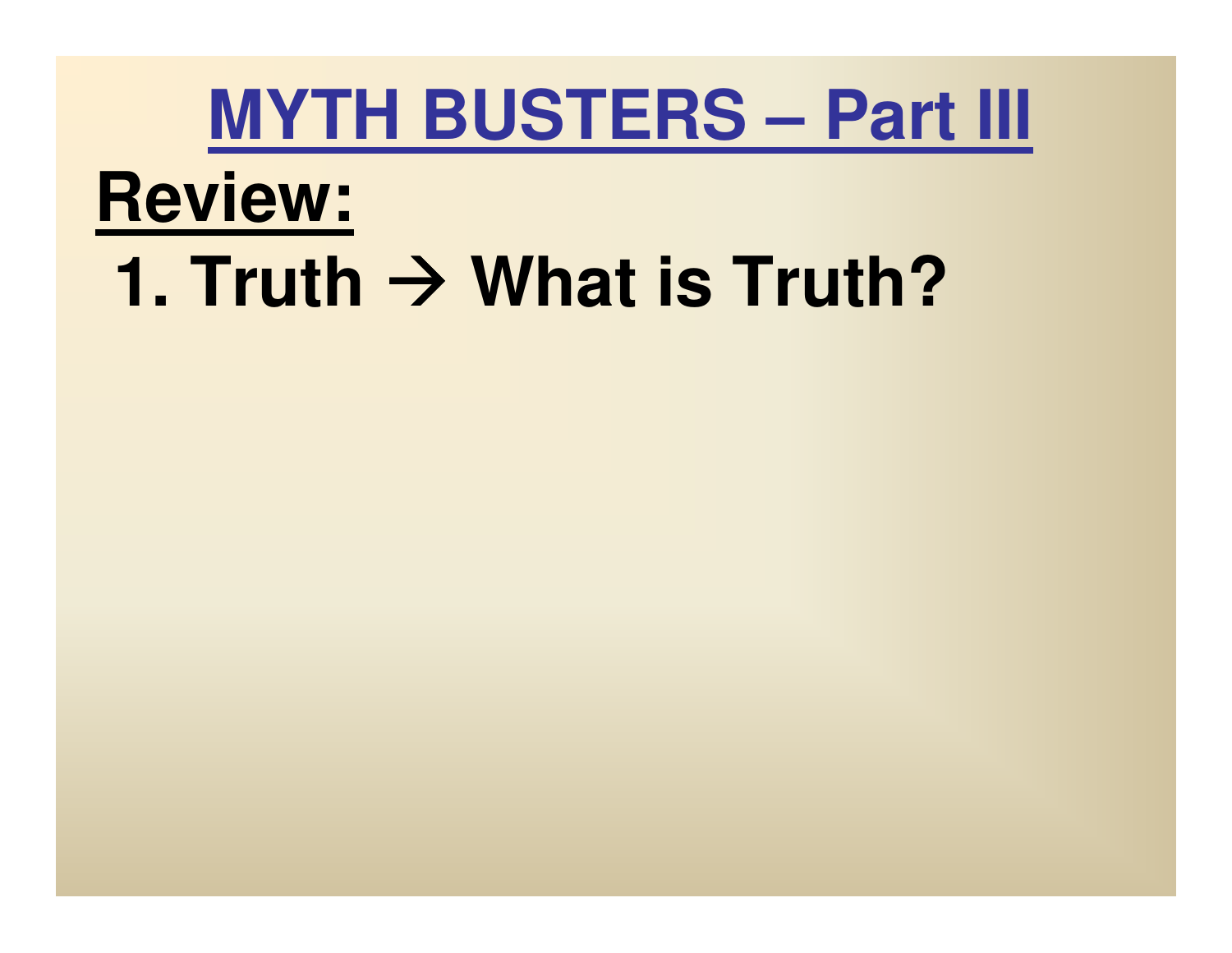# **Review:1. Truth → What is Truth?**<br>**2. Jesus is the Truth – tl a. Jesus is the Truth – the Living Word of God**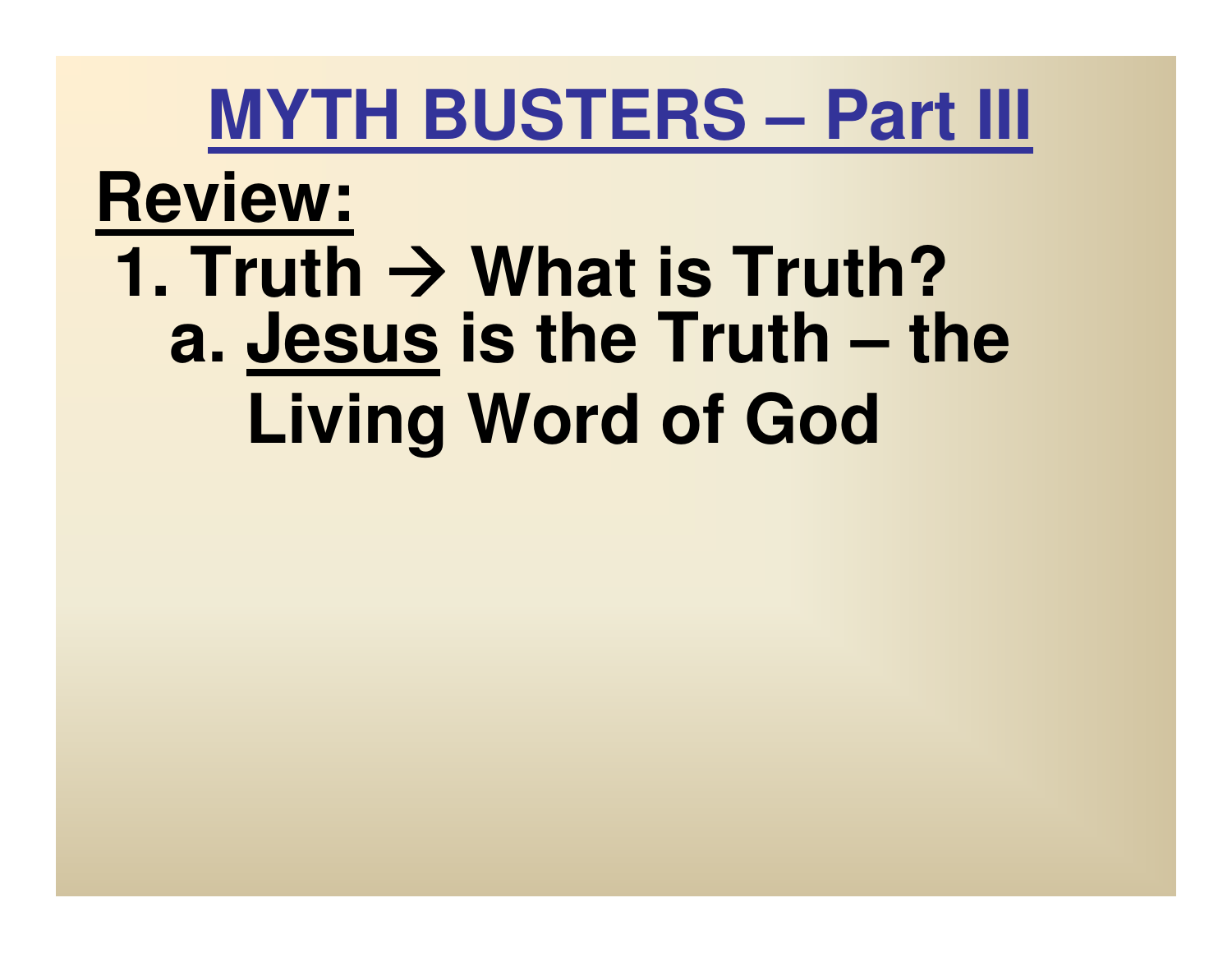#### **MYTH BUSTERS – Part III Review:1. Truth → What is Truth?**<br> **h** The Holy Rible is the Tru **b. The Holy Bible is the Truth–the written Word of God**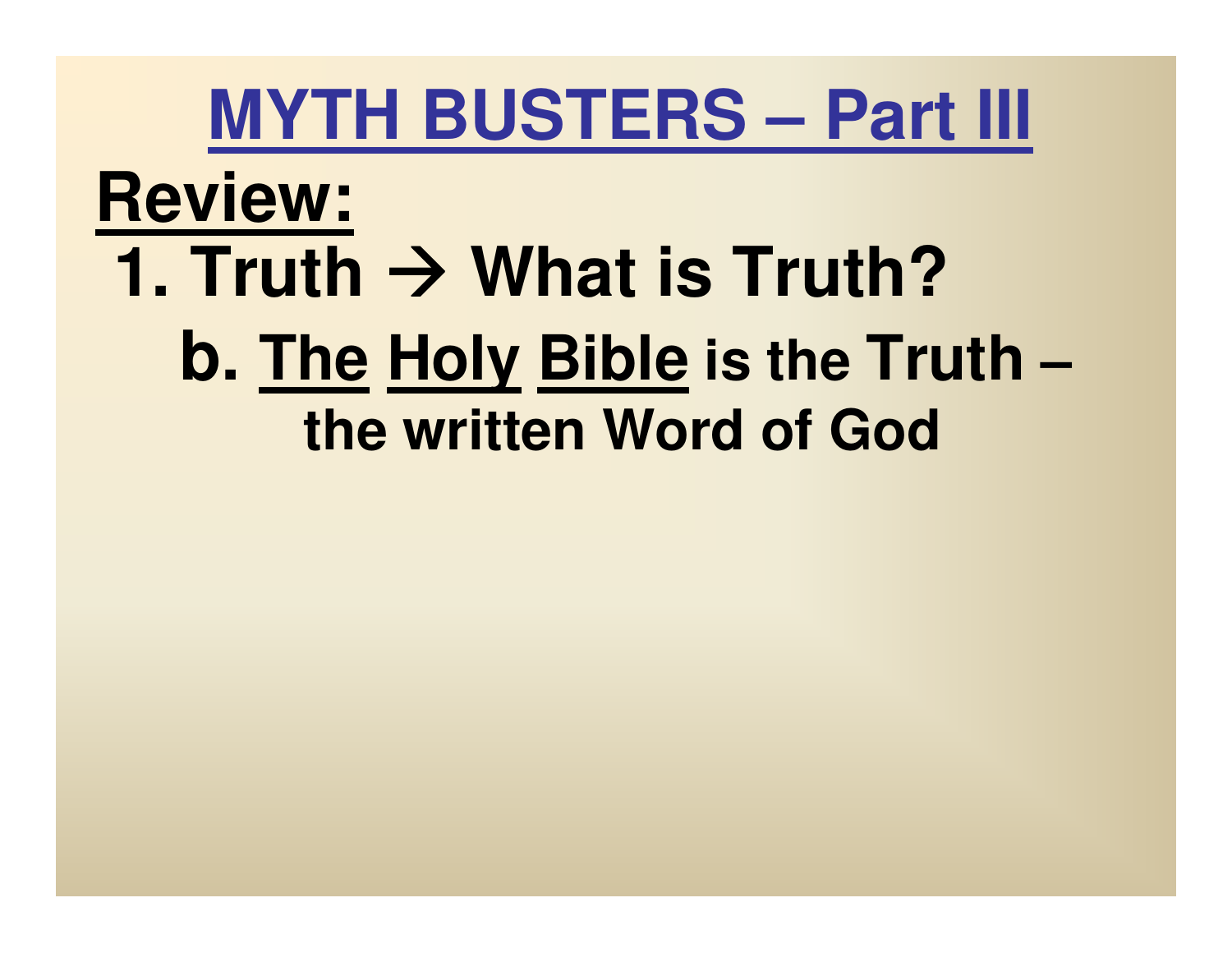# **Review:1. Truth**  $\rightarrow$  **What is Truth? c. Accurate Reporting of the Actual Facts**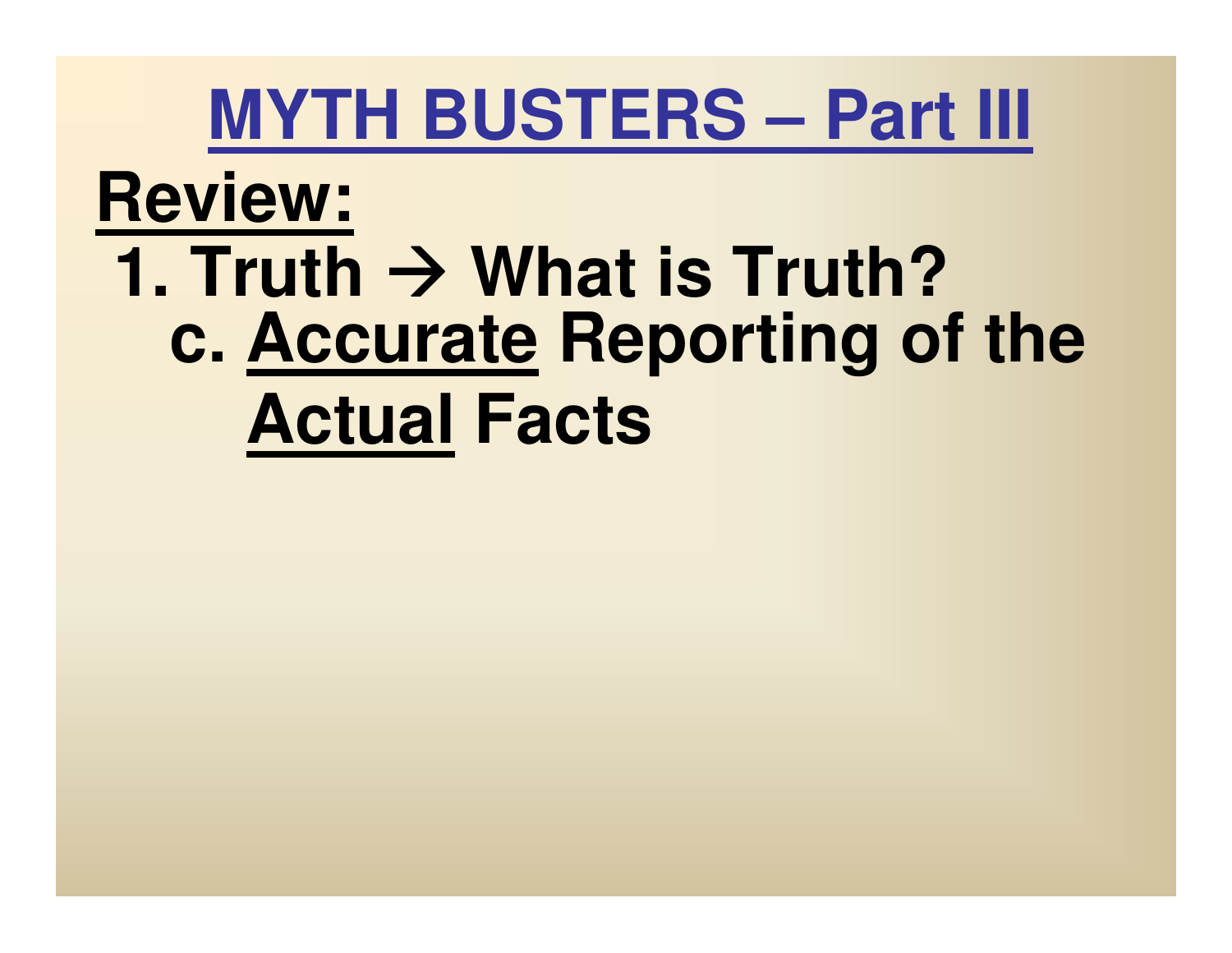**Jude 1:3 Beloved, although I was very eager to write to you about our common salvation, I found it necessary**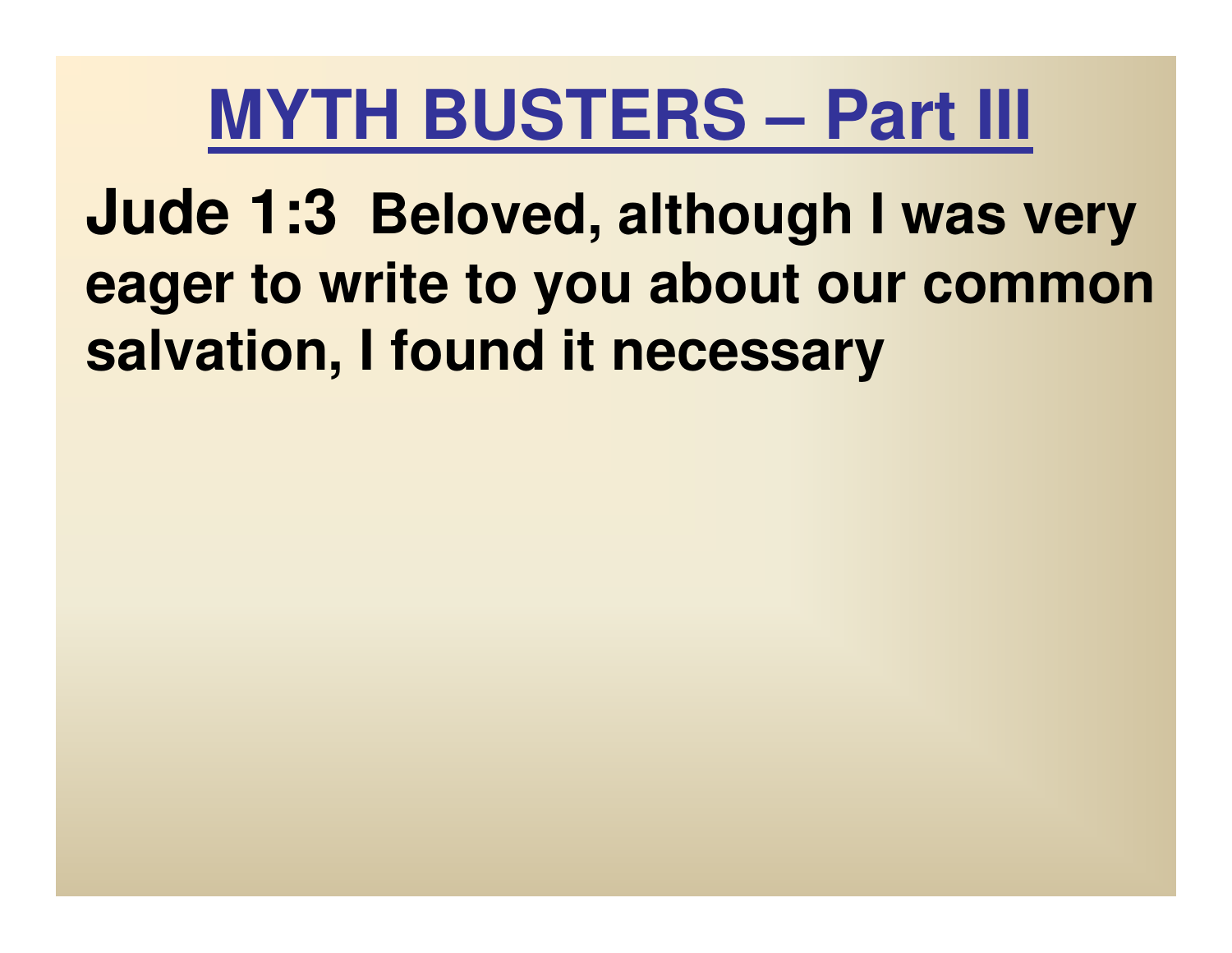**Jude 1:3 … to write appealing to you to earnestly contend for the faith that was once for all delivered to the saints.**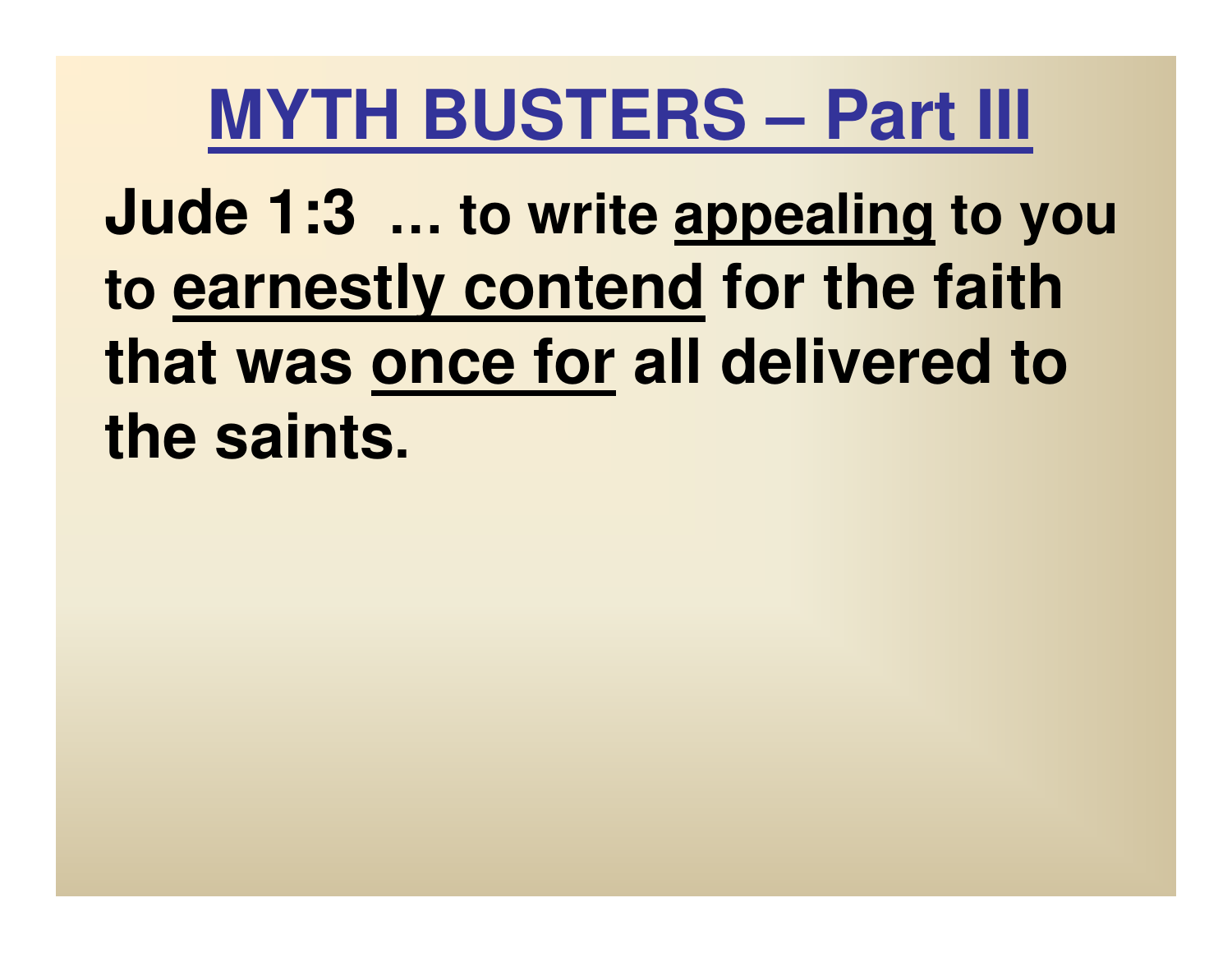# **John 8:31-32 (31) So Jesus was saying to those Jews who had believed Him,**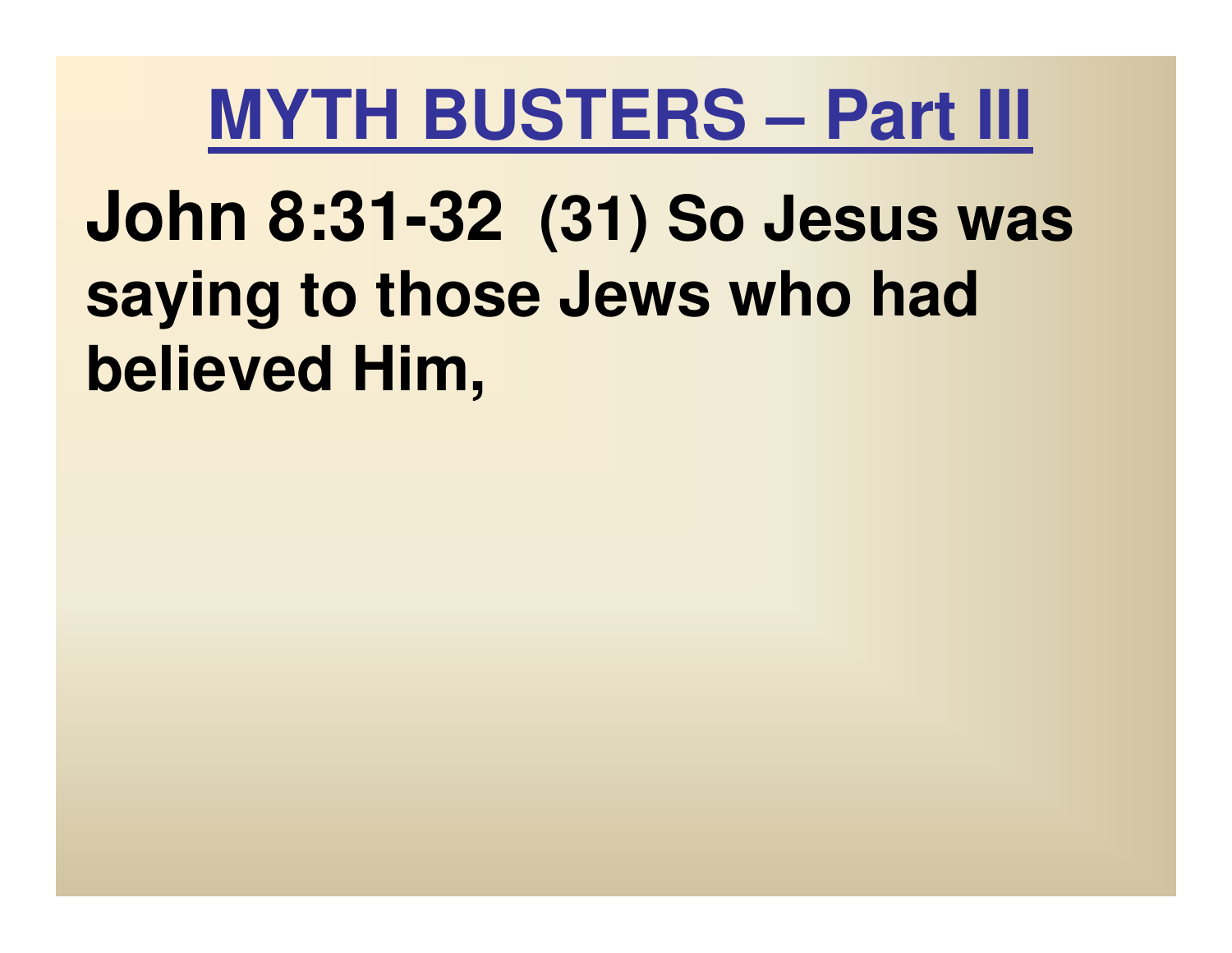**John 8:31-32 (31) … "If you continue (ABIDE) in My word, then you are truly disciples of Mine;**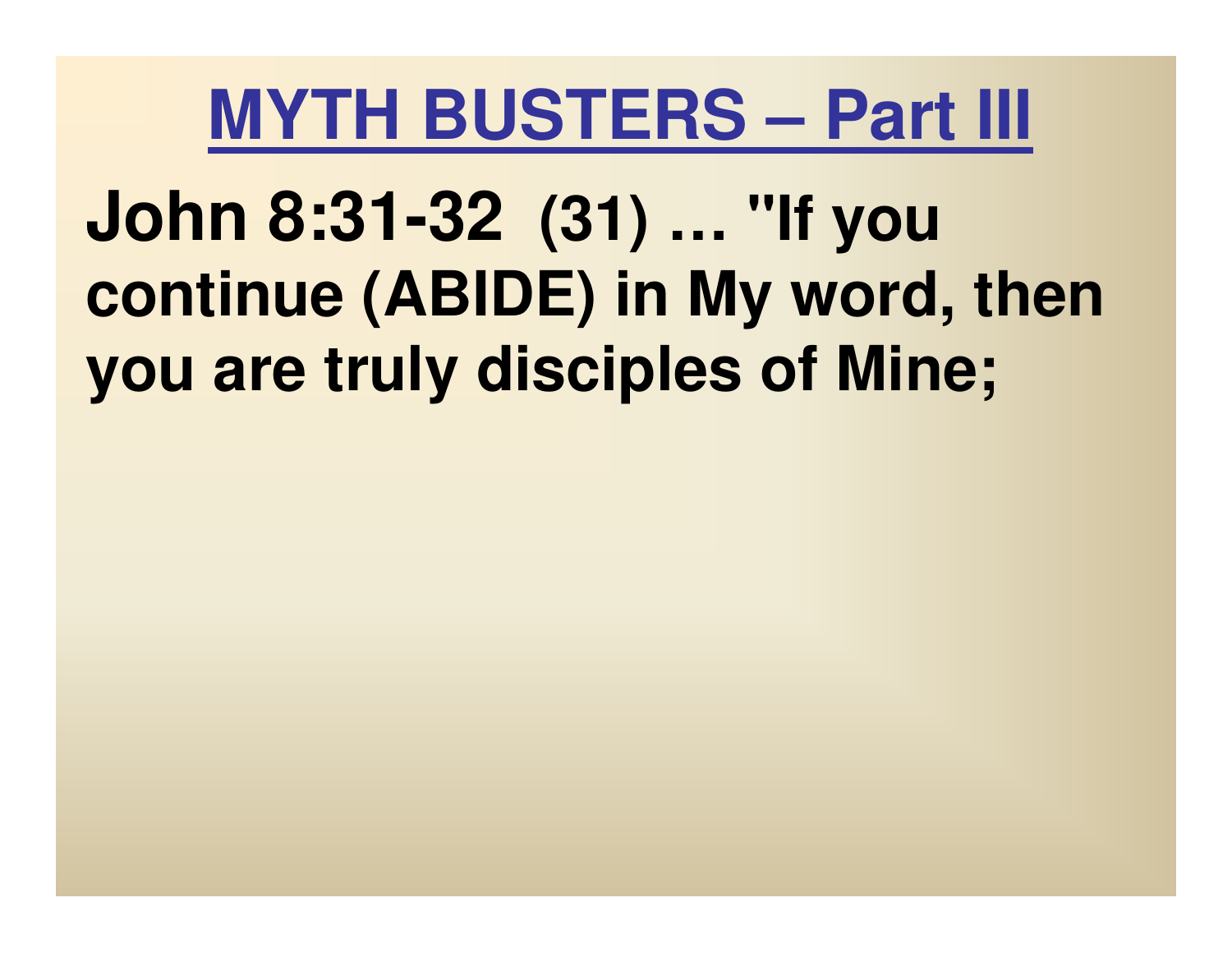**John 8:31-32 (32) and you will know the truth, and the truth will make you free."**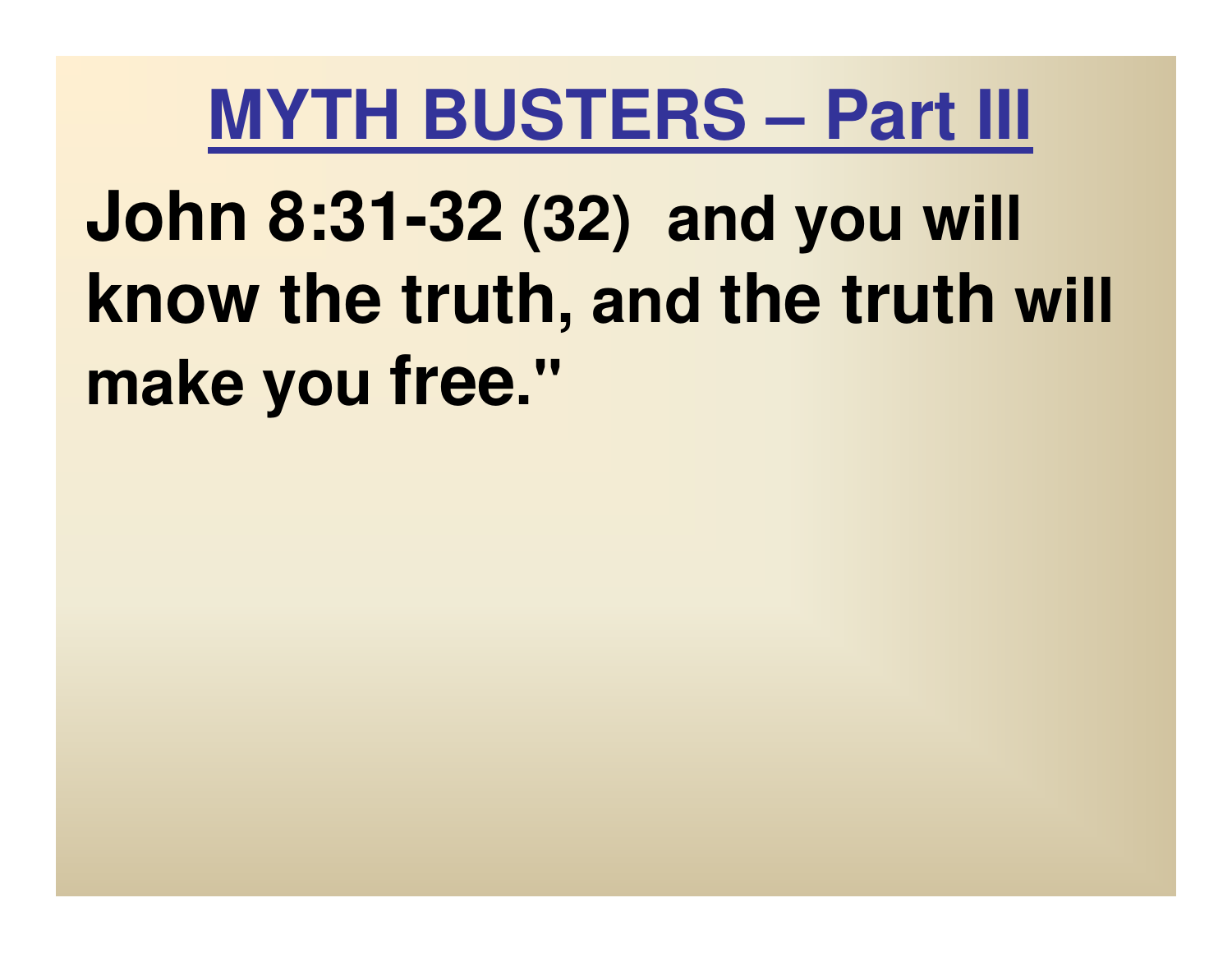#### **Review:2. God hates man's traditions that confuse people about His Word or make it seem VOID and EMPTY. (Mark 7:1-13)**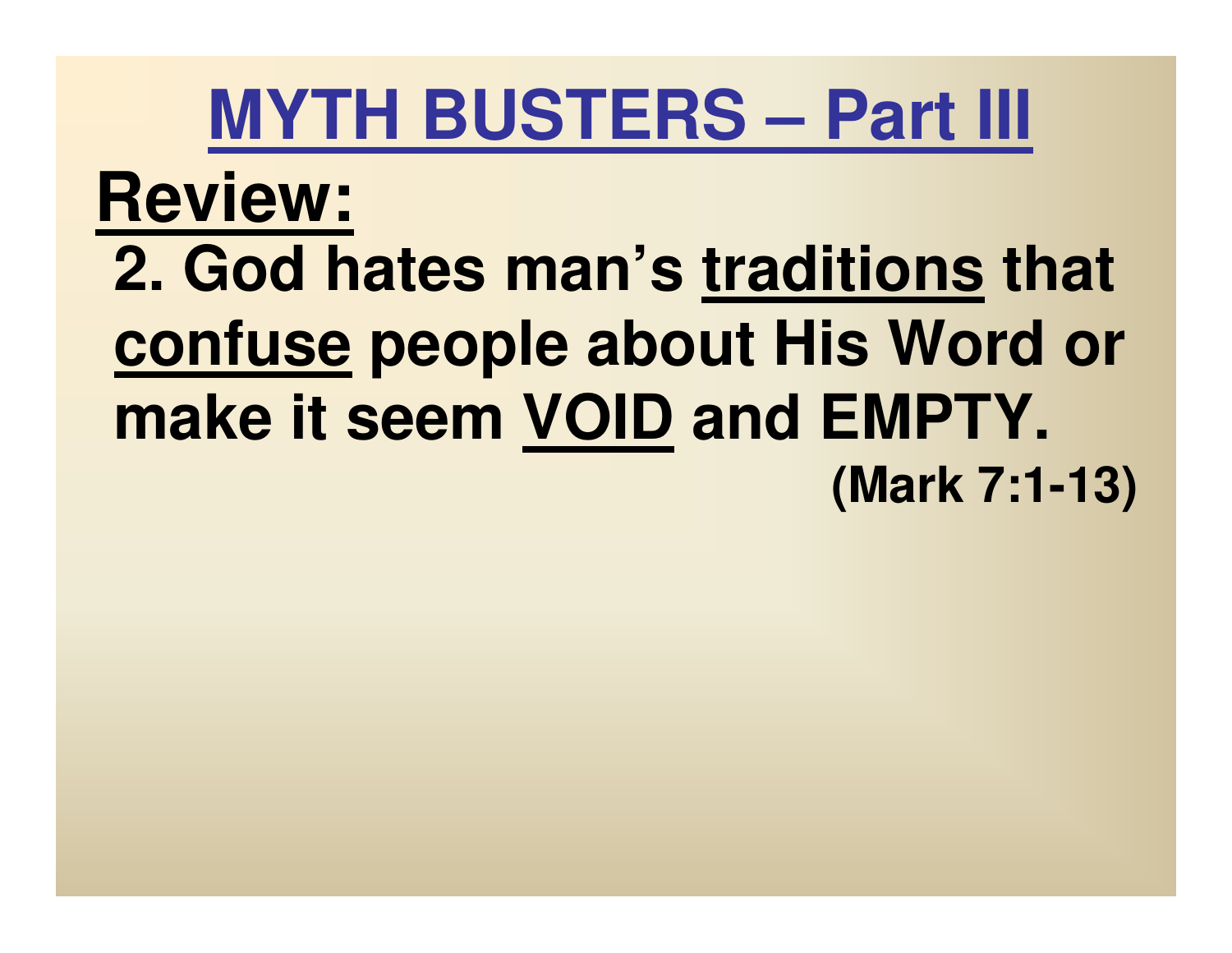# **Review:3. We are not suppose to worship God according to PAGAN traditions or customs. (Deut. 12:29-32)**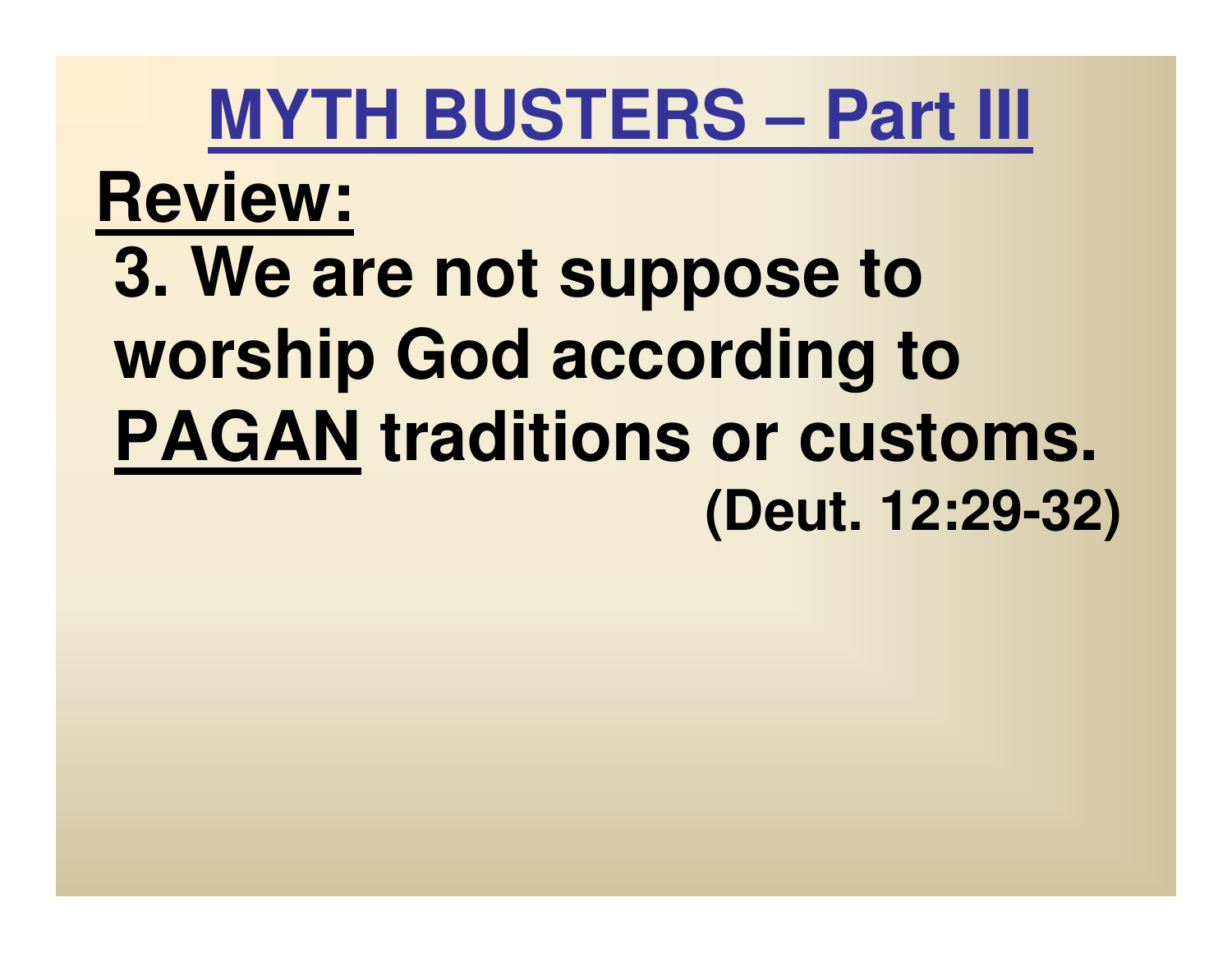**Review:4. We are to reject any false or distorted gospel – receive only the TRUE Gospel. (Gal. 1:6-9)**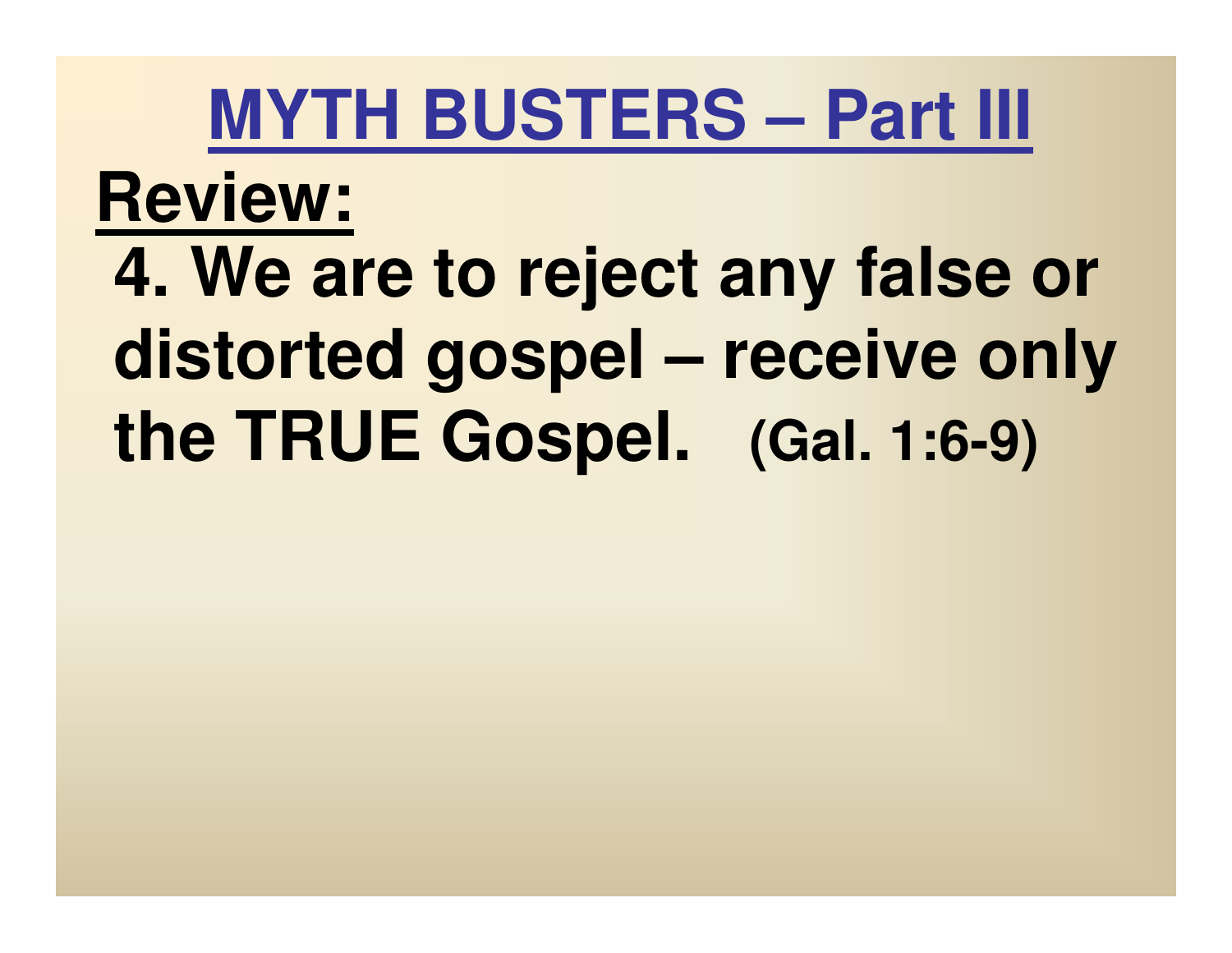# **Review: 4. God calls those who proclaim a distorted or false gospel -CURSED. (Gal. 1:6-9)**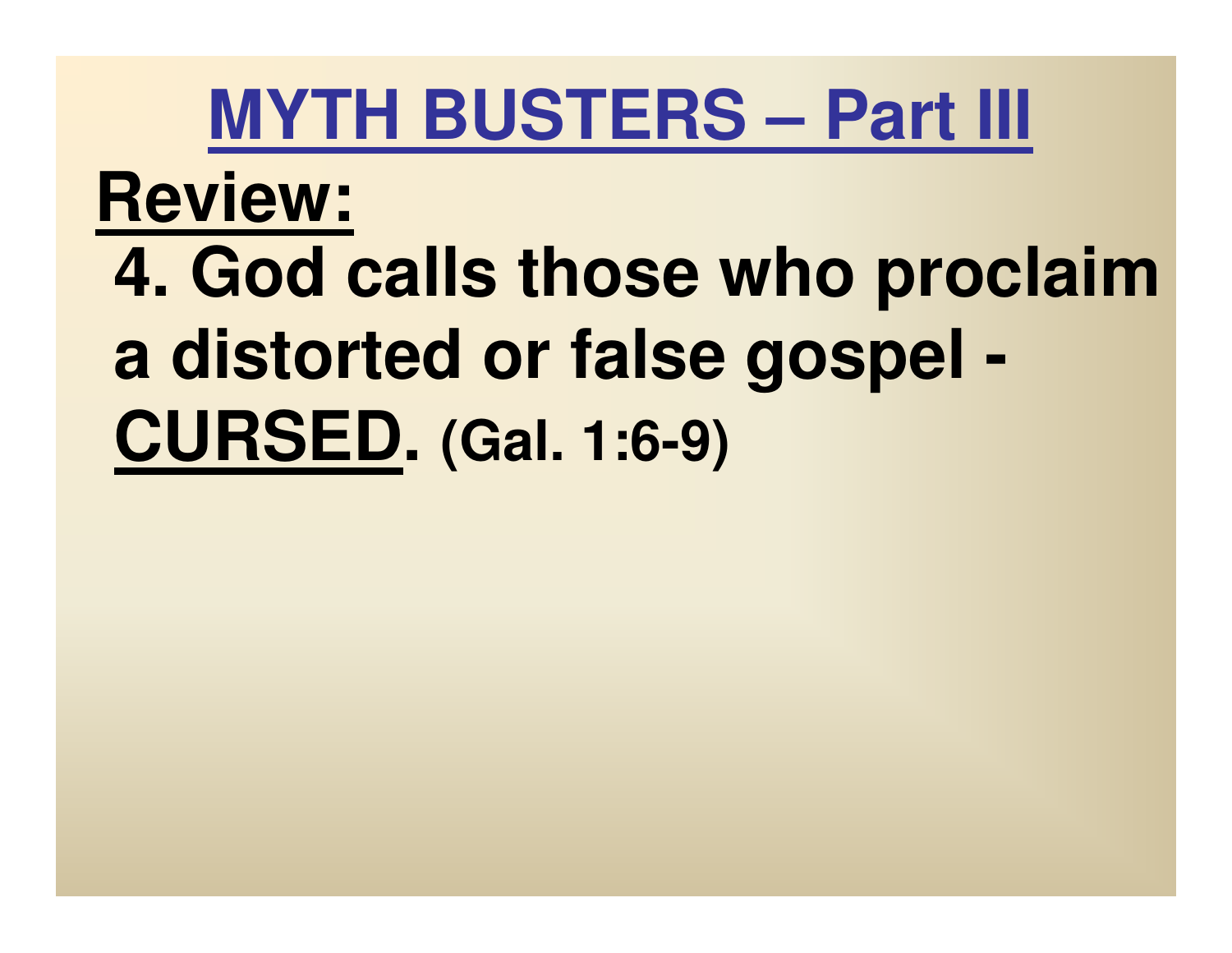**MYTH BUSTERS – Part III Gal 1:6-9** (6) I am amazed that you are so quickly deserting Him who called you by the grace of Christ, for a **different gospel**;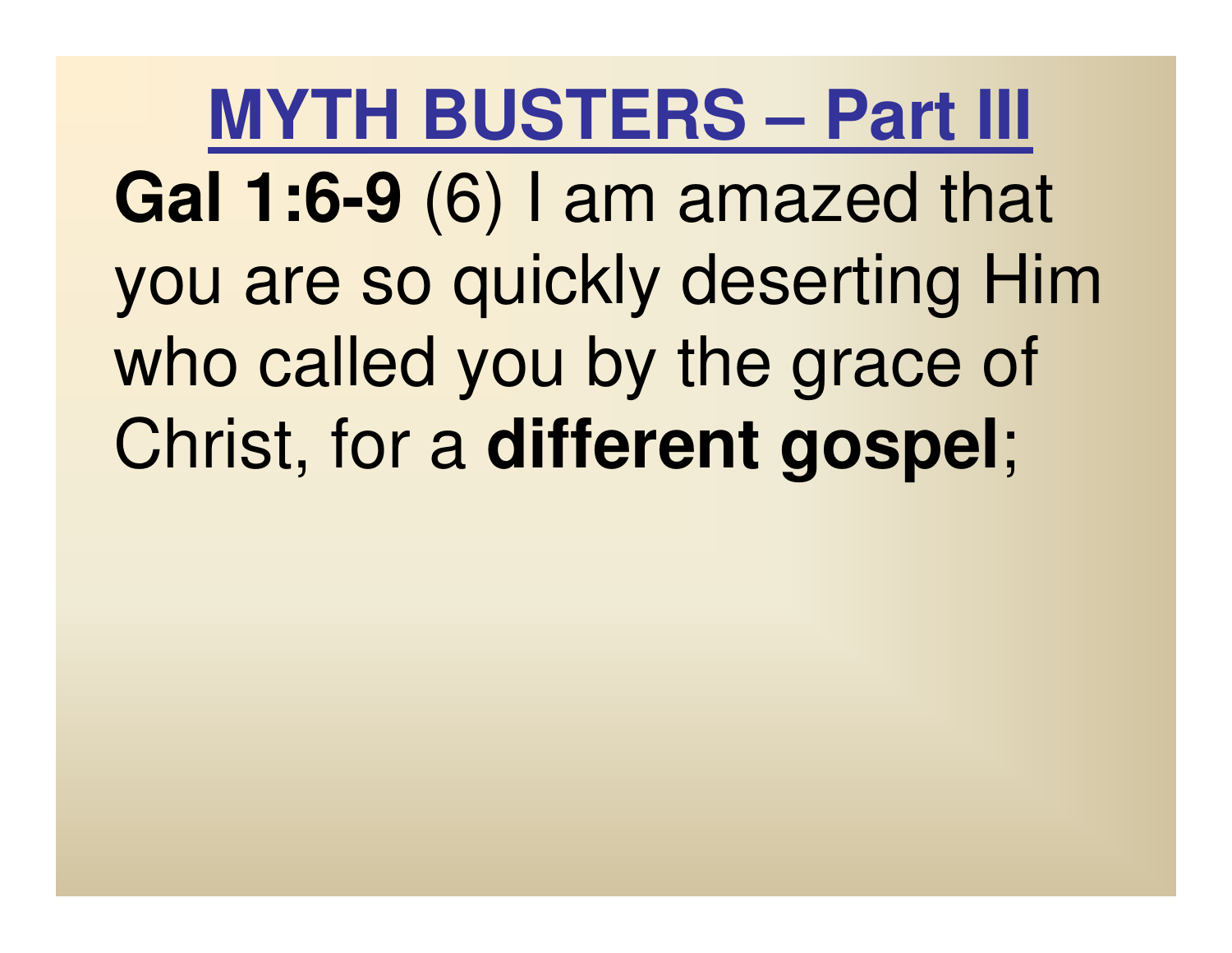**MYTH BUSTERS – Part III Gal 1:6-9** (7) which is really not another; only there are some who are disturbing you and want to **distort** the gospel of Christ.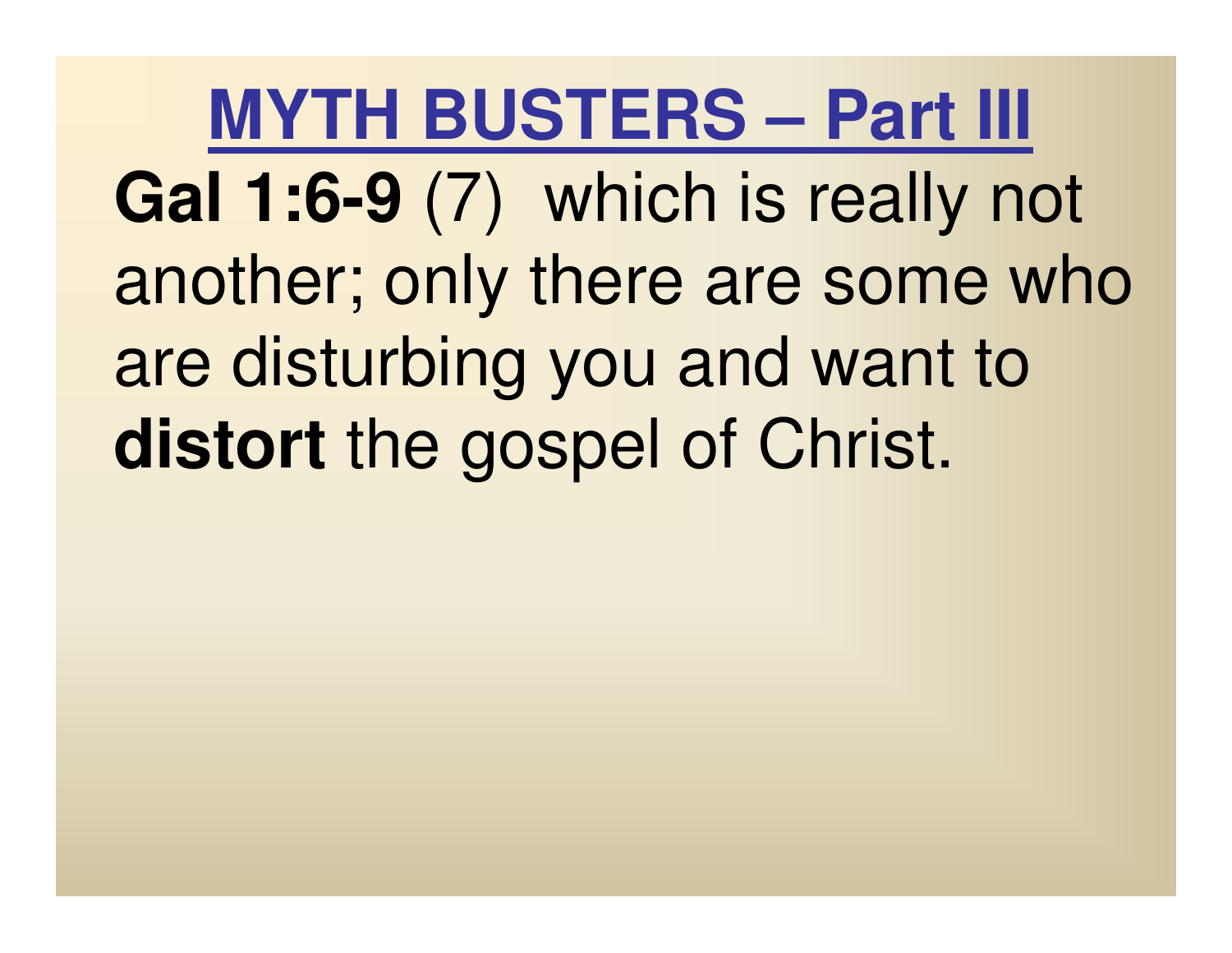**MYTH BUSTERS – Part III Gal 1:6-9** (8) But even if we, or an angel from heaven, should preach to you a gospel **contrary** to what we have preached to you, he is to be **accursed**!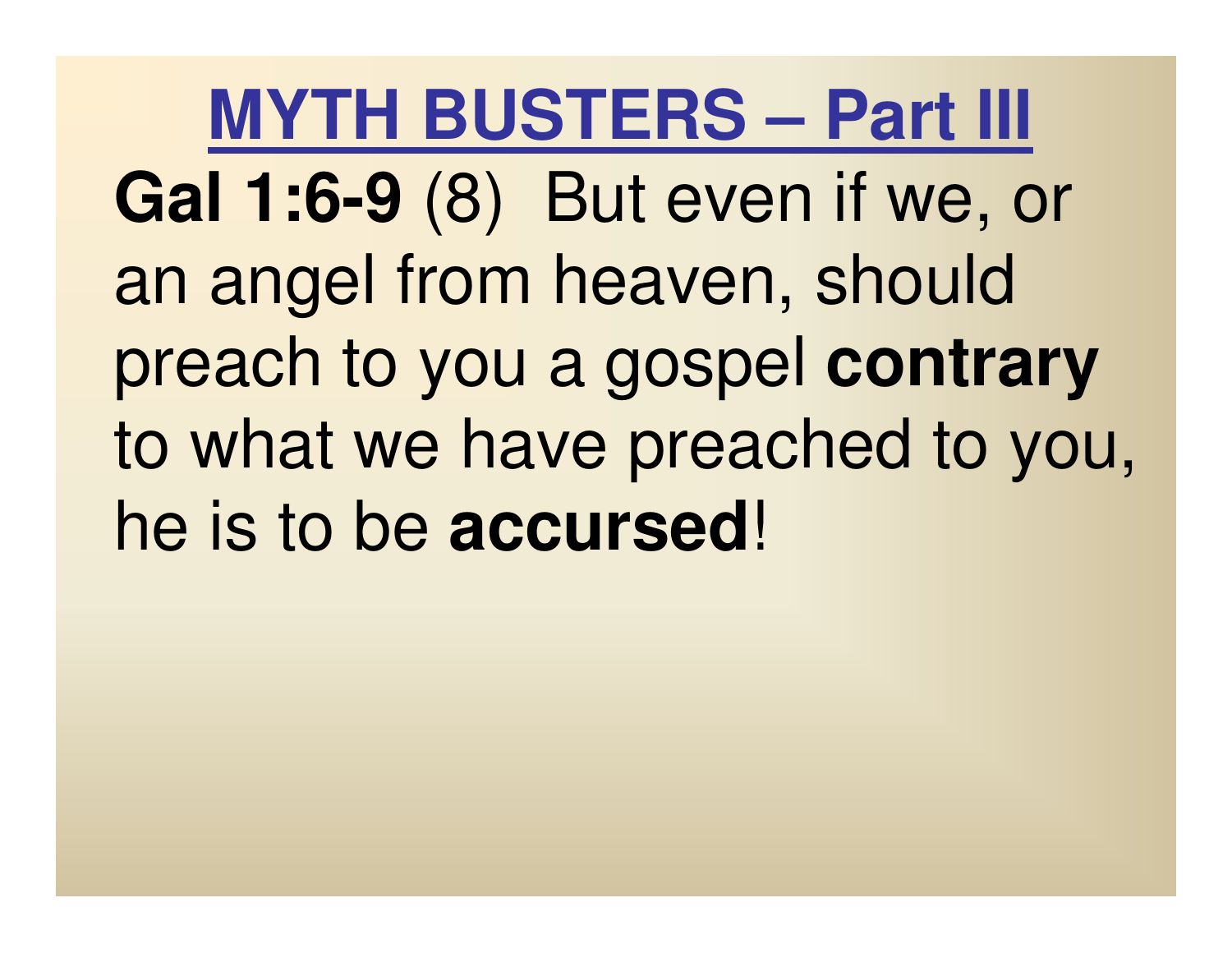**MYTH BUSTERS – Part III Gal 1:6-9** (9) As we have said before, so I say again now, if any man is preaching to you a **gospelcontrary** to what you **received**, he is to be **accursed**!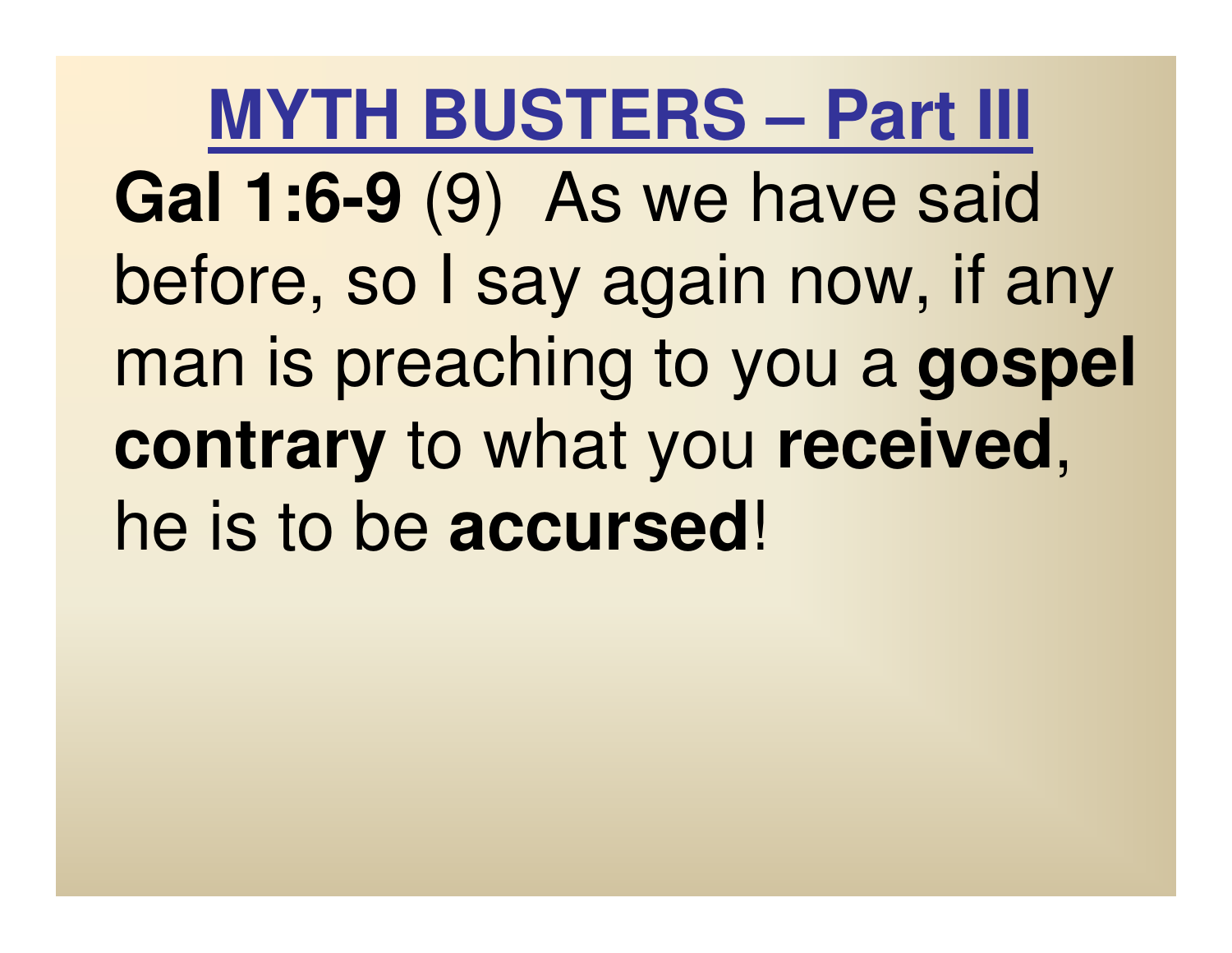# **Review: 4. And we are not to have anything to do with those who proclaim a false gospel (2 John 1:10-11)**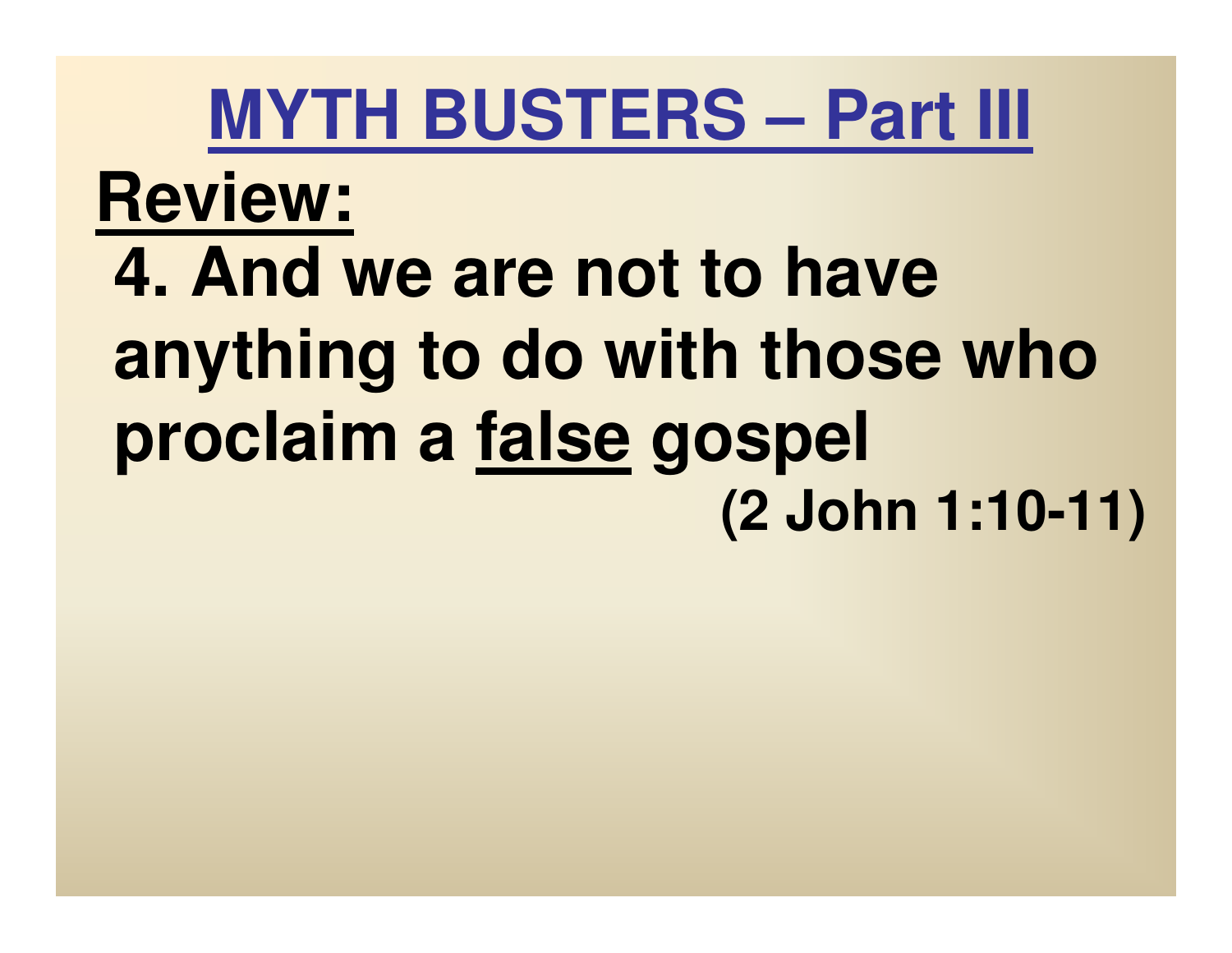**MYTH BUSTERS – Part III 2 John 1:10-11 (10) If anyone comes to you and does not bring this teaching, do not receive him into your house, and do not give him a greeting; (11) for the one who gives him a greeting participates in his evil deeds.**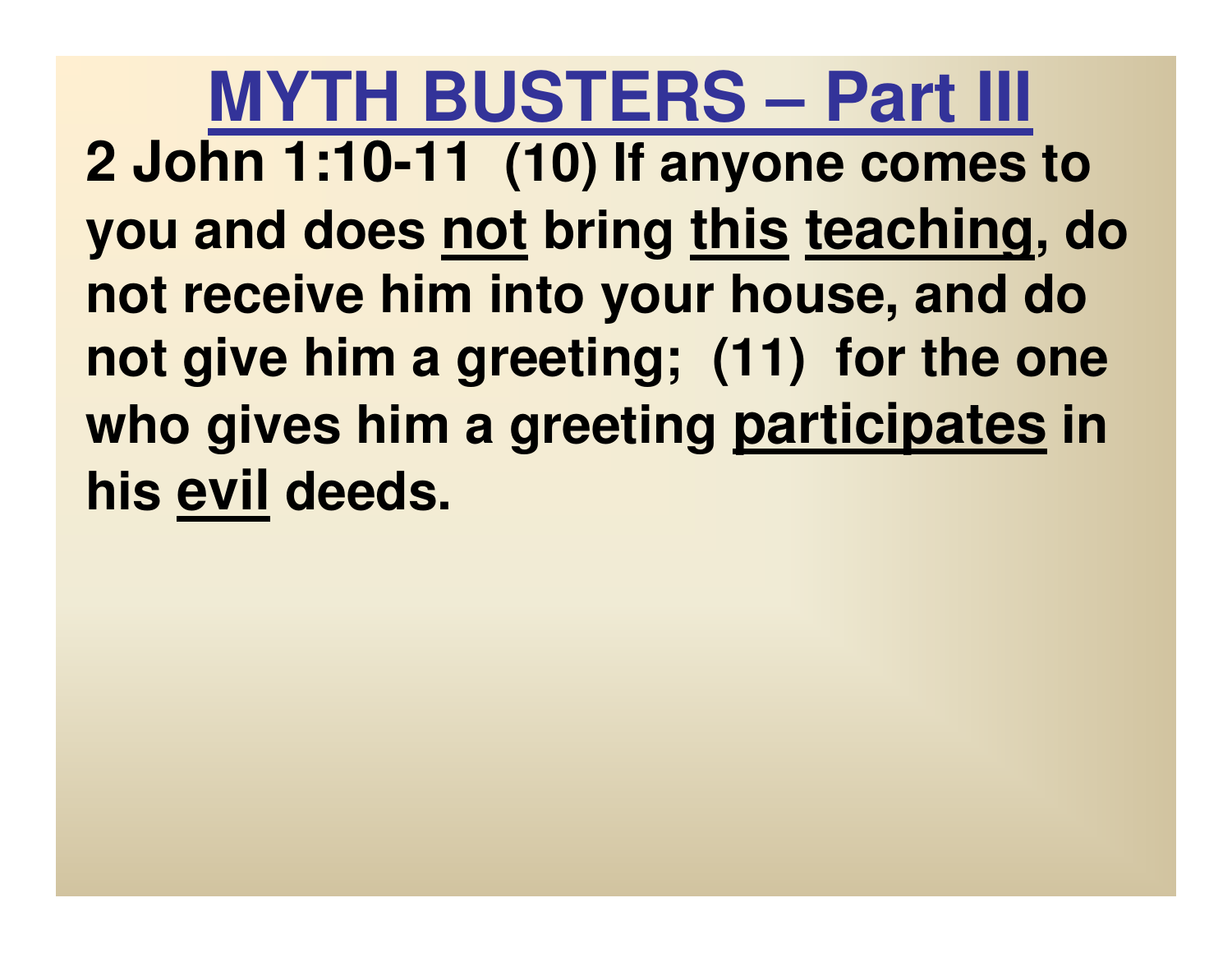**A Prophetic look at the beginnings of the mixture of paganism with Christianity**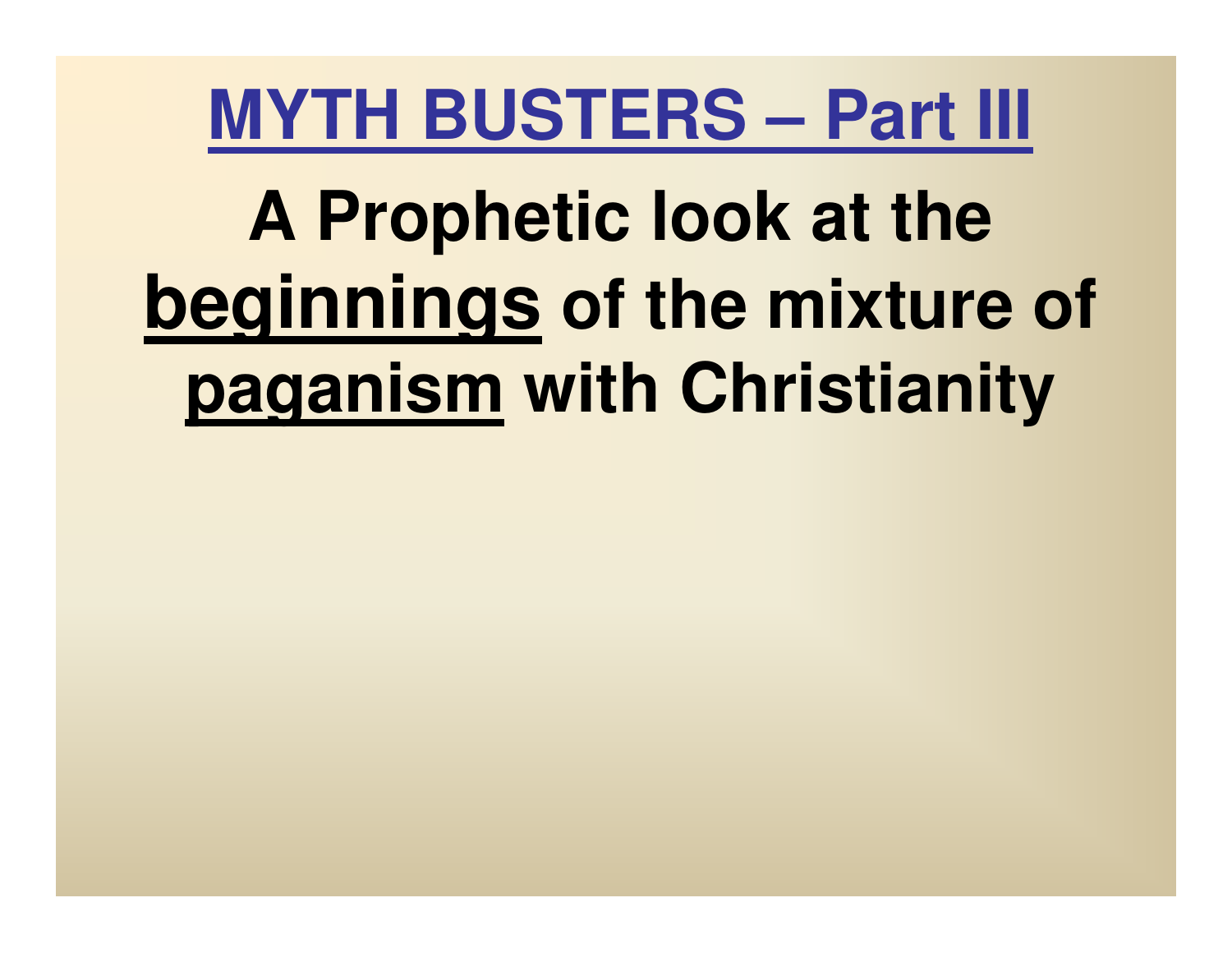#### **1 Timothy 4:1-3:**

**(1) But the Spirit explicitly says that in later times some will fall away from the faith, paying attention to deceitful spirits and doctrines of demons,**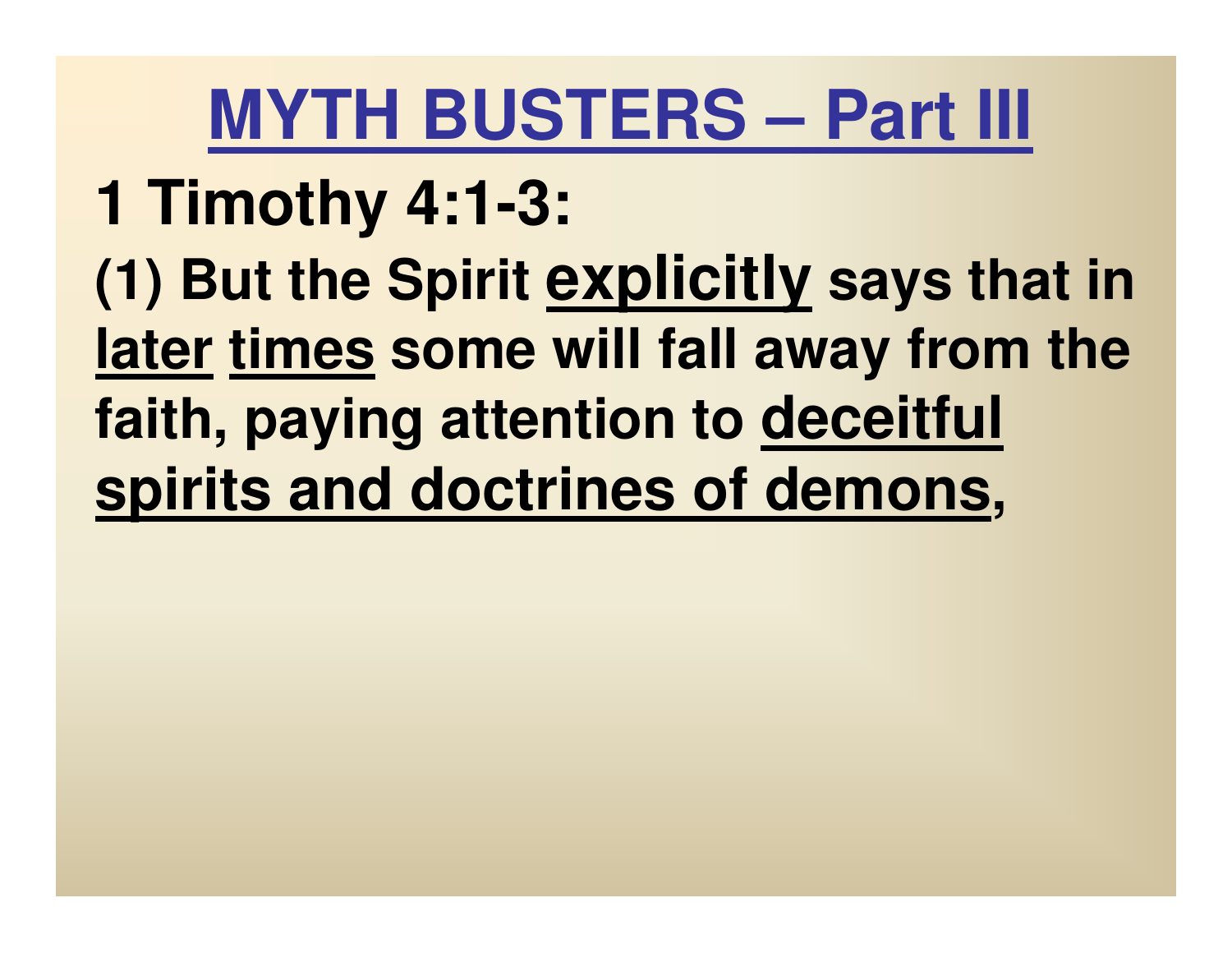#### **1 Timothy 4:1-3:**

**(2) by means of the hypocrisy of liars seared in their own conscience as with a branding iron,**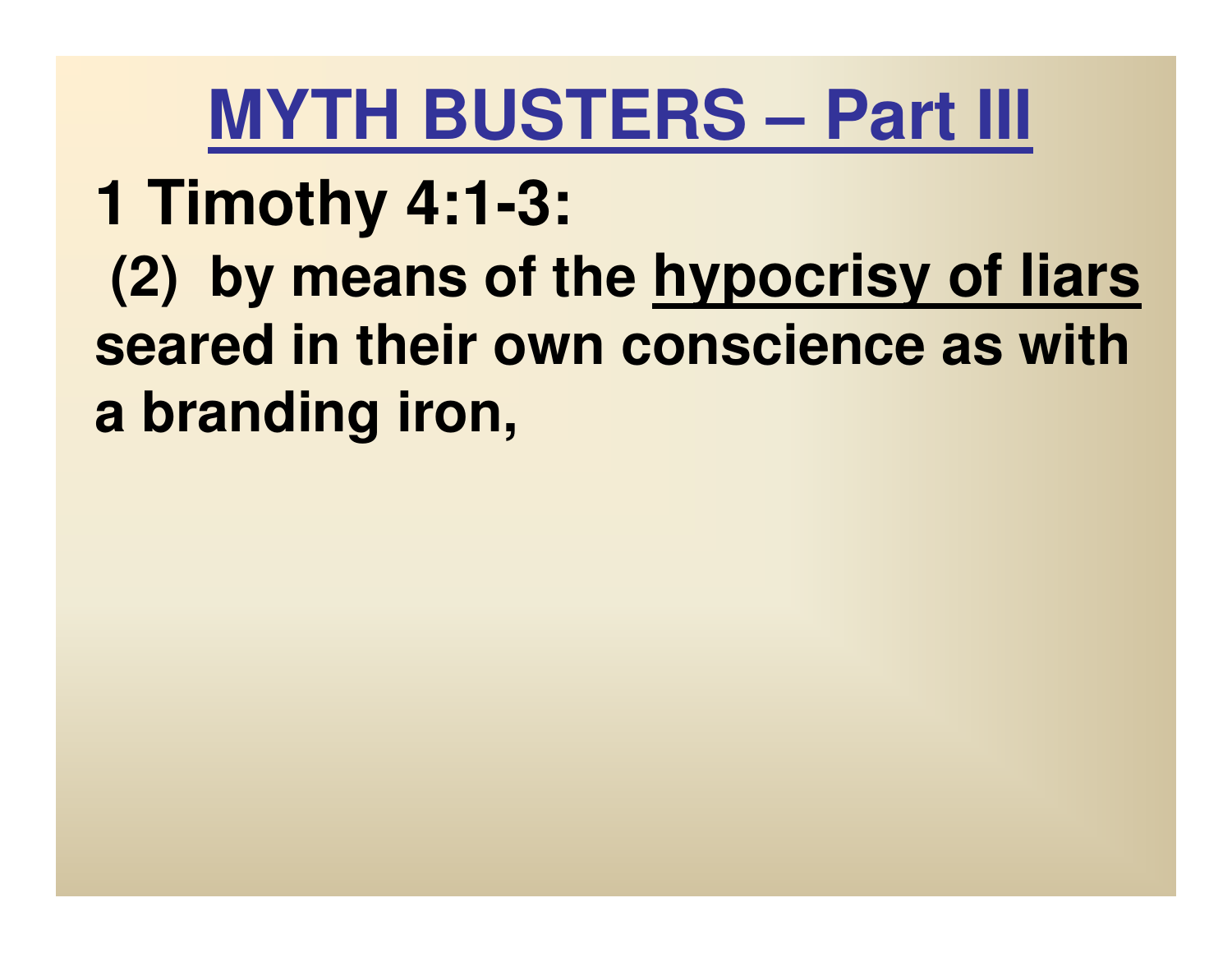- **1 Timothy 4:1-3:**
- **(3) men who forbid marriage and advocate abstaining from foods which God has created to be gratefully shared in by those who believe and know the truth.**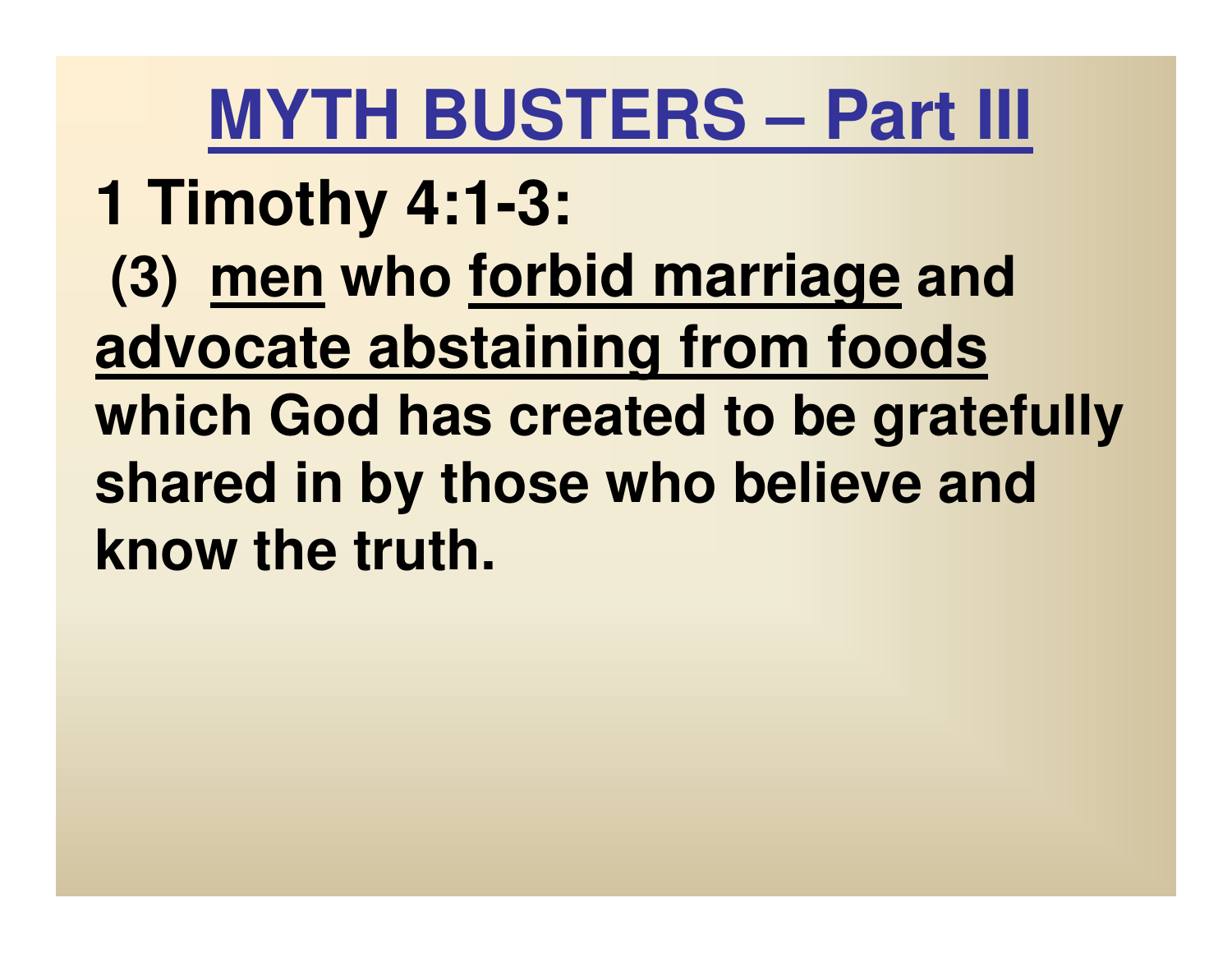- **1 Timothy 4:1-3:**
- **1. Doctrines/teachings of deceitfulspirits and demons**
- **2. Forbid Marriage**
- **3. Forbid Certain foods at certain times**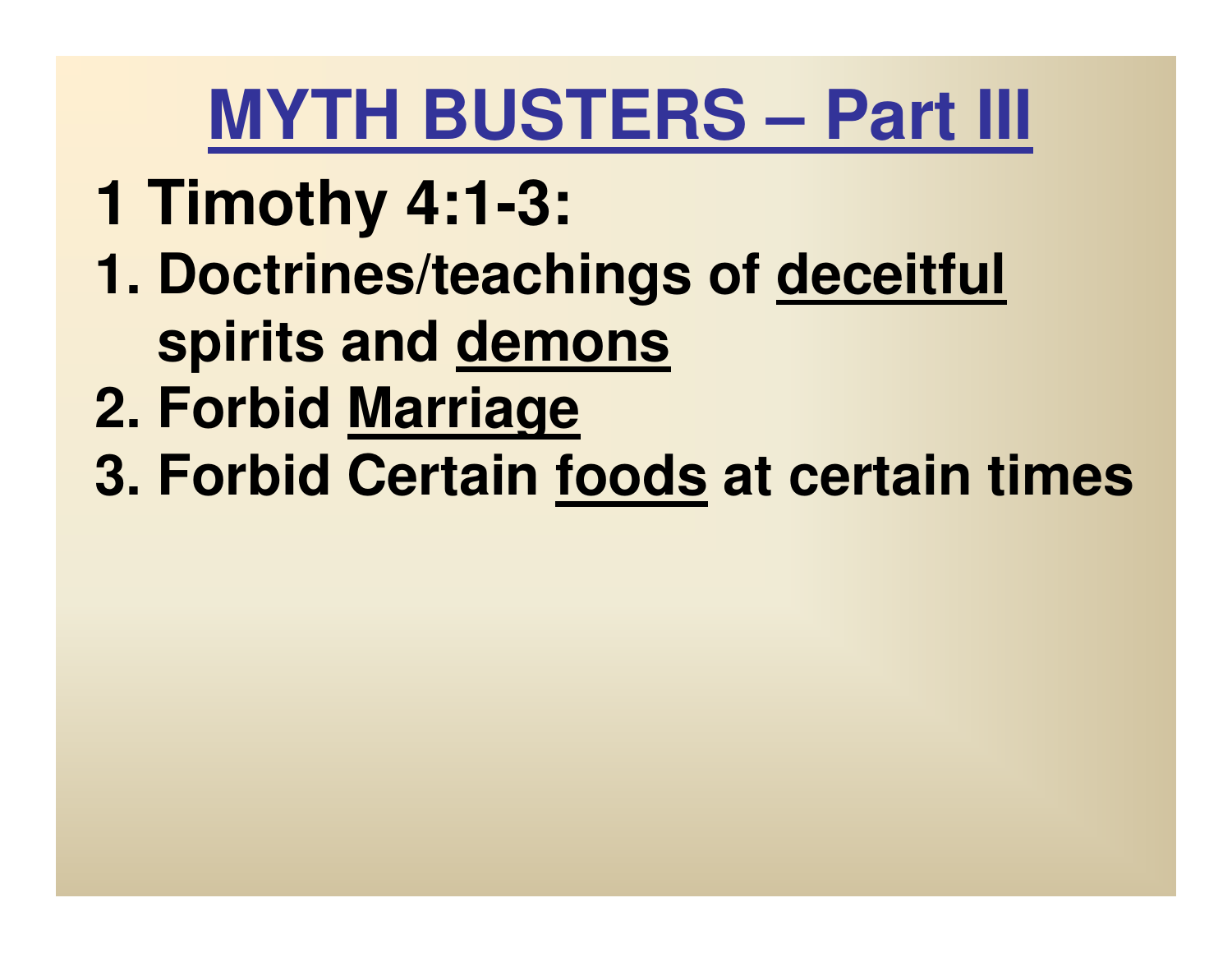**Rev 2:12-15 (12) "And to the angel of the church in Pergamum write: The One who has the sharp two-edged sword says this:**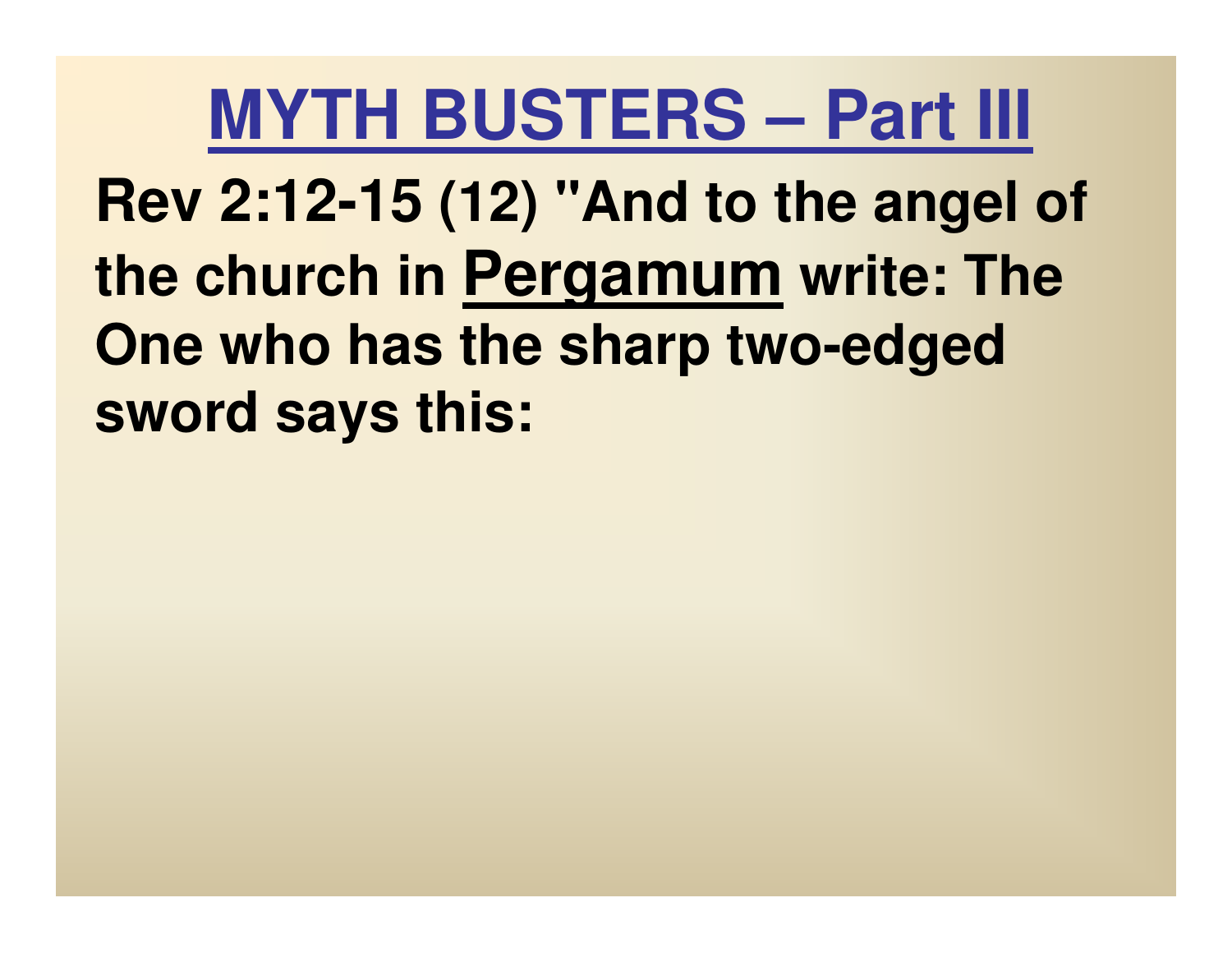**Rev 2:12-15 (13) 'I know where you dwell, where Satan's throne is; and you hold fast My name, and did not deny My faith even in the days of Antipas,**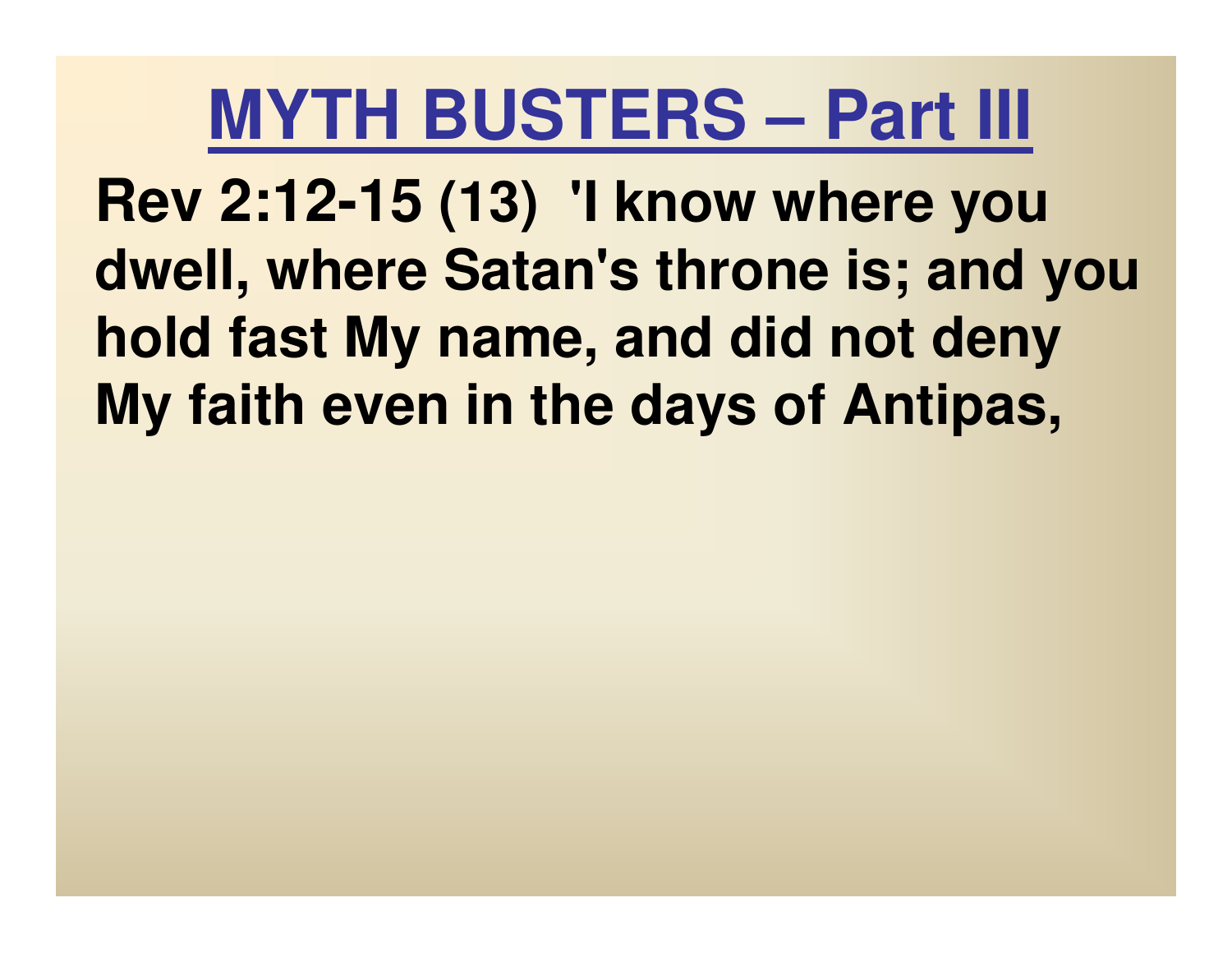**Rev 2:12-15 (13) … My witness, My faithful one, who was killed among you, where Satan dwells.**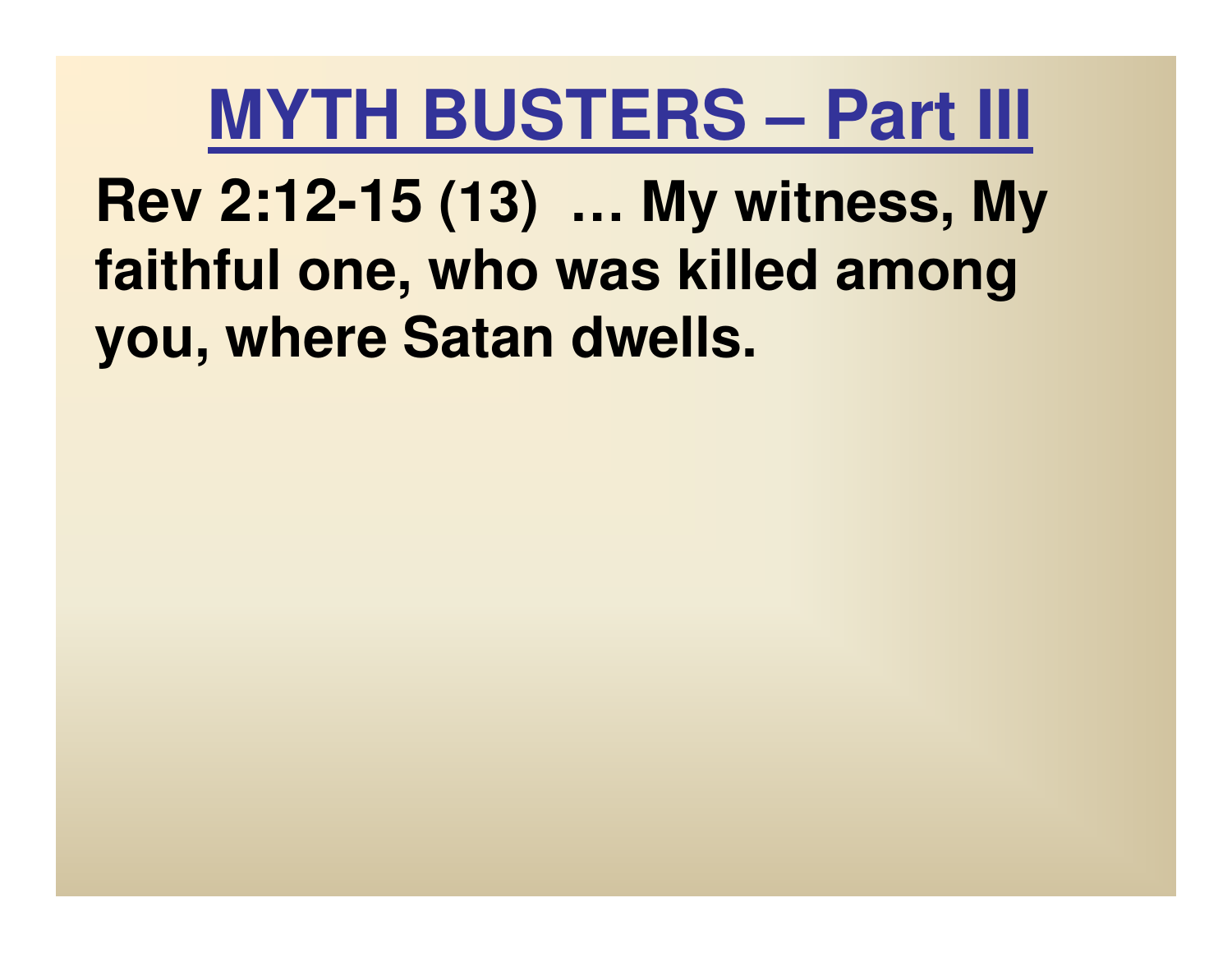**Rev 2:12-15 (14) 'But I have a few things against you, because you have there some who hold the teaching of Balaam, who kept teaching Balak to**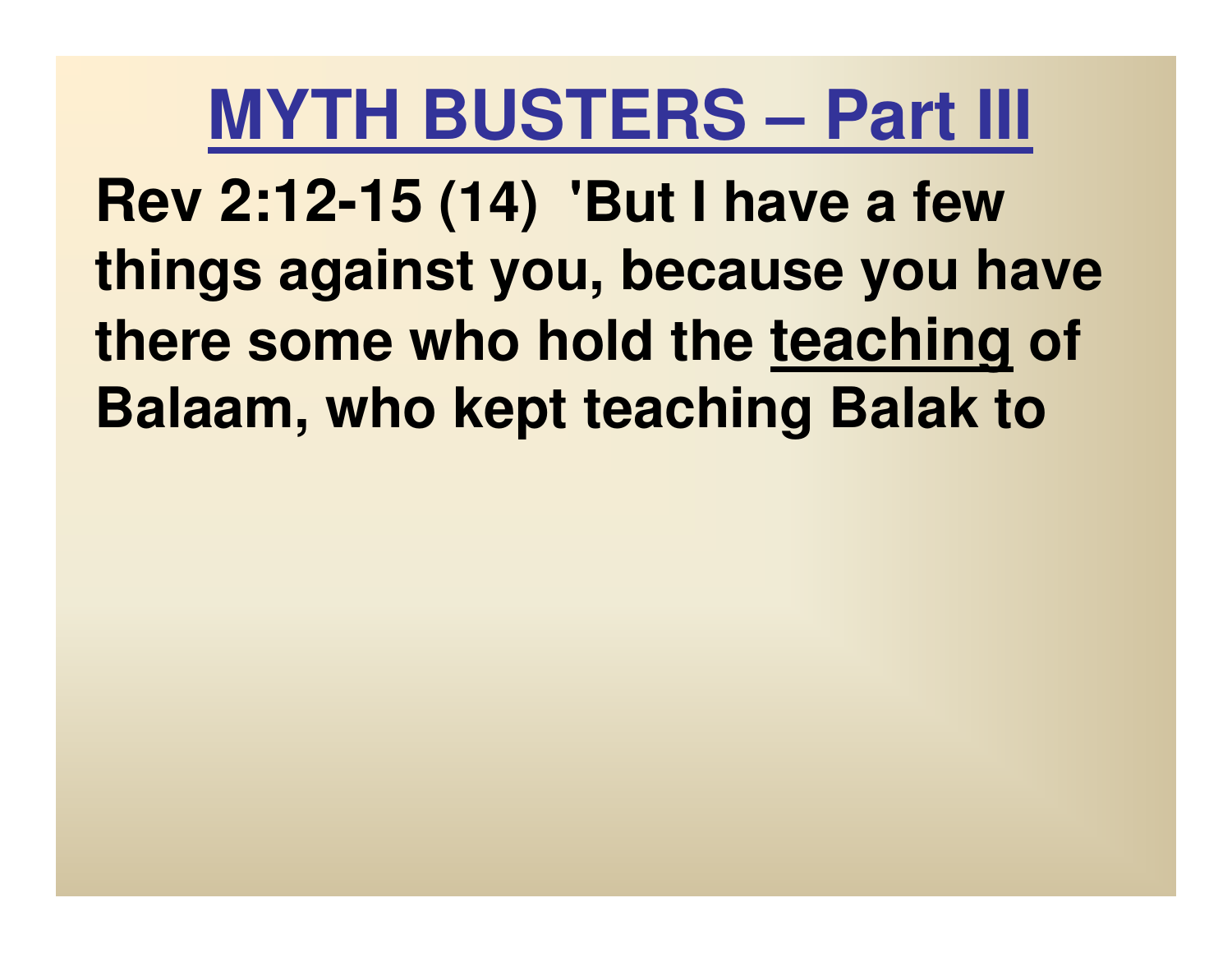**Rev 2:12-15 (14) … put a stumbling block before the sons of Israel, to eat things sacrificed to idols and to commit acts of immorality.**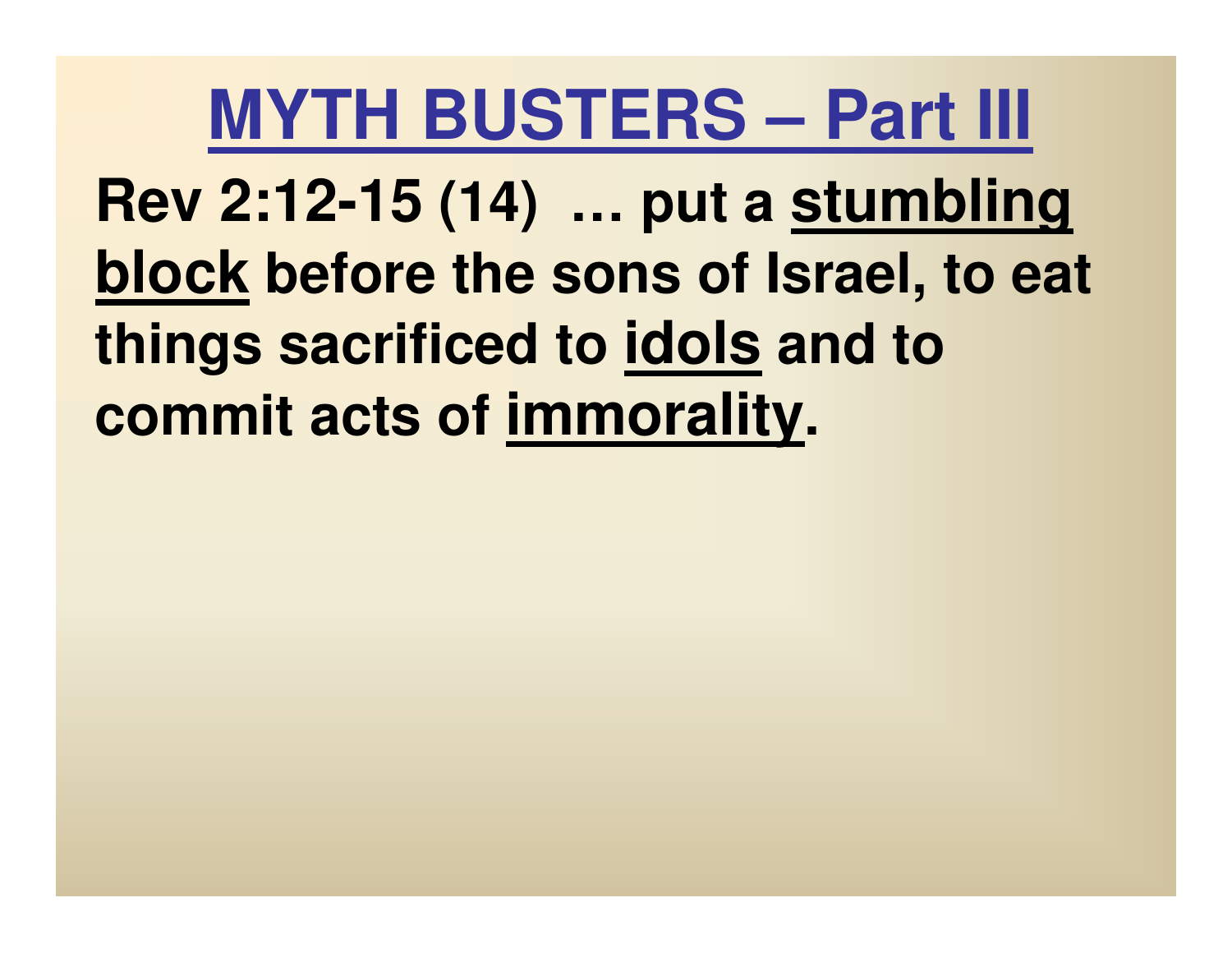**Rev 2:12-15 (15) 'So you also have some who in the same way hold the teaching of the Nicolaitans .**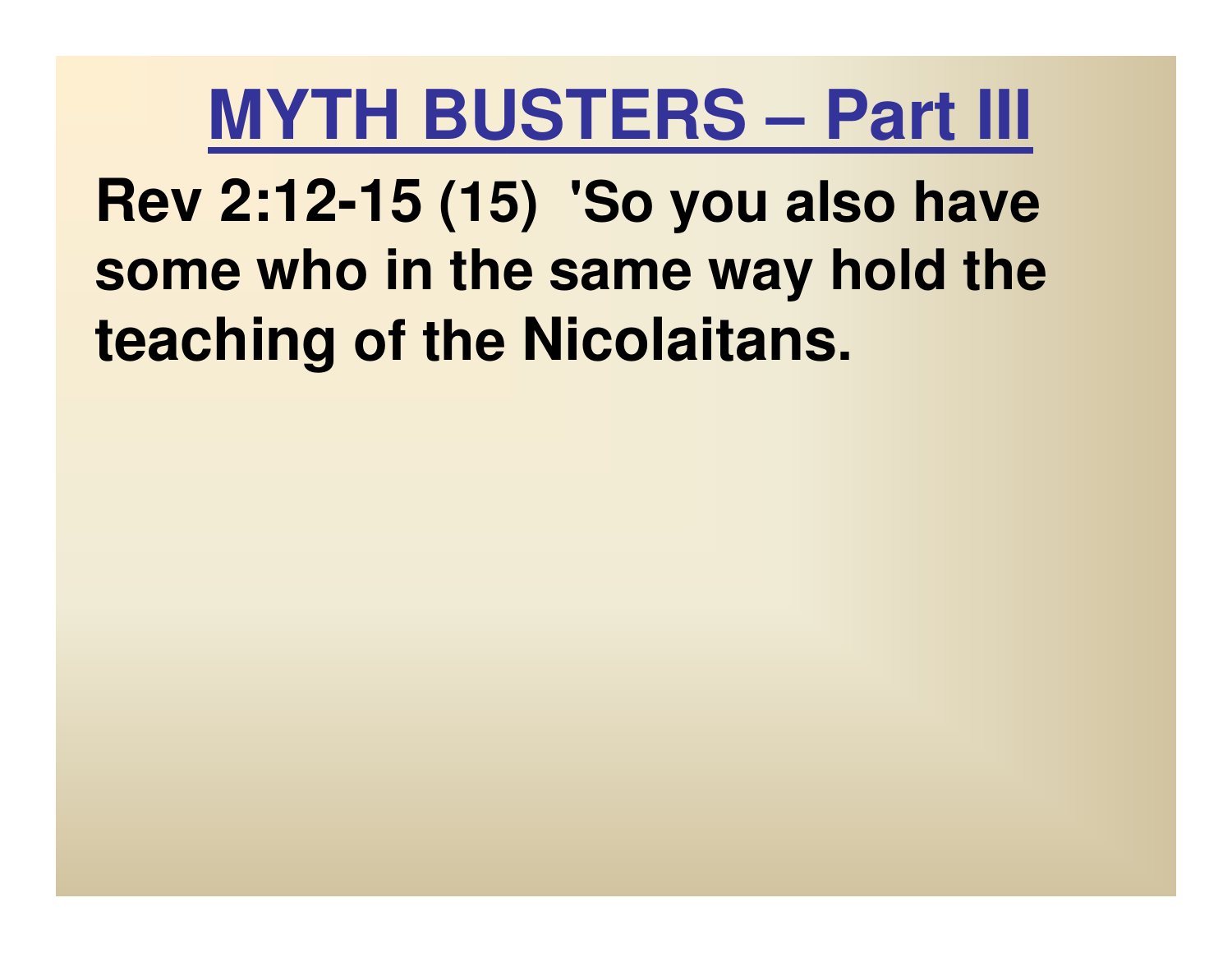# **Rev 2:18,20 (18) "And to the angel of the church in Thyatira write:...**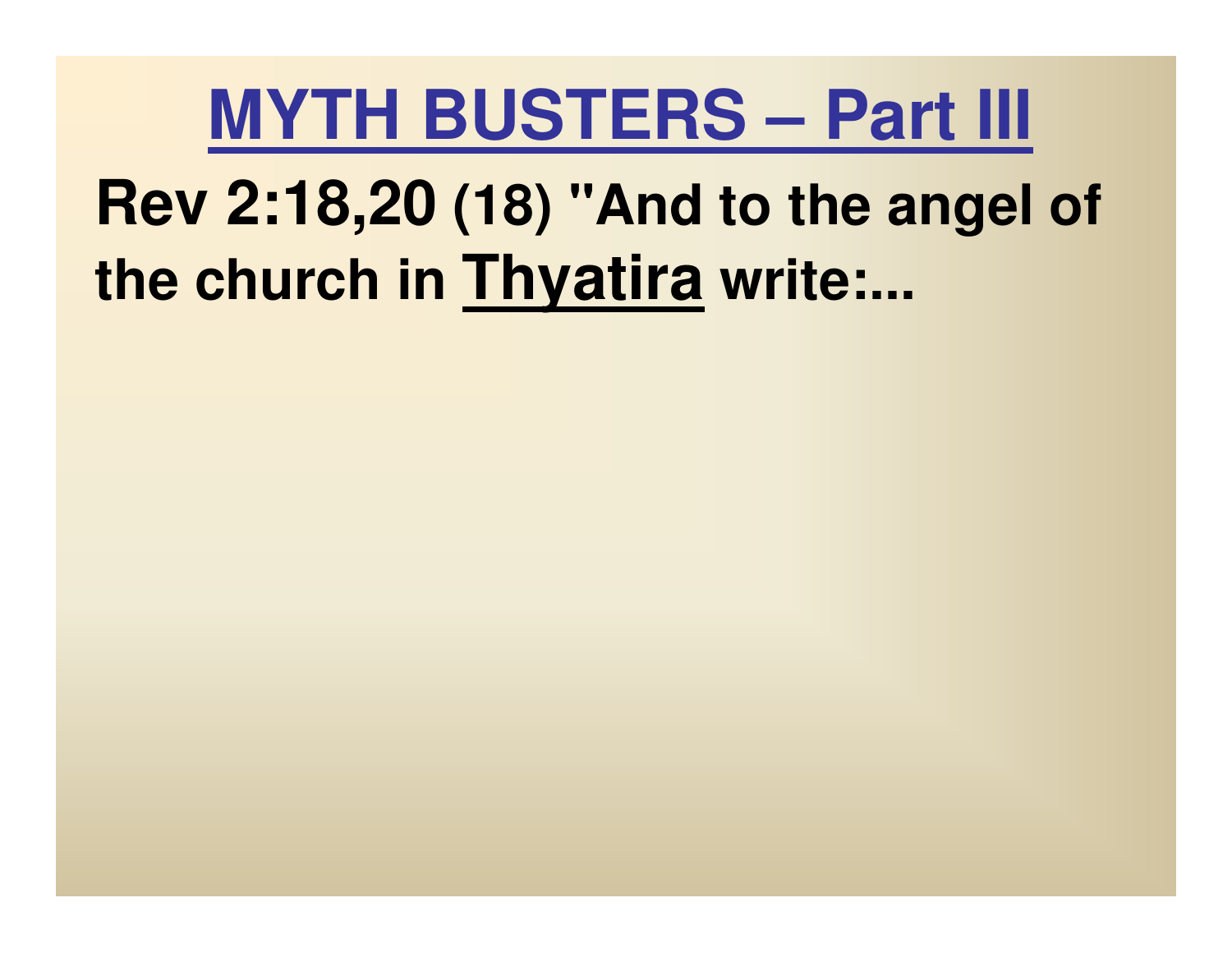**Rev 2:18,20 (20) 'But I have this against you, that you tolerate the woman Jezebel, who calls herself a prophetess, and she teaches and leads**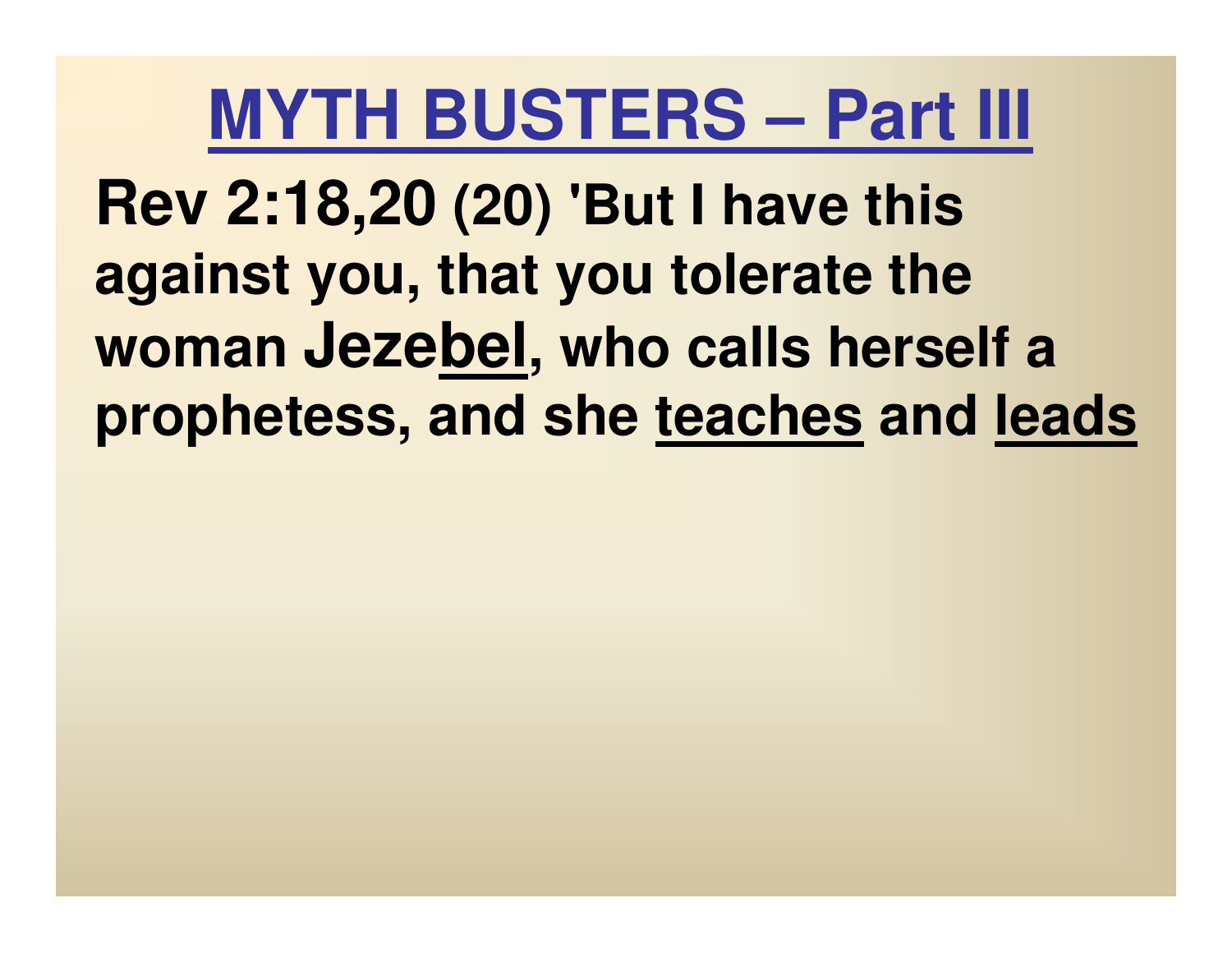**Rev 2:18,20 (20) '… My bond-servants astray so that they commit acts of immorality and eat things sacrificed to idols.'**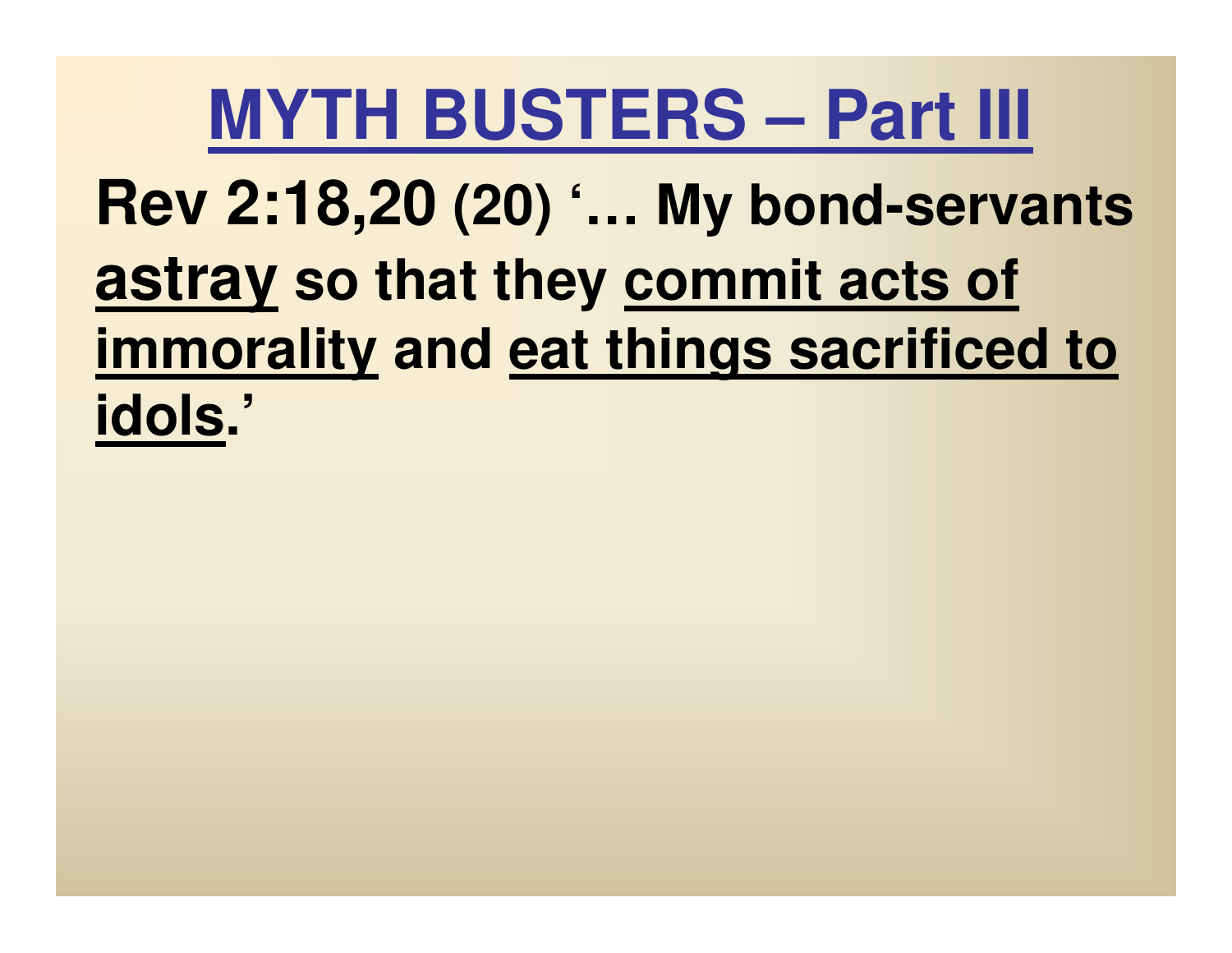- **Rev 2:12-15 & 20:**
	- **1. Teachings that lead people to stray away from the Truth**
	- **2. Teaching idolatry is O.K.**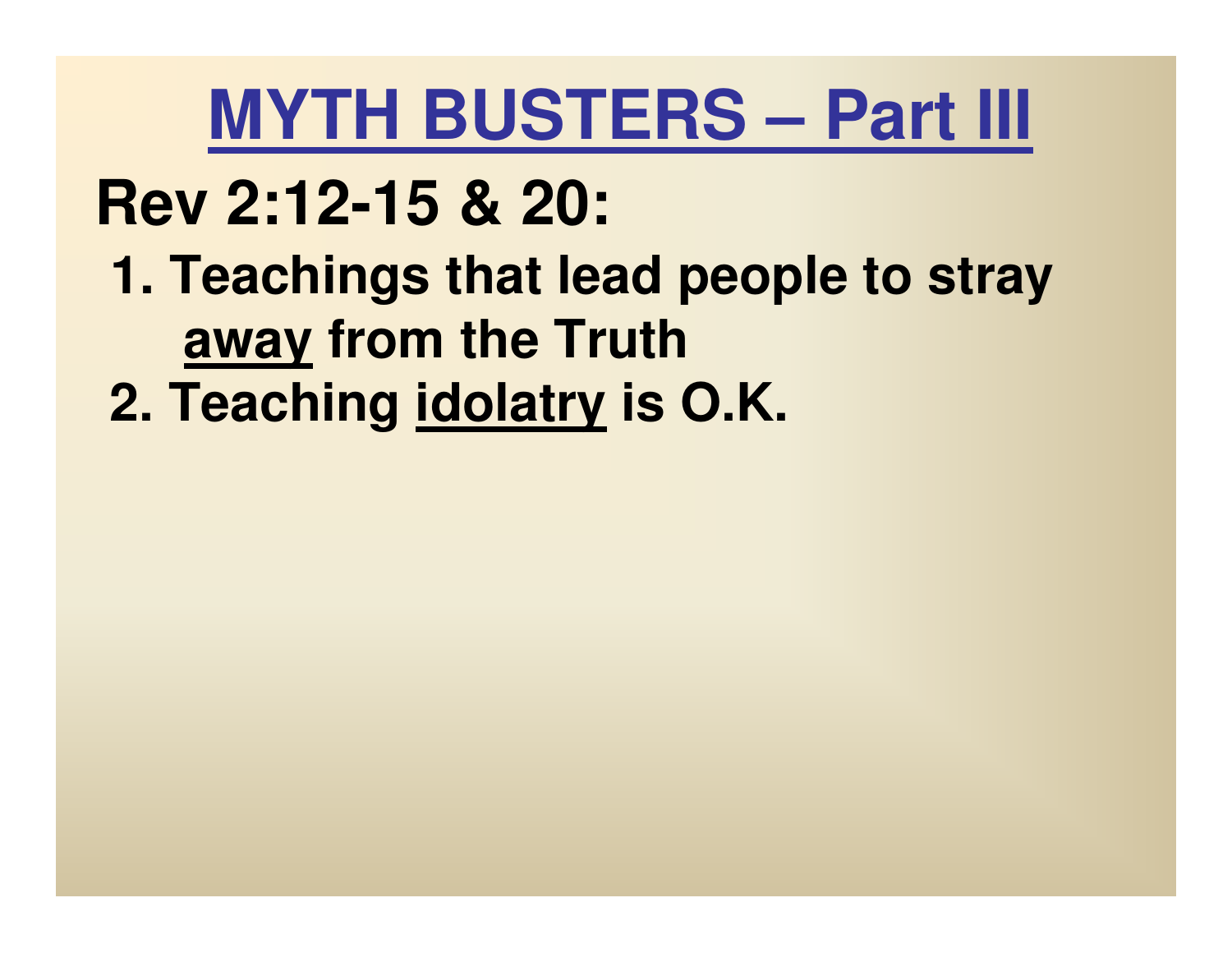**Rev 2:12-15 & 20:3. Blending Paganism with Christianity 4. Separation of Clergy from the Laity the laity are just lower class dumb folk**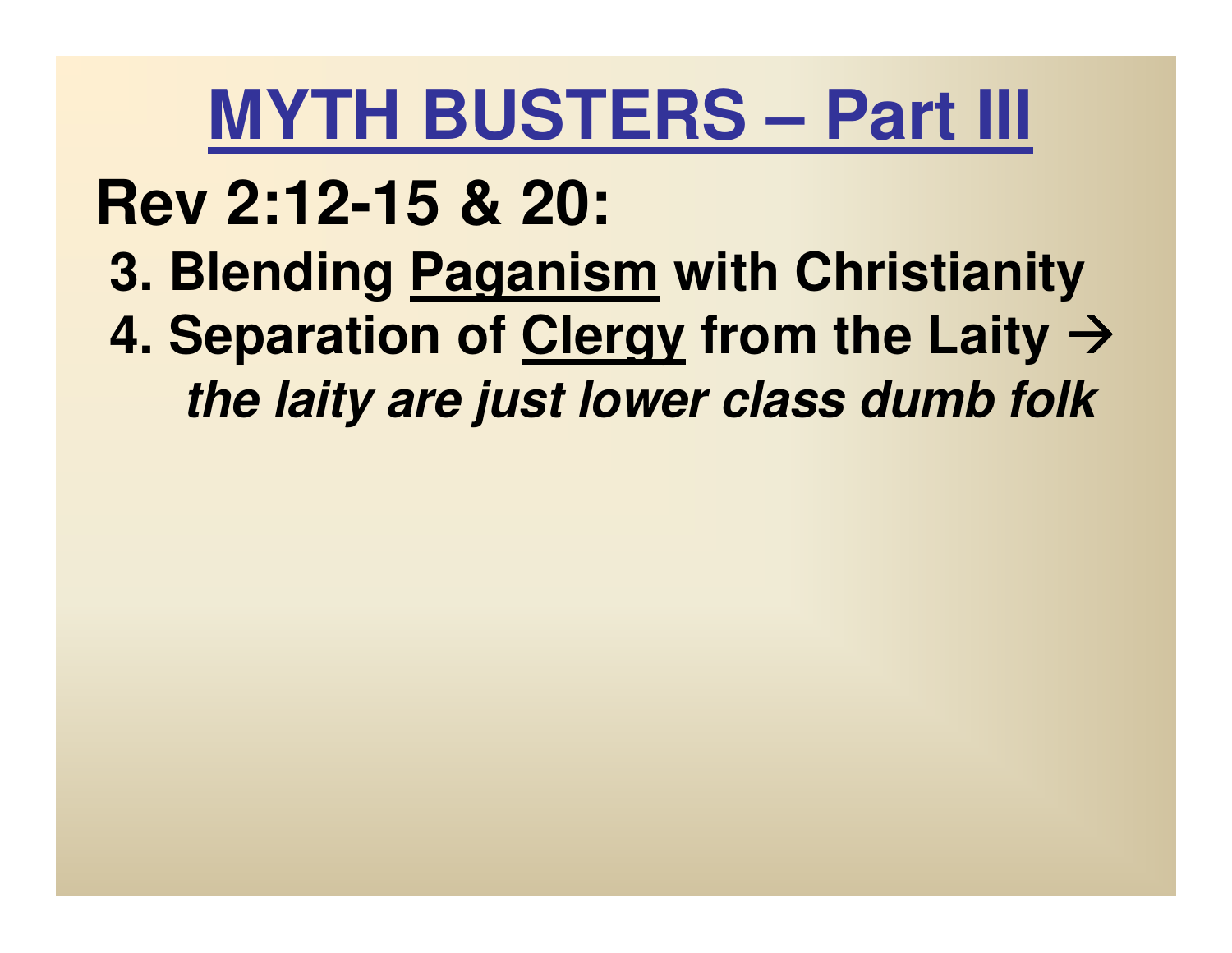**Rev 2:12-15 & 20:Jezebel -> Babel -> Babylon Bad Marriage between Ahab and Jezebel (the most wicked woman in the Bible)**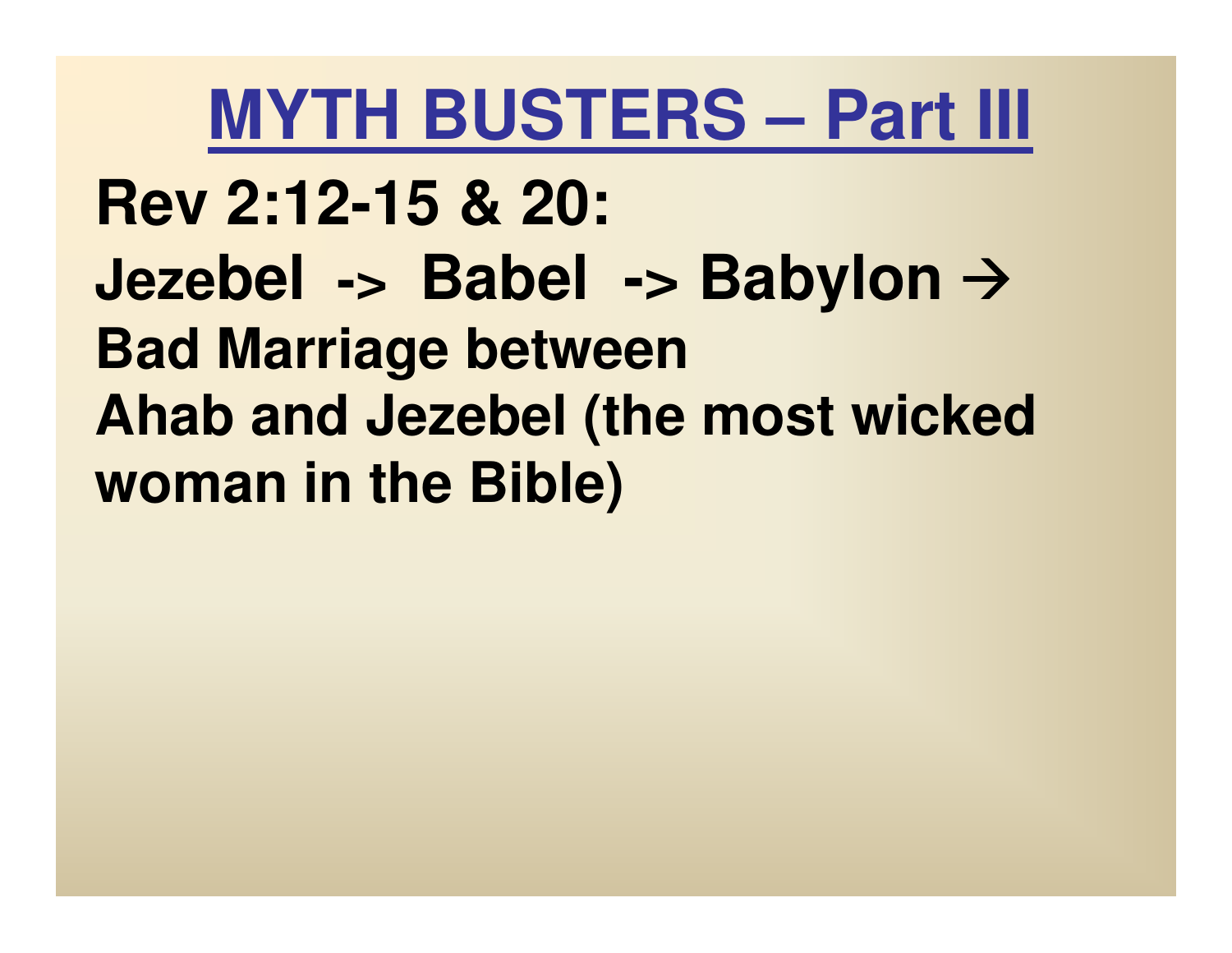**1 Kings 16:30-33 (30) Ahab the son of Omri did evil in the sight of the LORD more than all who were before him.**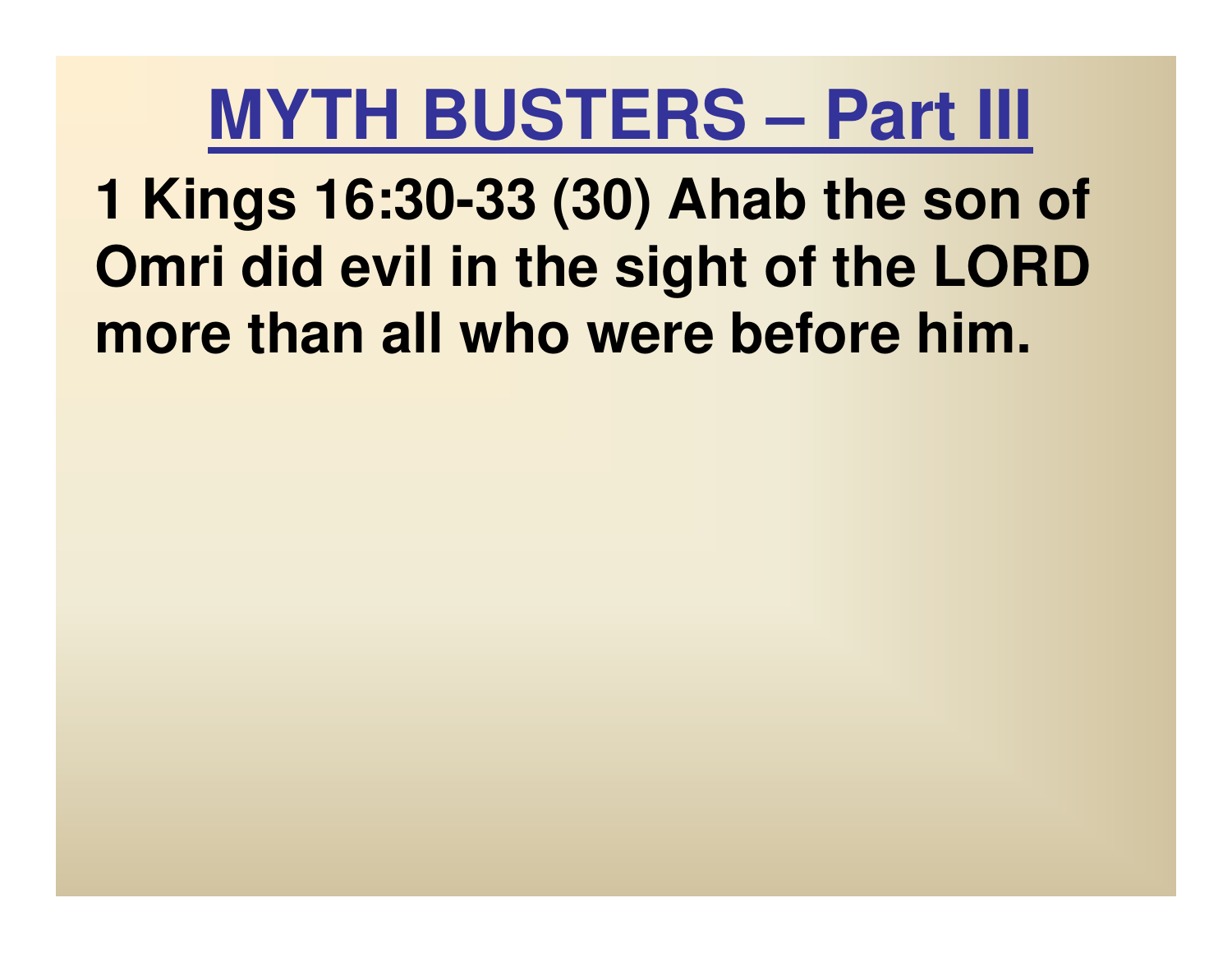**1 Kings 16:30-33 (31) It came about, as though it had been a trivial thing for him (Ahab) to walk in the sins of Jeroboam the son of Nebat,**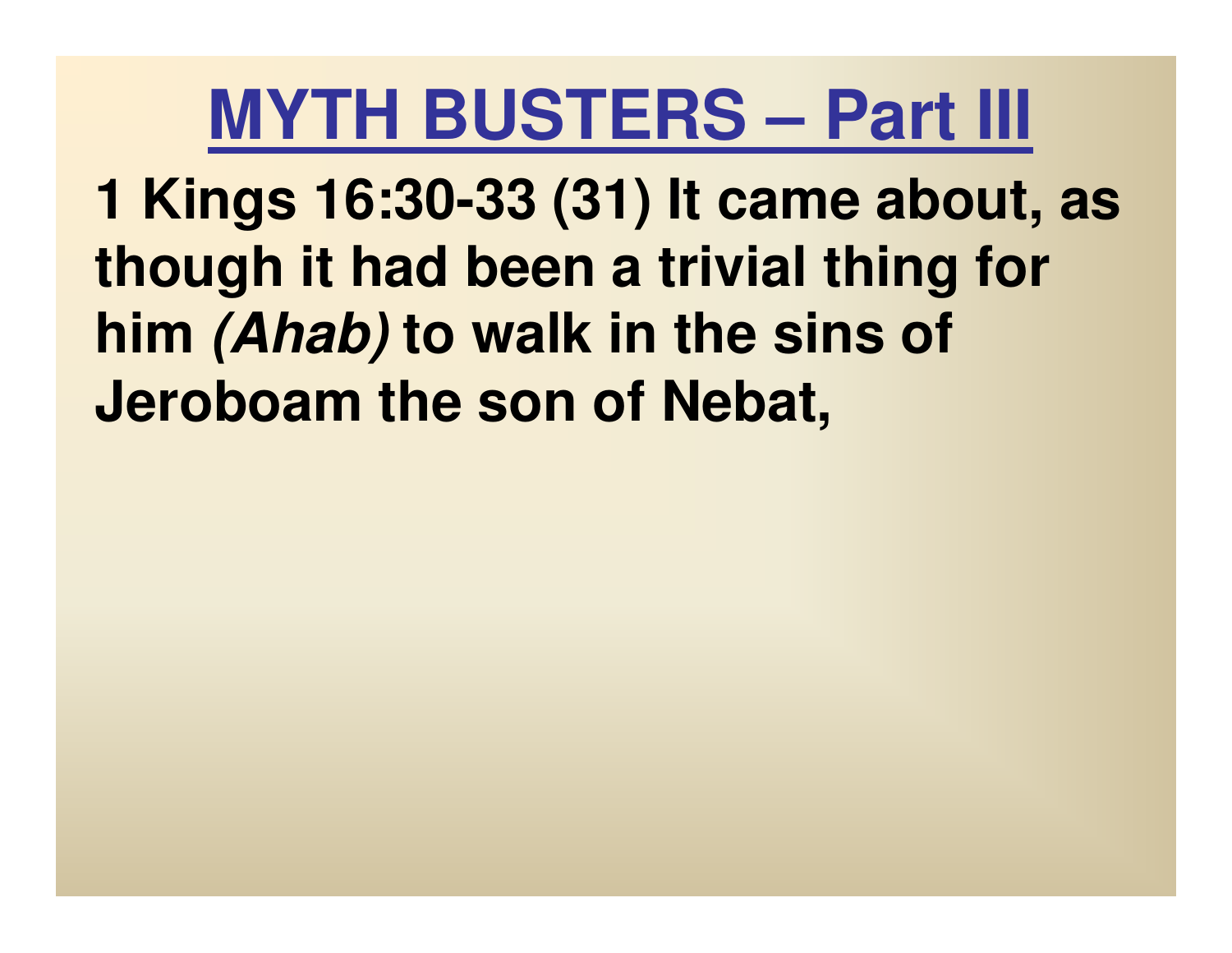**1 Kings 16:30-33 (31) … that he married Jezebel the daughter of Ethbaal king of the Sidonians, and went to serve Baal and worshiped him.**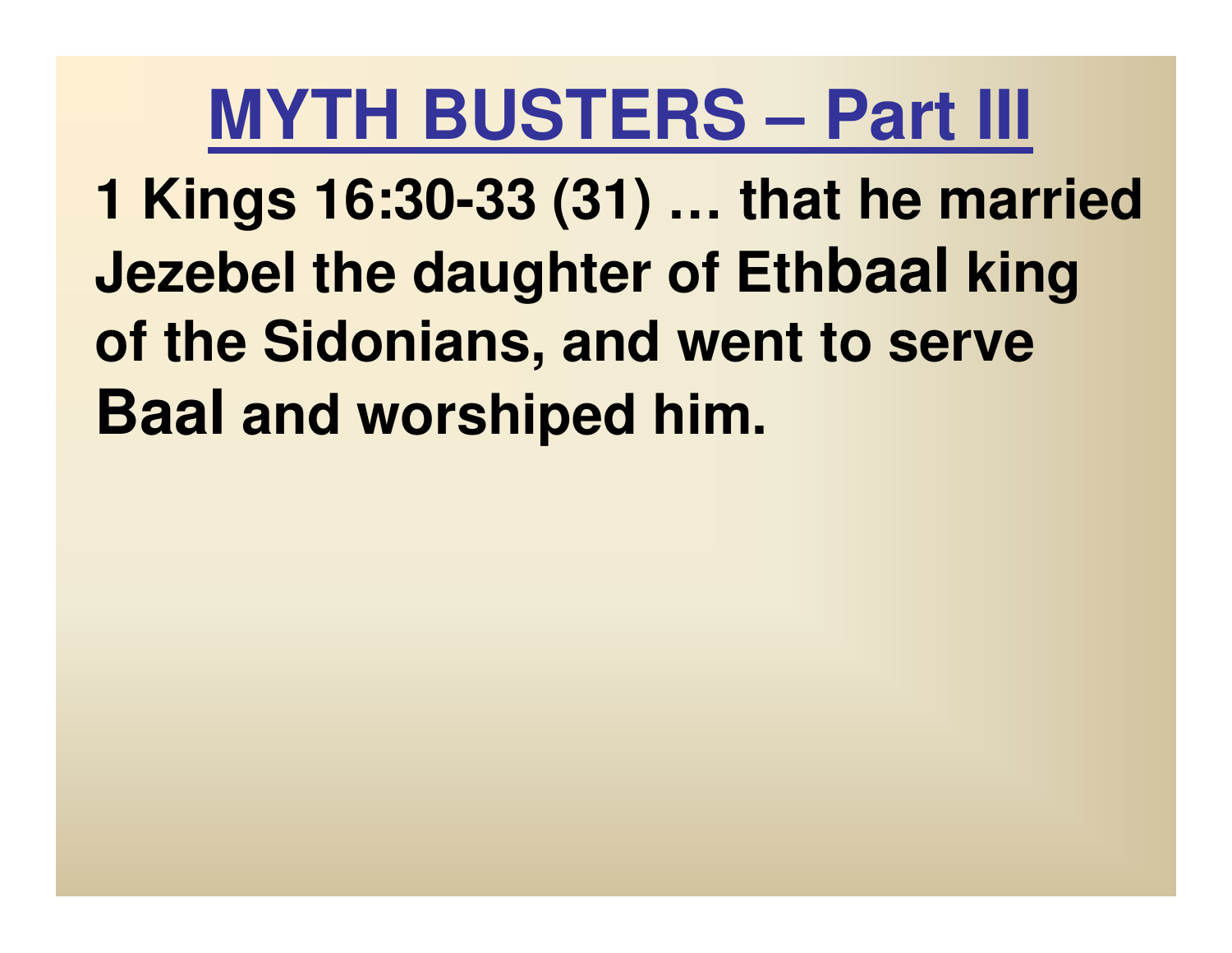**1 Kings 16:30-33 (32) So he erected an altar for Baal in the house of Baal which he built in Samaria.**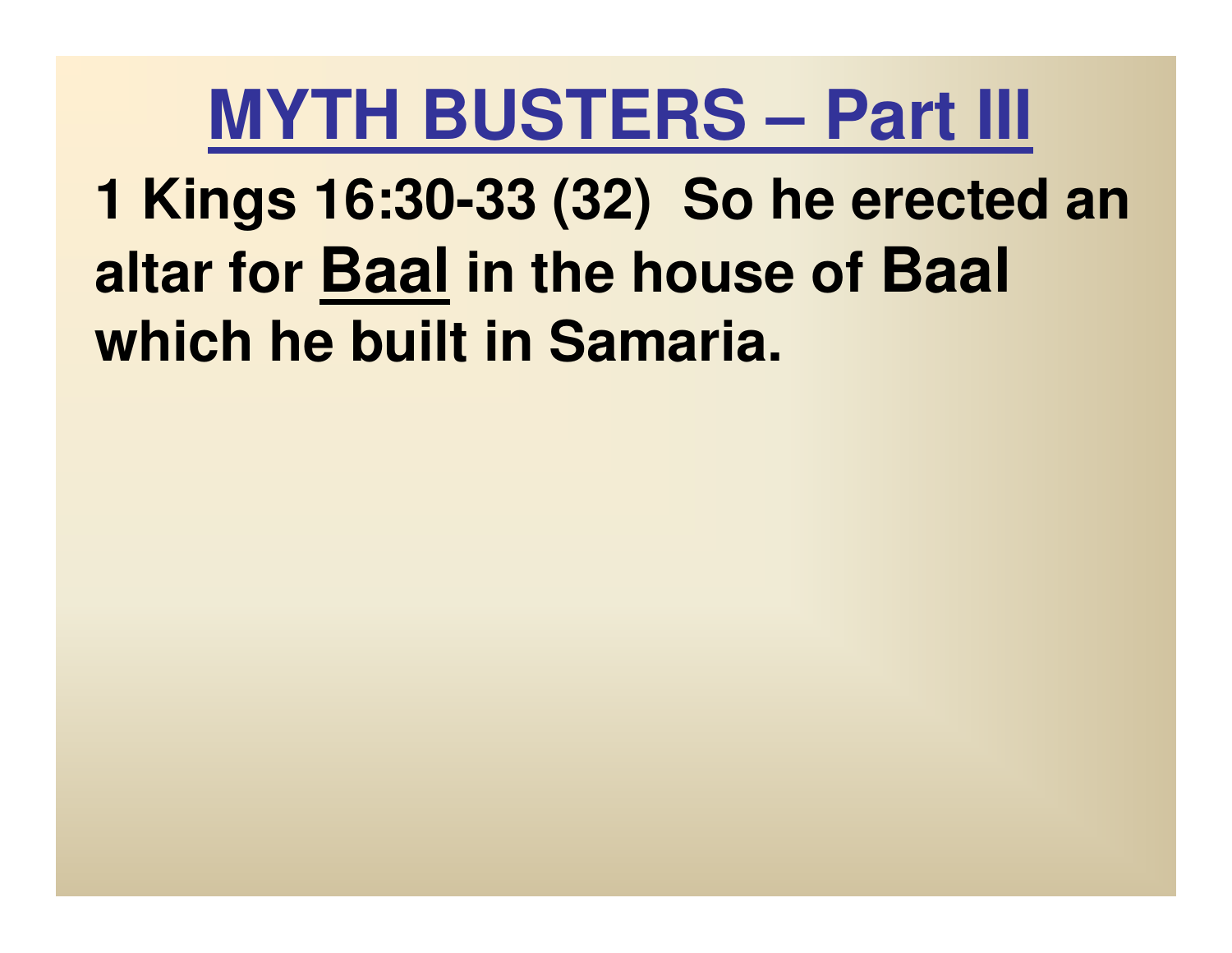**1 Kings 16:30-33 (33) Ahab also made the Asherah. Thus Ahab did more to provoke the LORD God of Israel than all the kings of Israel who were before him.**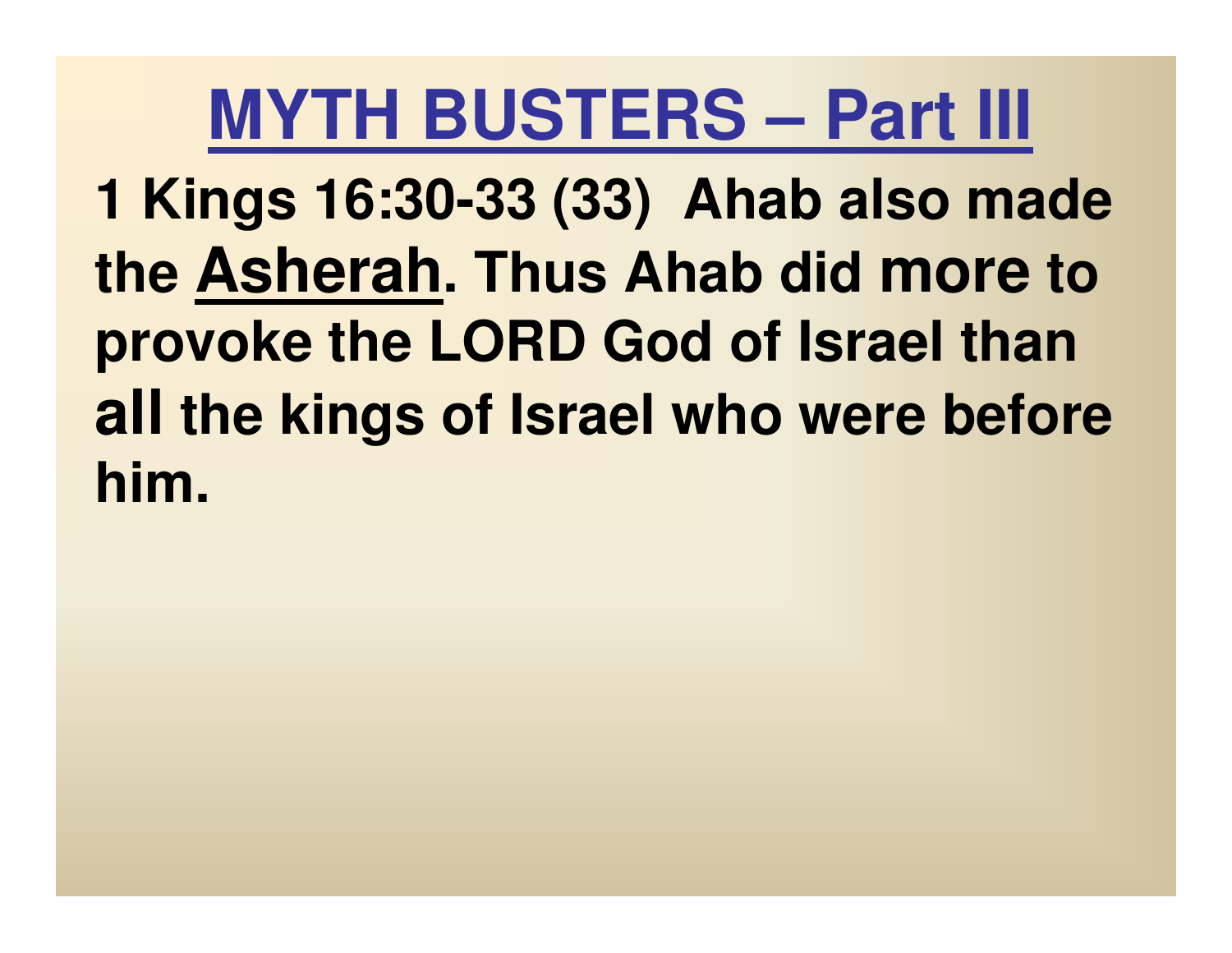**Jezebel -> Babel -> Babylon Nimrod, Semiramis & Tammuz Ba'al/BEL, Ashtoreth & Tammuz Osiris, Isis & Horus/Mithra**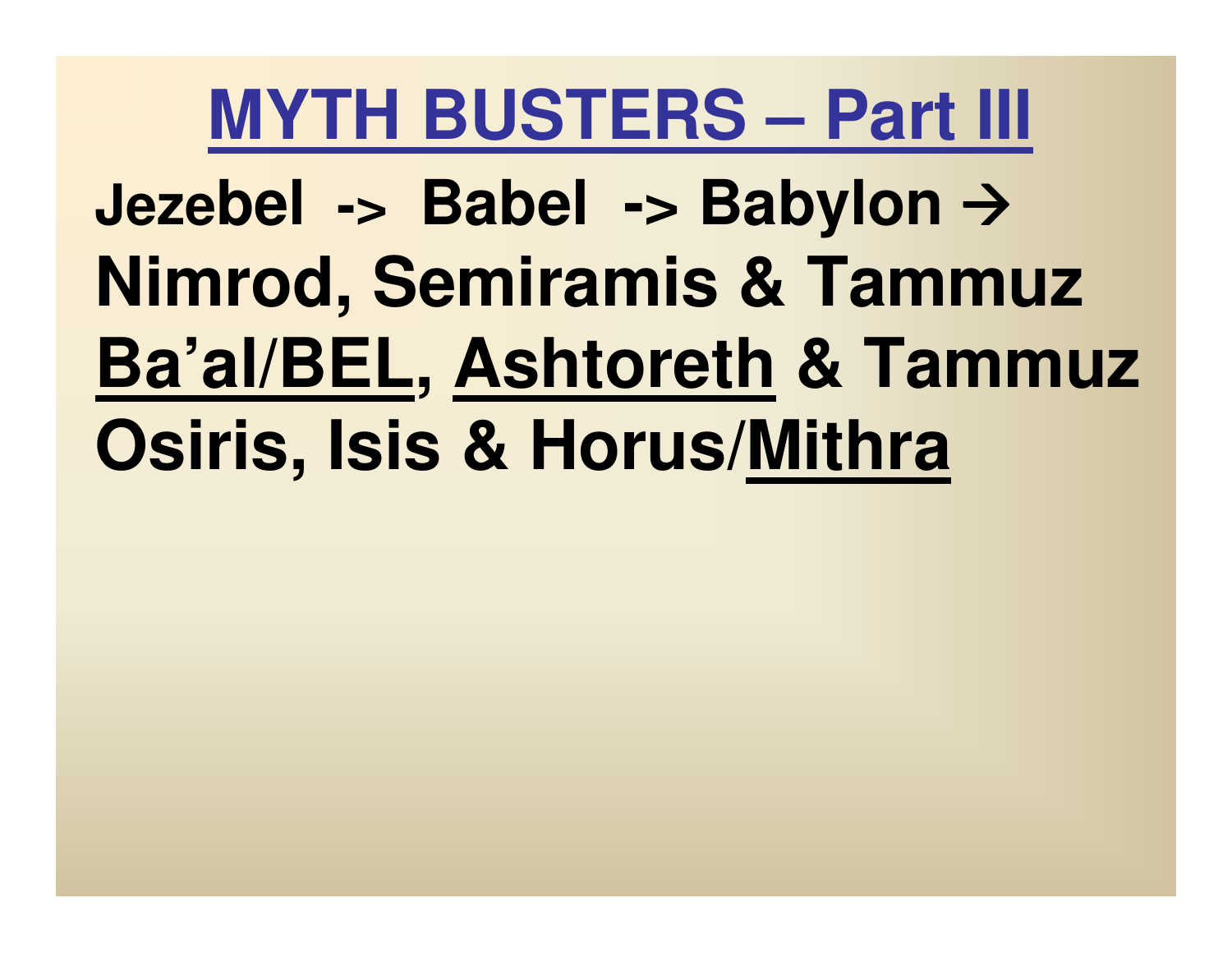**Jezebel -> Babel -> Babylon Ba'al/BEL, Ashtoreth & TammuzAgdistis, Ishtar/Innana, AttisZeus/Jupiter, Aphrodite/Venus, Cupid**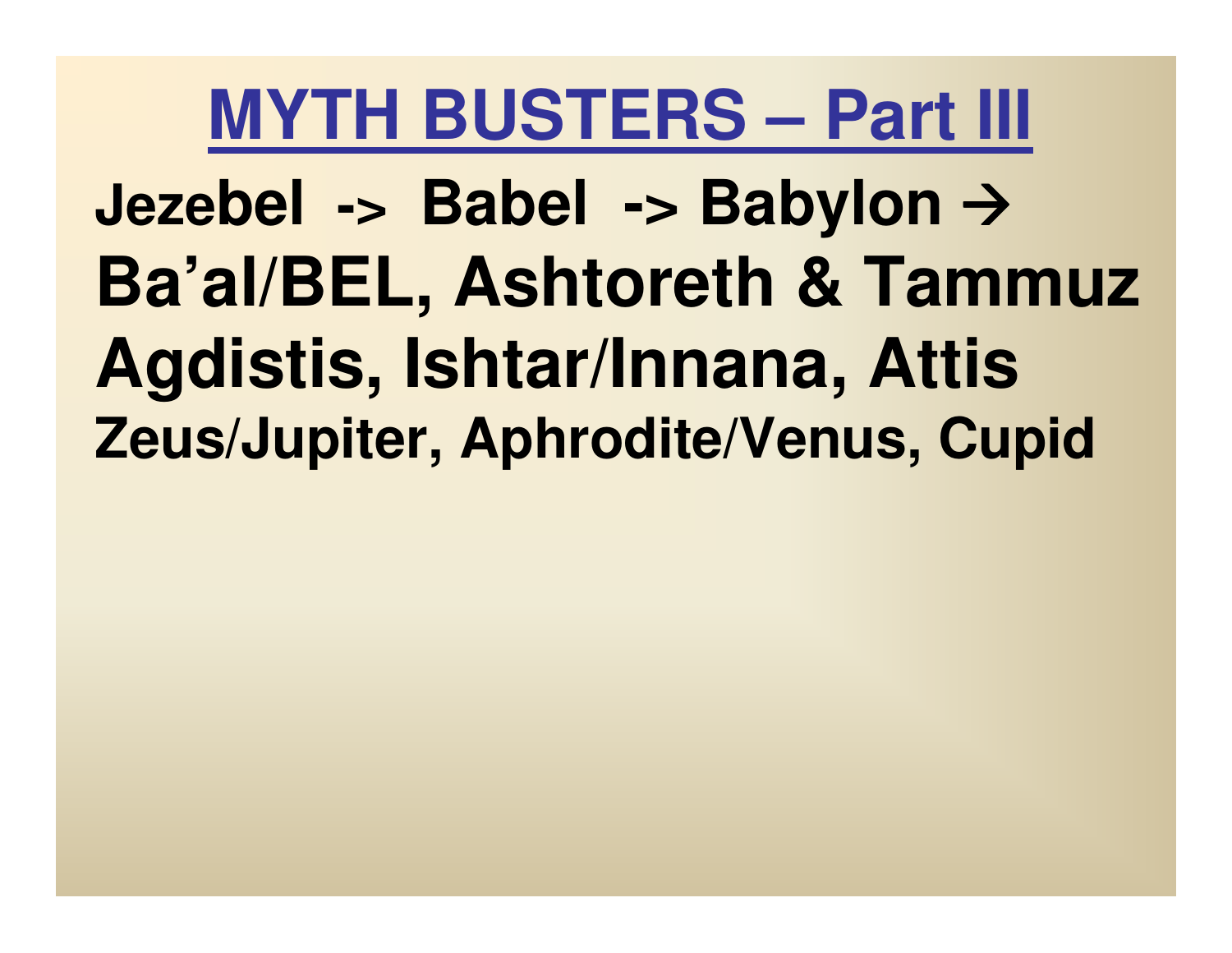**Rev 2:12-15 & 20:Jezebel -> Babel -> Babylon Ancient** *SUN* **god worship It all Goes BACK to Babylon**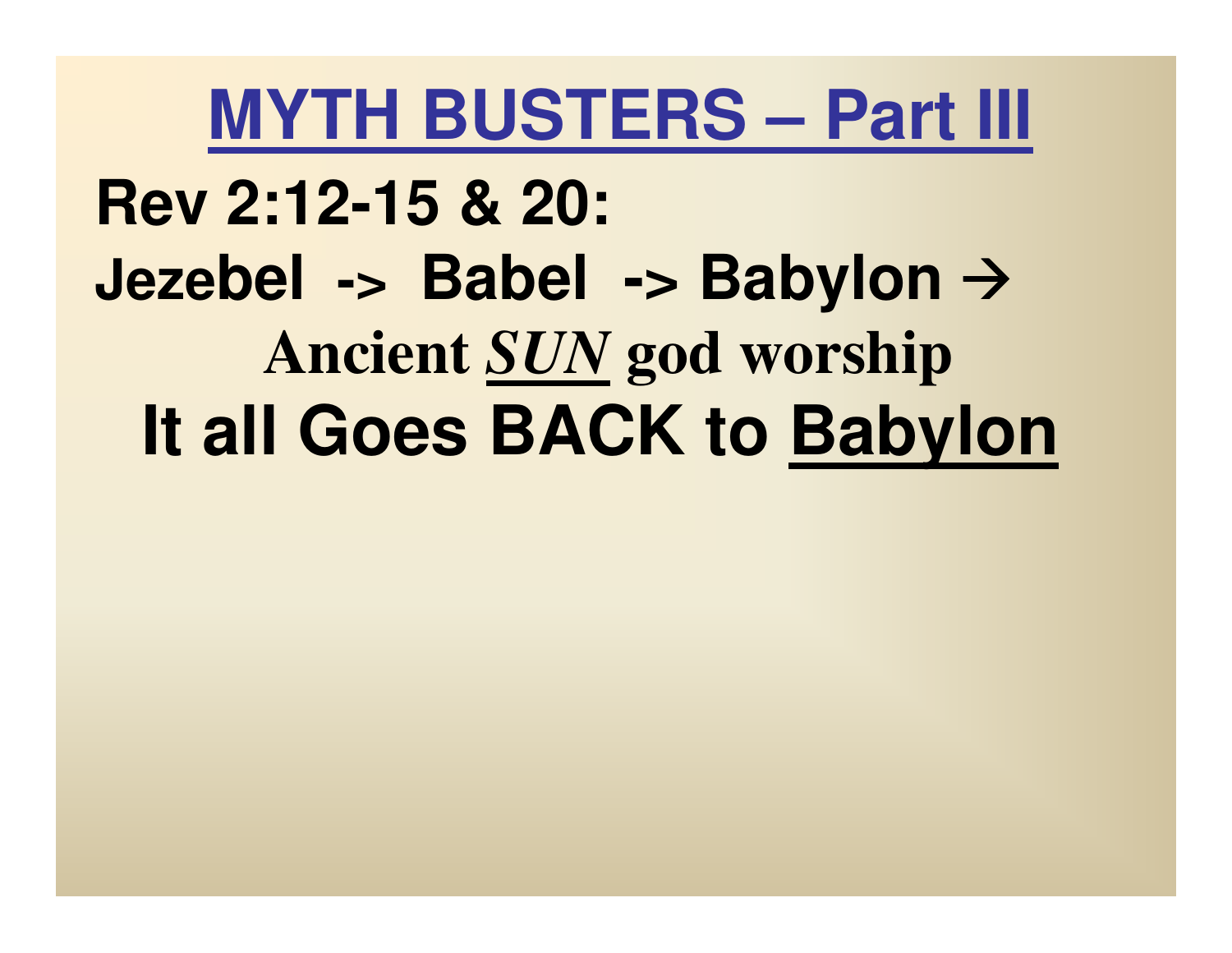**The Great HARLOT:Rev 17:1-6 (1) Then one of the seven angels who had the seven bowls came and spoke with me, saying,**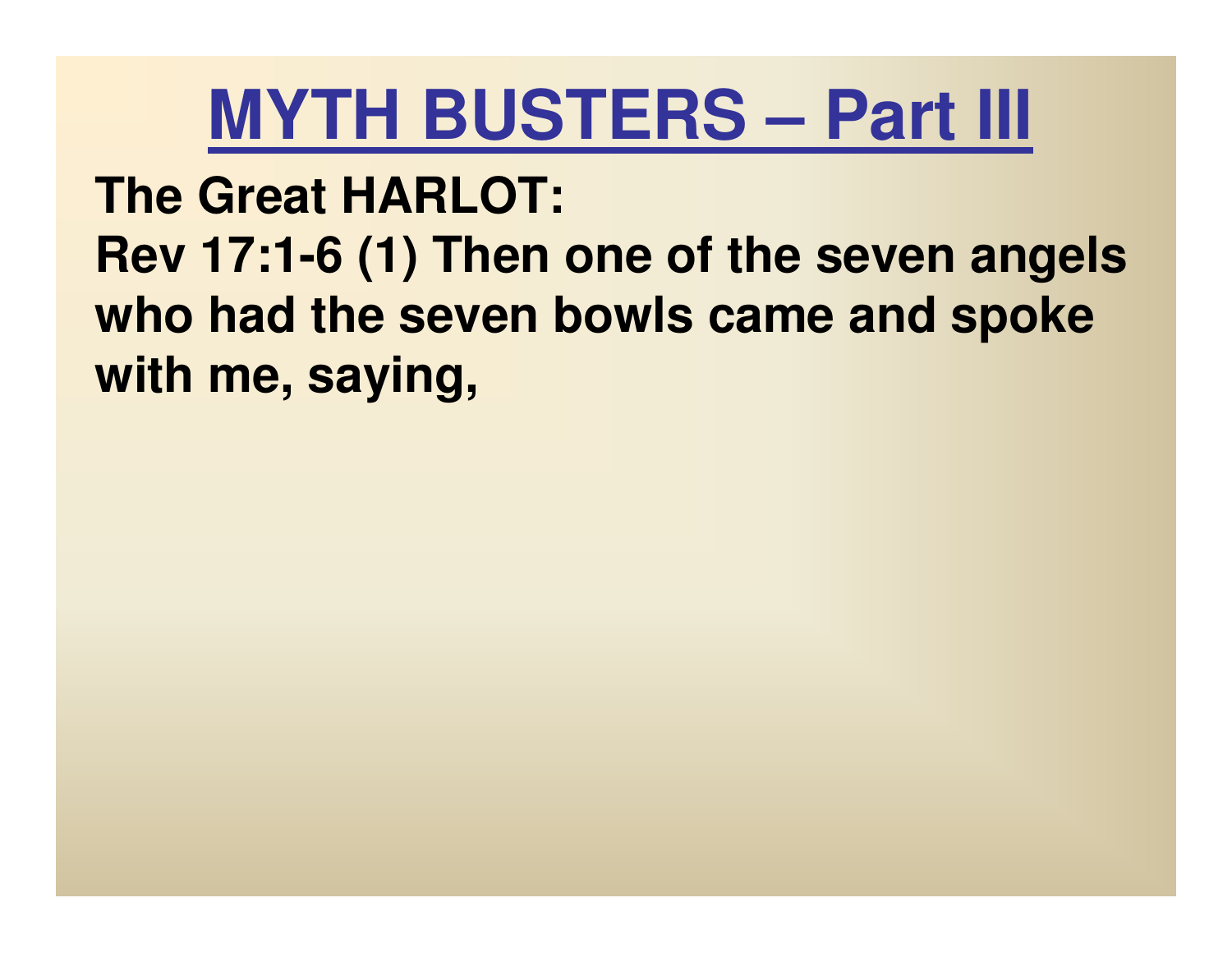**Rev 17:1-6 (1) … "Come here, I will show you the judgment of the great harlot who sits on many waters,**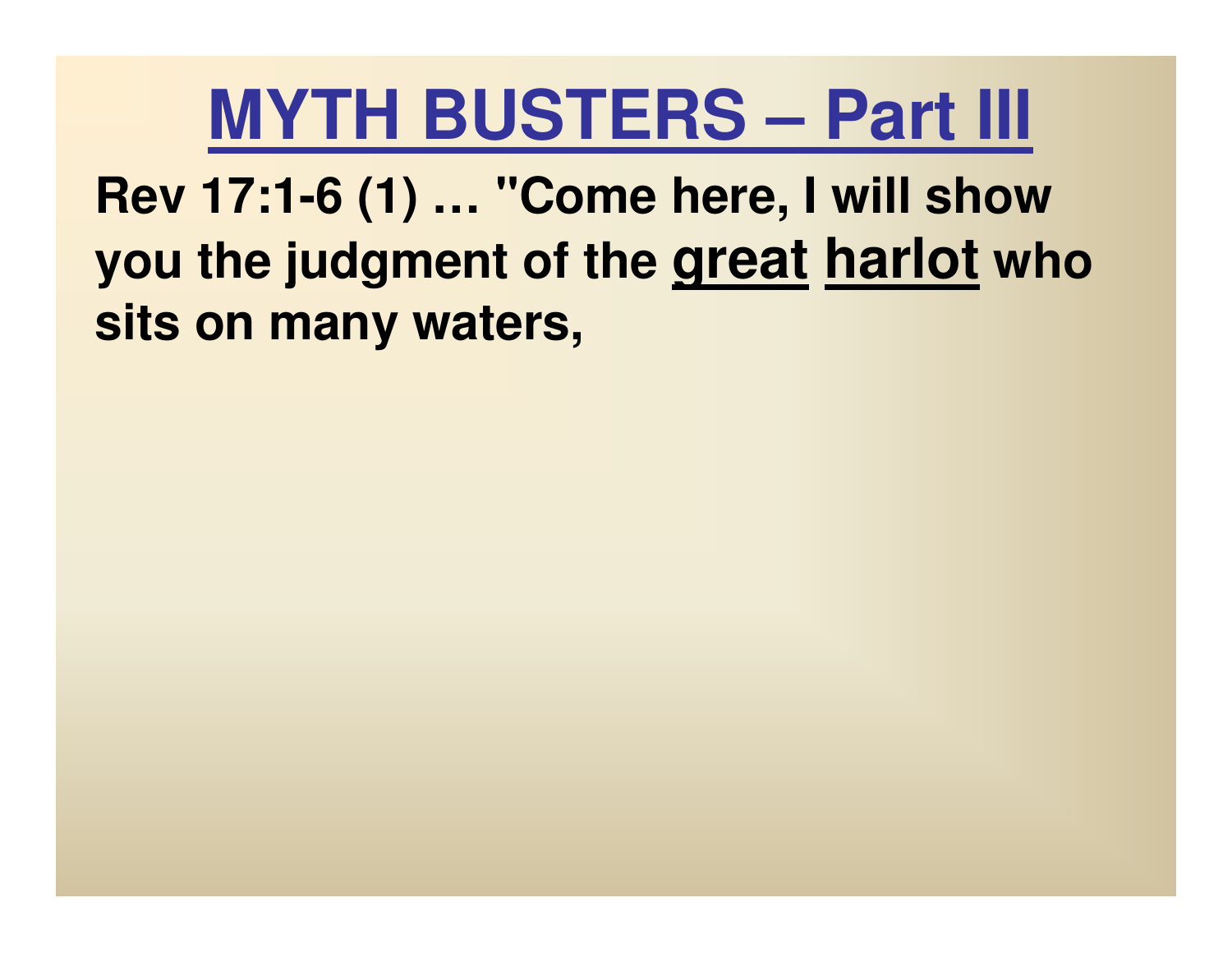**Rev 17:1-6 (2) with whom the kings of the earth committed acts of immorality, and those who dwell on the earth were made drunk with the wine of her immorality."**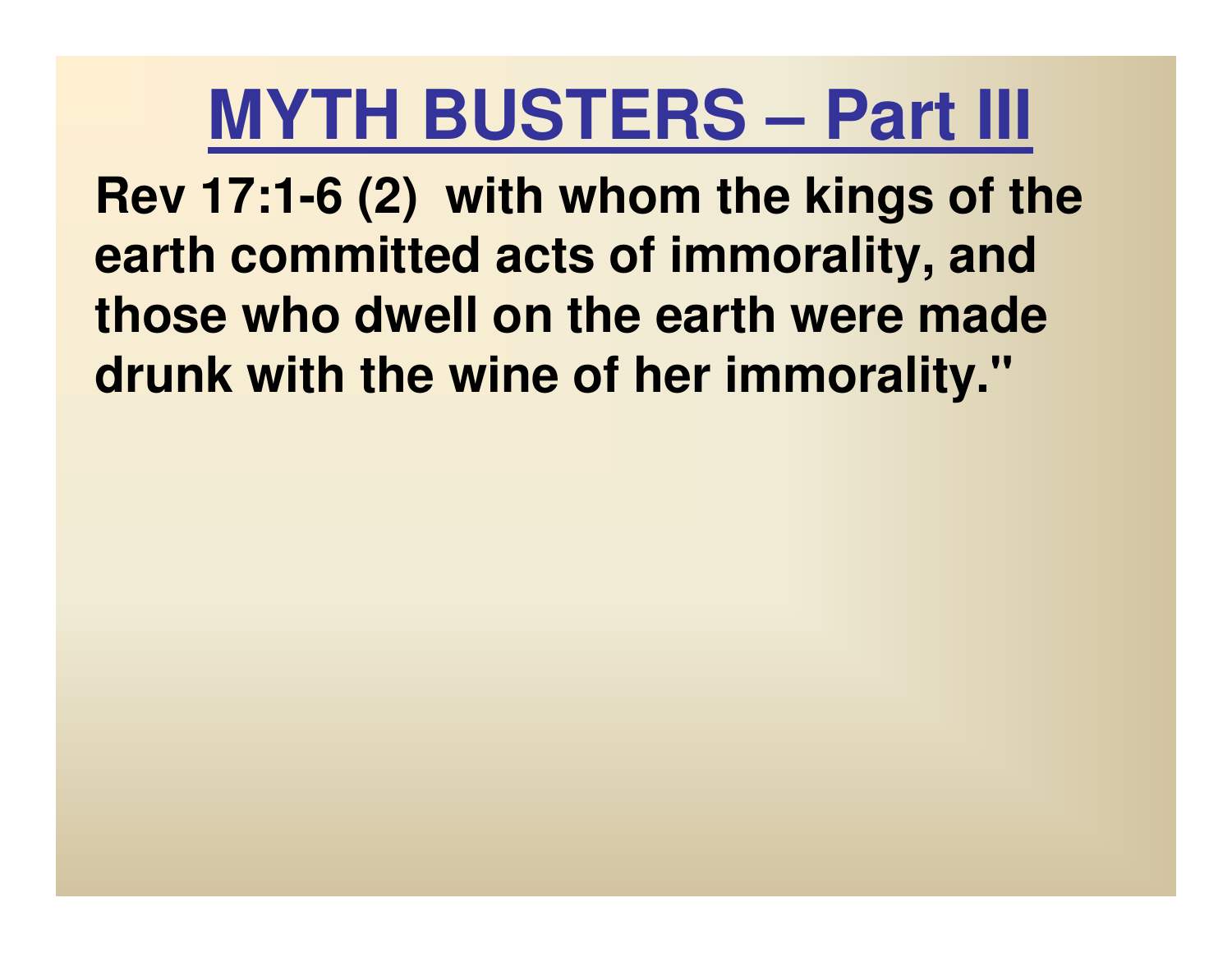**Rev 17:1-6 (3) And he carried me away in the Spirit into a wilderness; and I saw a woman sitting on a scarlet beast, full of blasphemous names, having seven heads and ten horns.**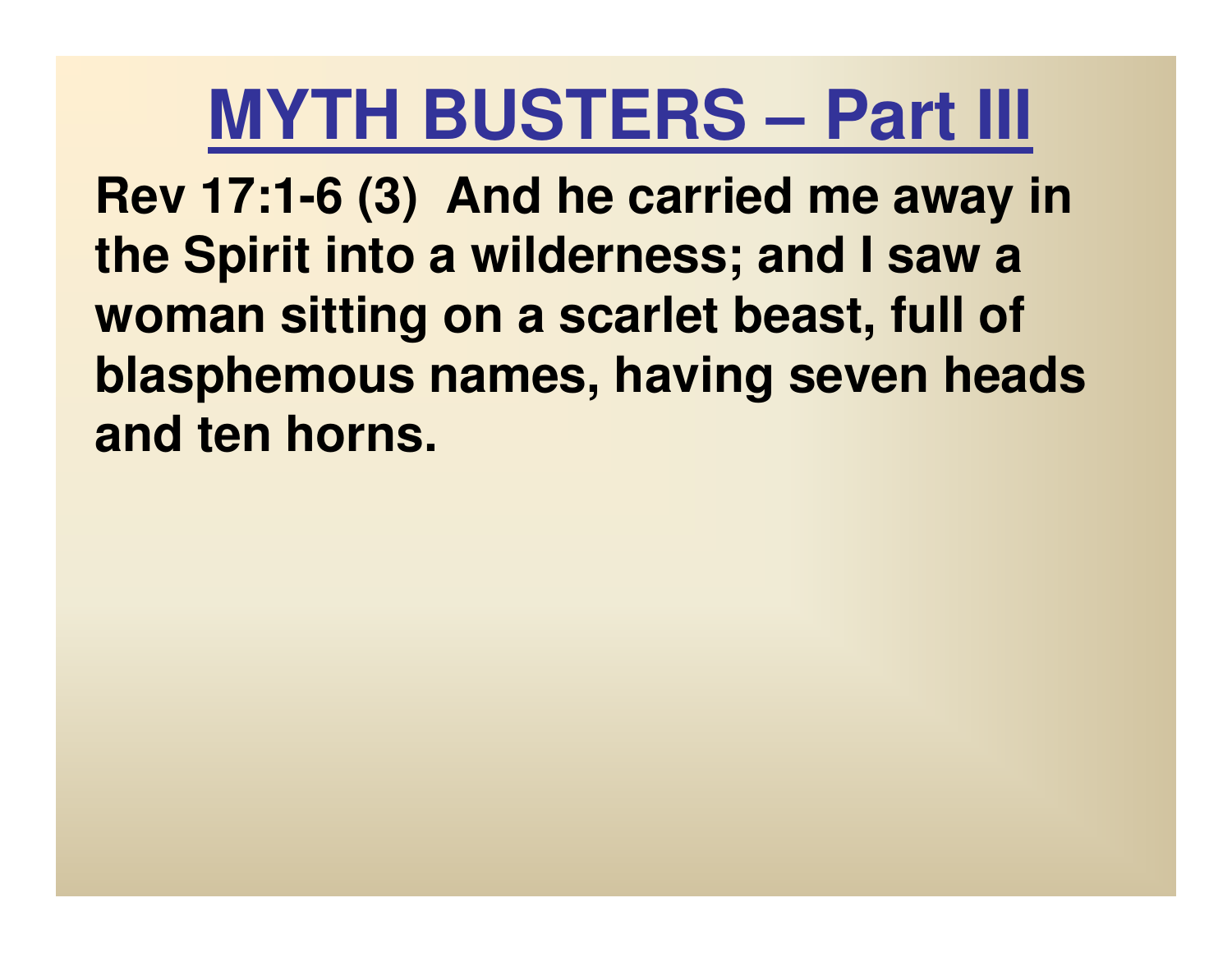**Rev 17:1-6 (4) The woman was clothed in purple and scarlet, and adorned with gold and precious stones and pearls, having in her hand a gold cup full of abominations and of the unclean things of her immorality,**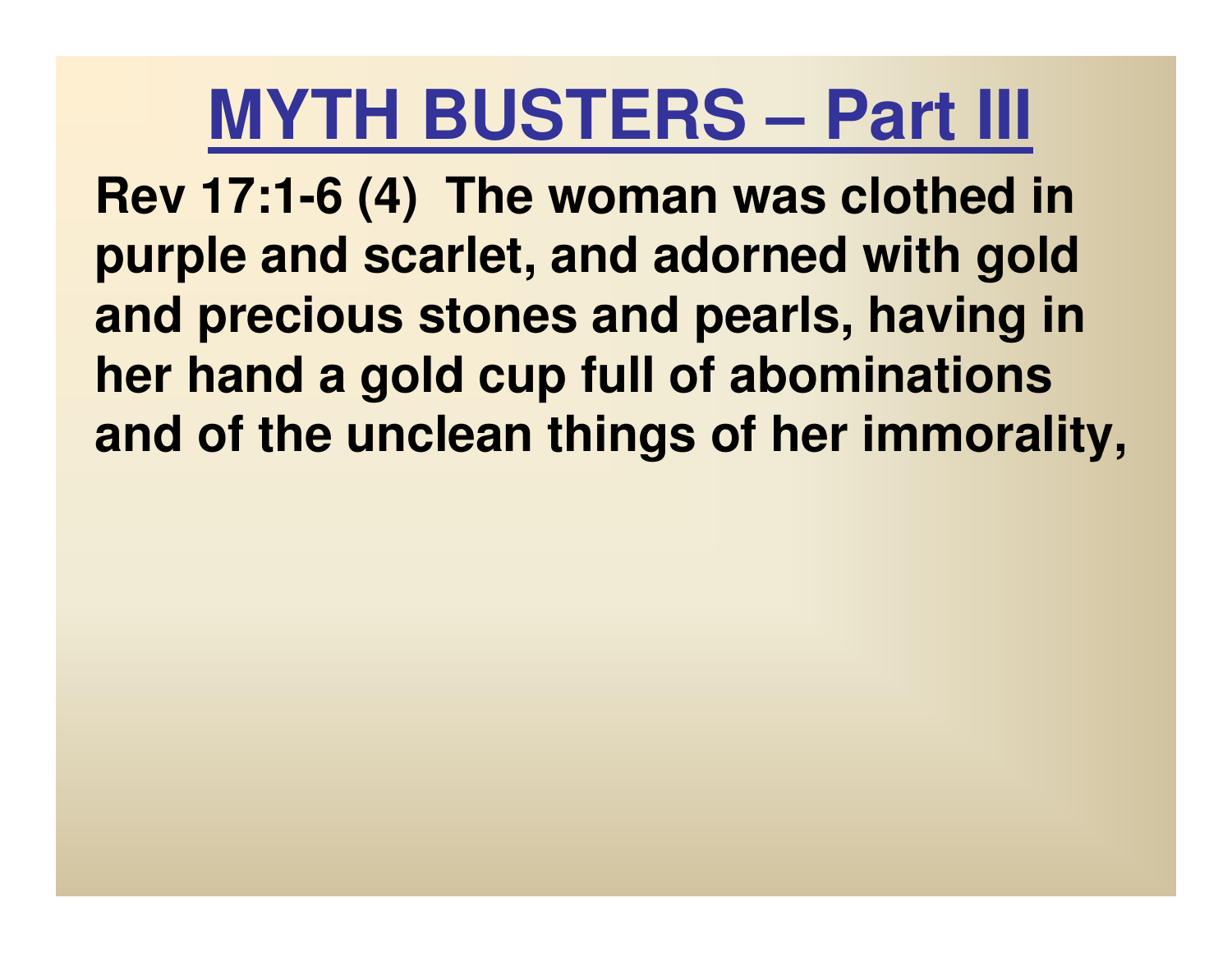**Rev 17:1-6 (5) and on her forehead a name was written, "MYSTERY, BABYLON THE GREAT, THE MOTHER OF HARLOTS AND OF THE ABOMINATIONS OF THE EARTH."**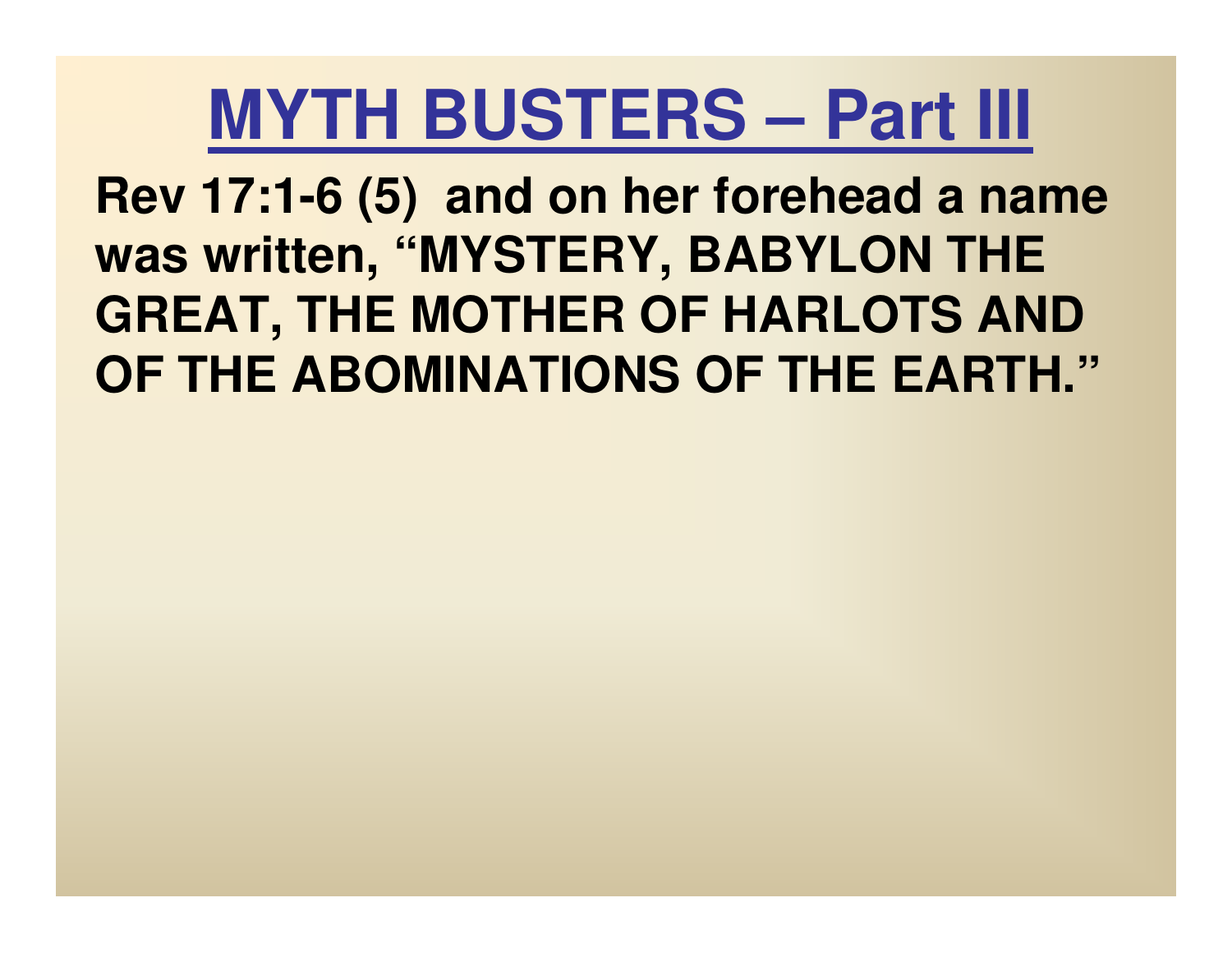**Rev 17:1-6 (6) And I saw the woman drunk with the blood of the saints, and with the blood of the witnesses (martyrs) of Jesus. When I saw her, I wondered greatly.**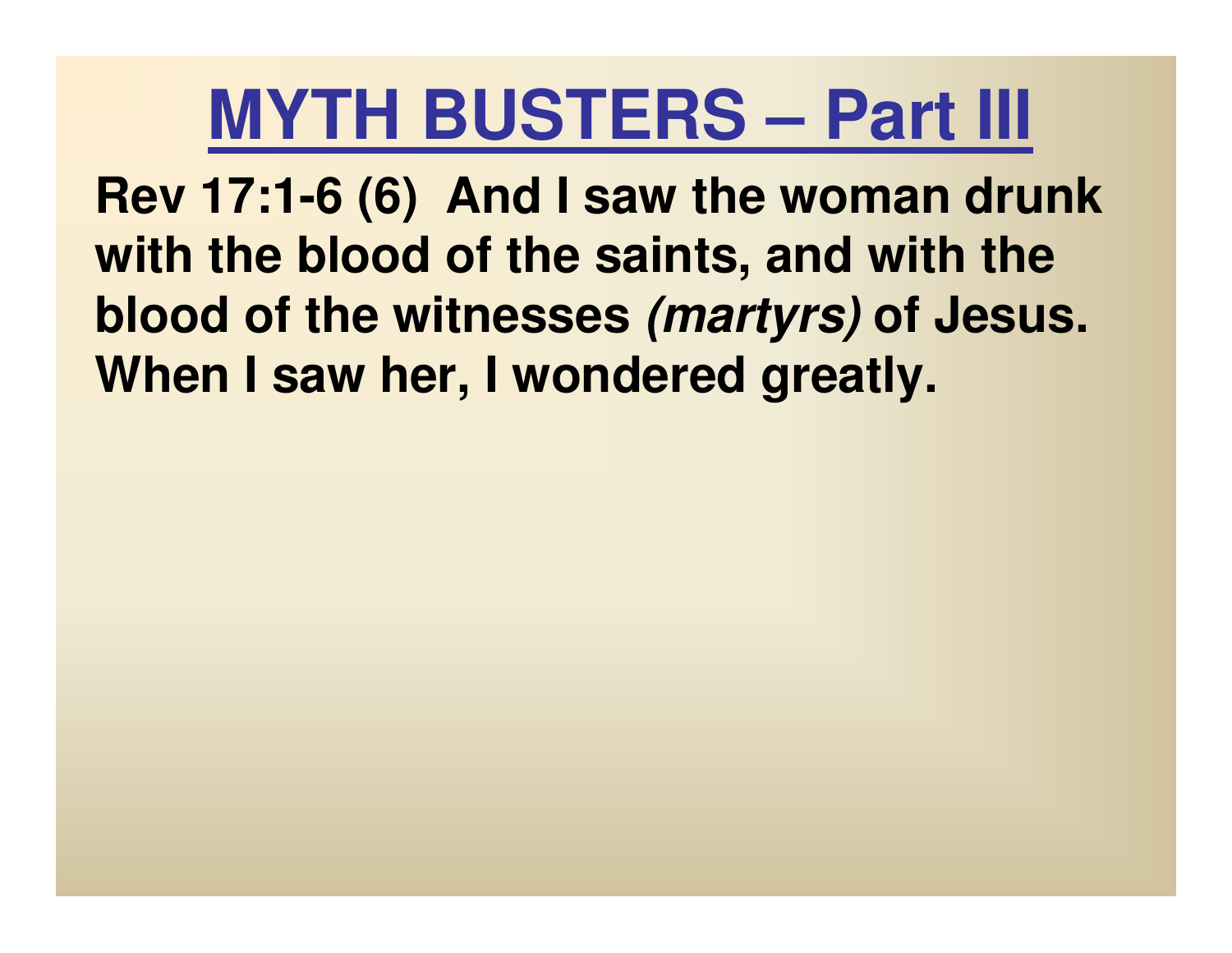**Rev. 17:18 "The woman whom you saw is the great city, which reigns over the kings of the earth."**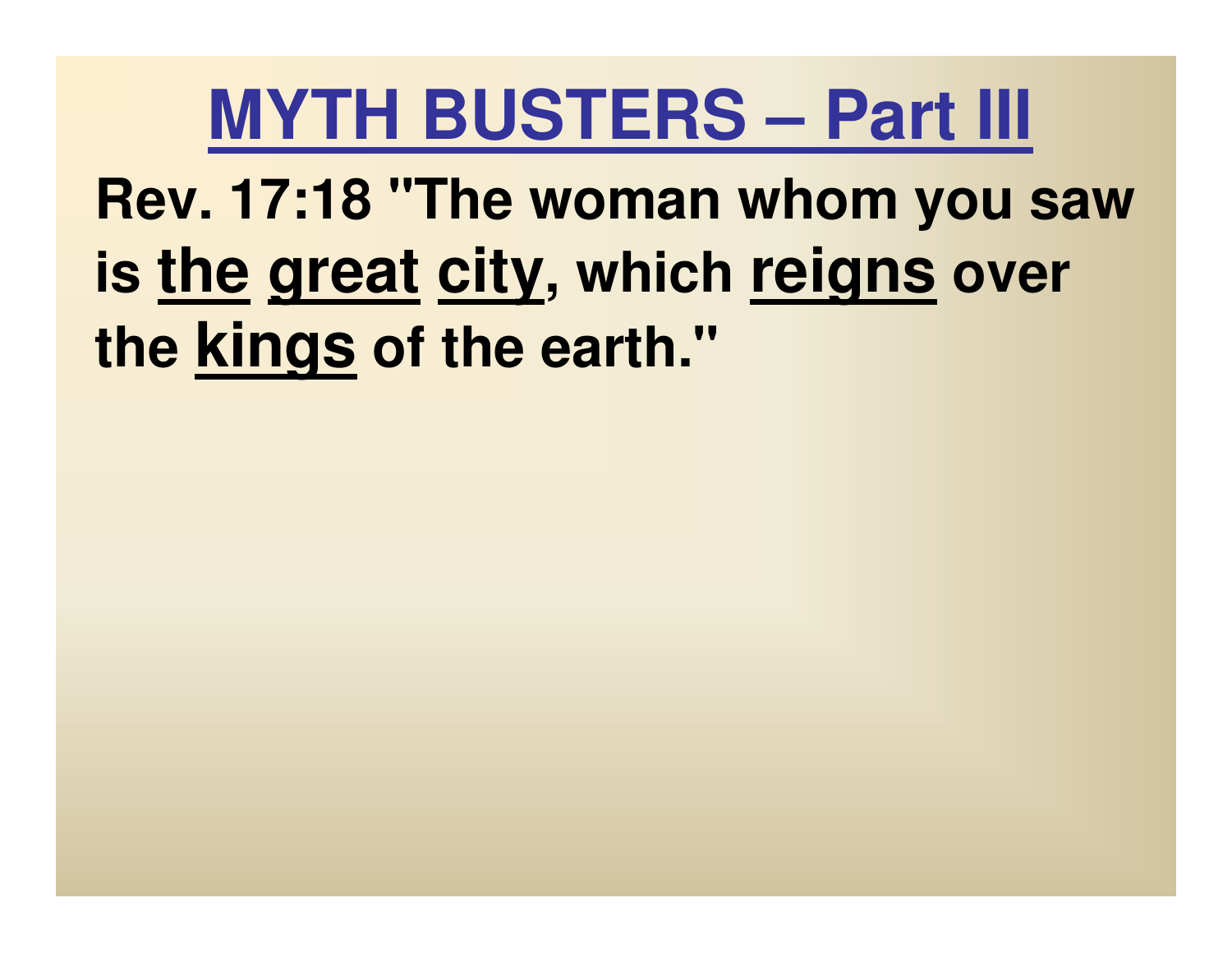**Rev 18:2-5 (2) And he cried out with a mighty voice, saying, "Fallen, fallen is Babylon the great! She has become**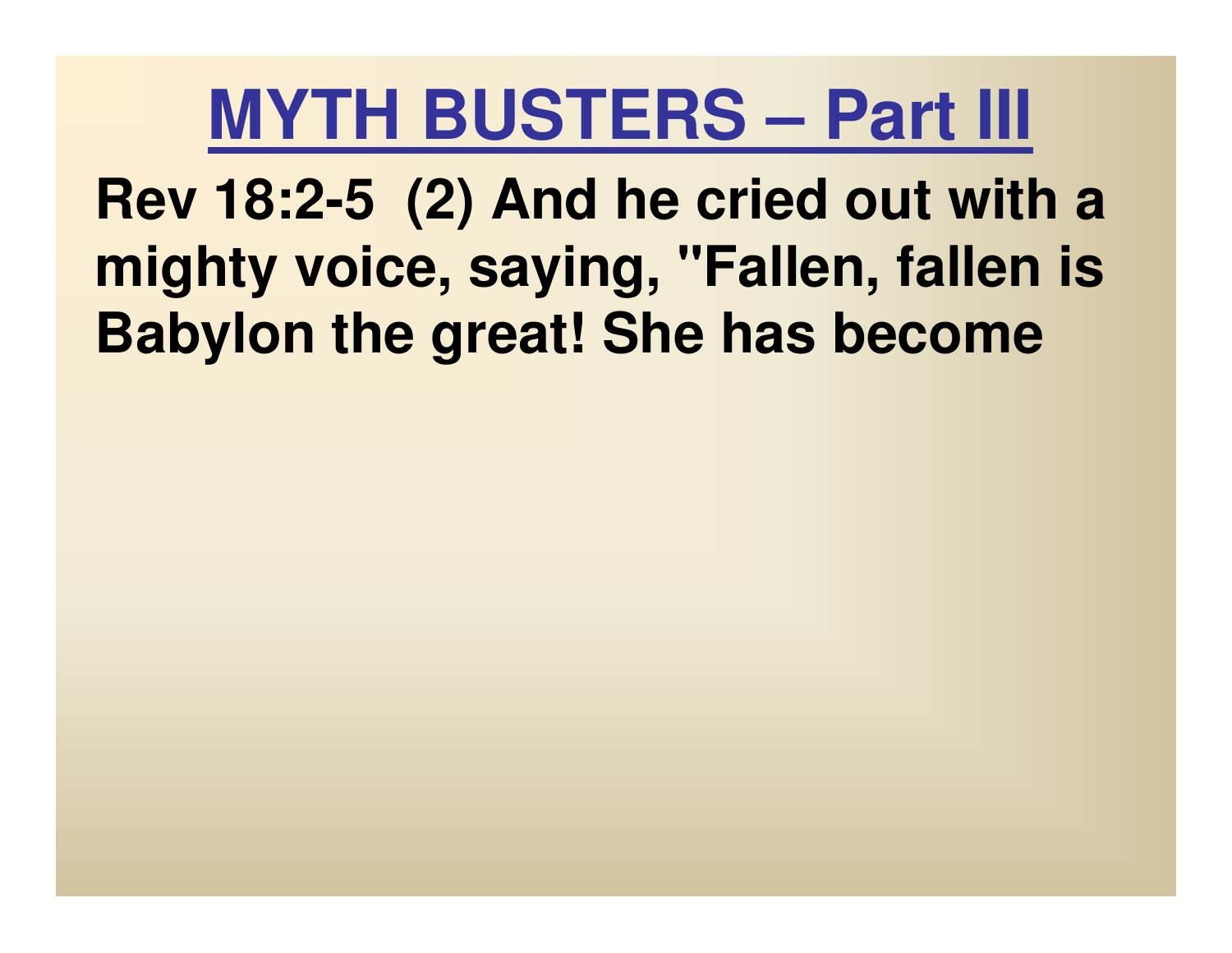**Rev 18:2-5 (2) … a dwelling place of demons and a prison of every unclean spirit, and a prison of every unclean and hateful bird.**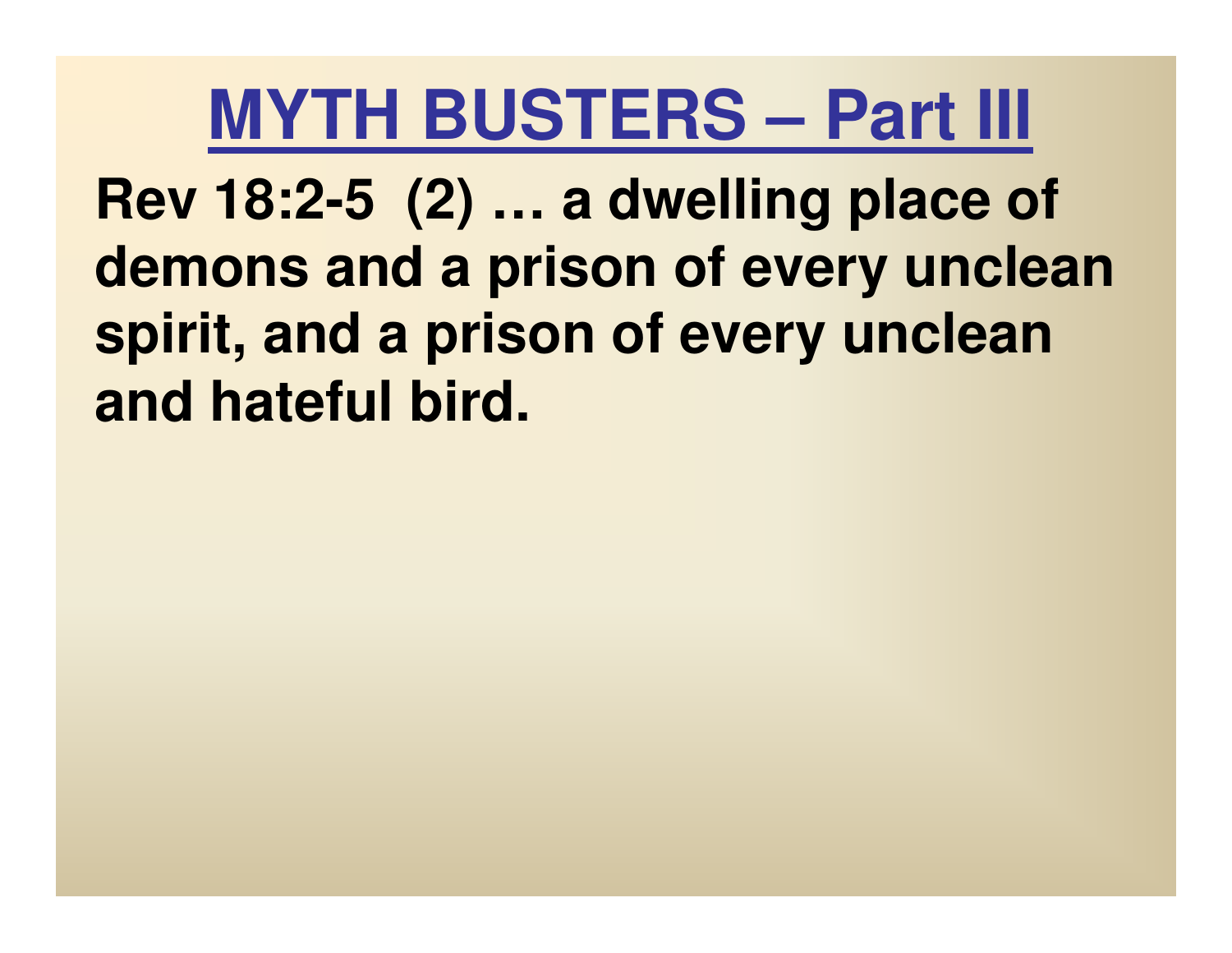**Rev 18:2-5 (3) "For all the nations have drunk of the wine of the passion of her immorality, and the kings of the earth**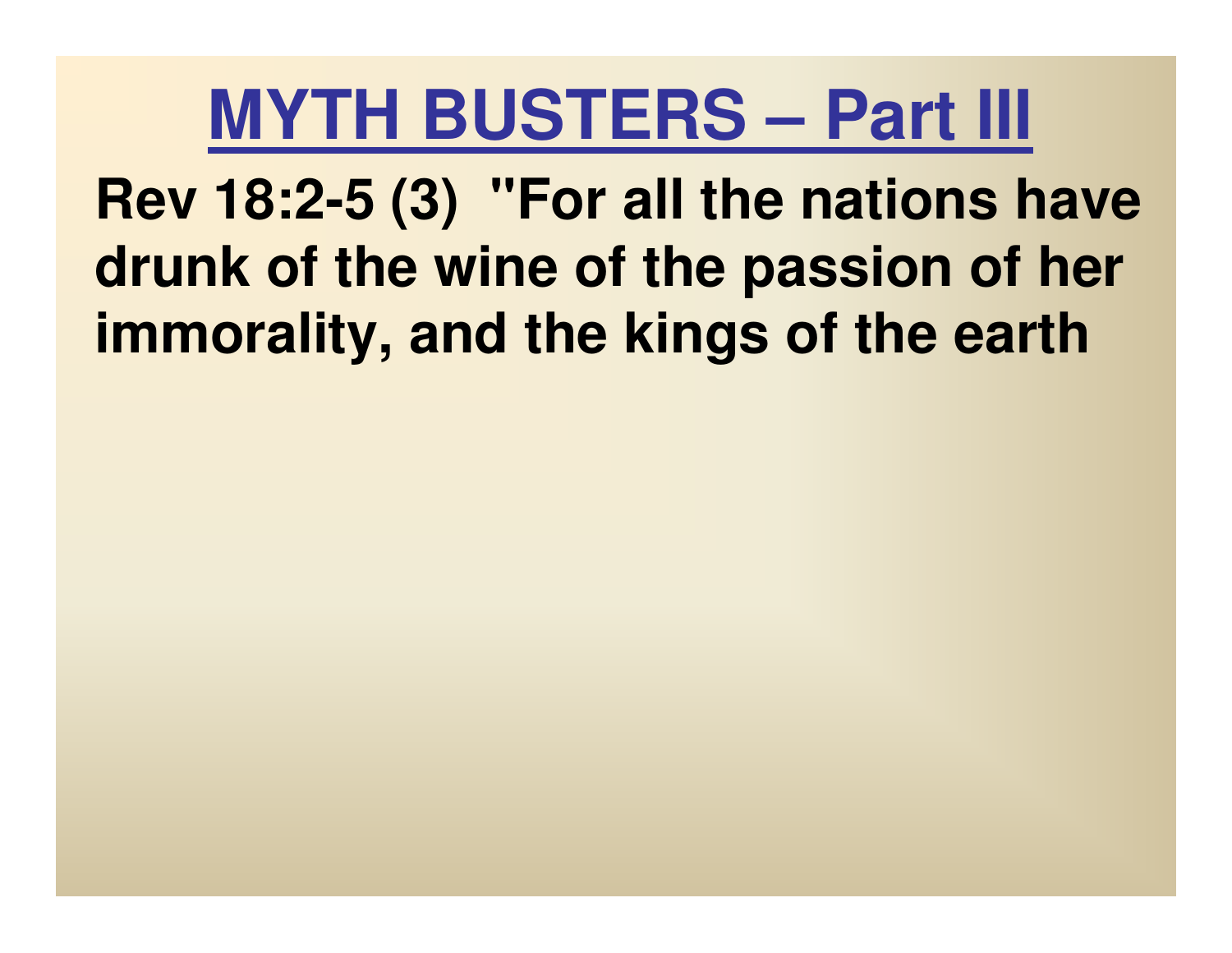**Rev 18:2-5 (3) "… have committed acts of immorality with her, and the merchants of the earth have become rich by the wealth of her sensuality."**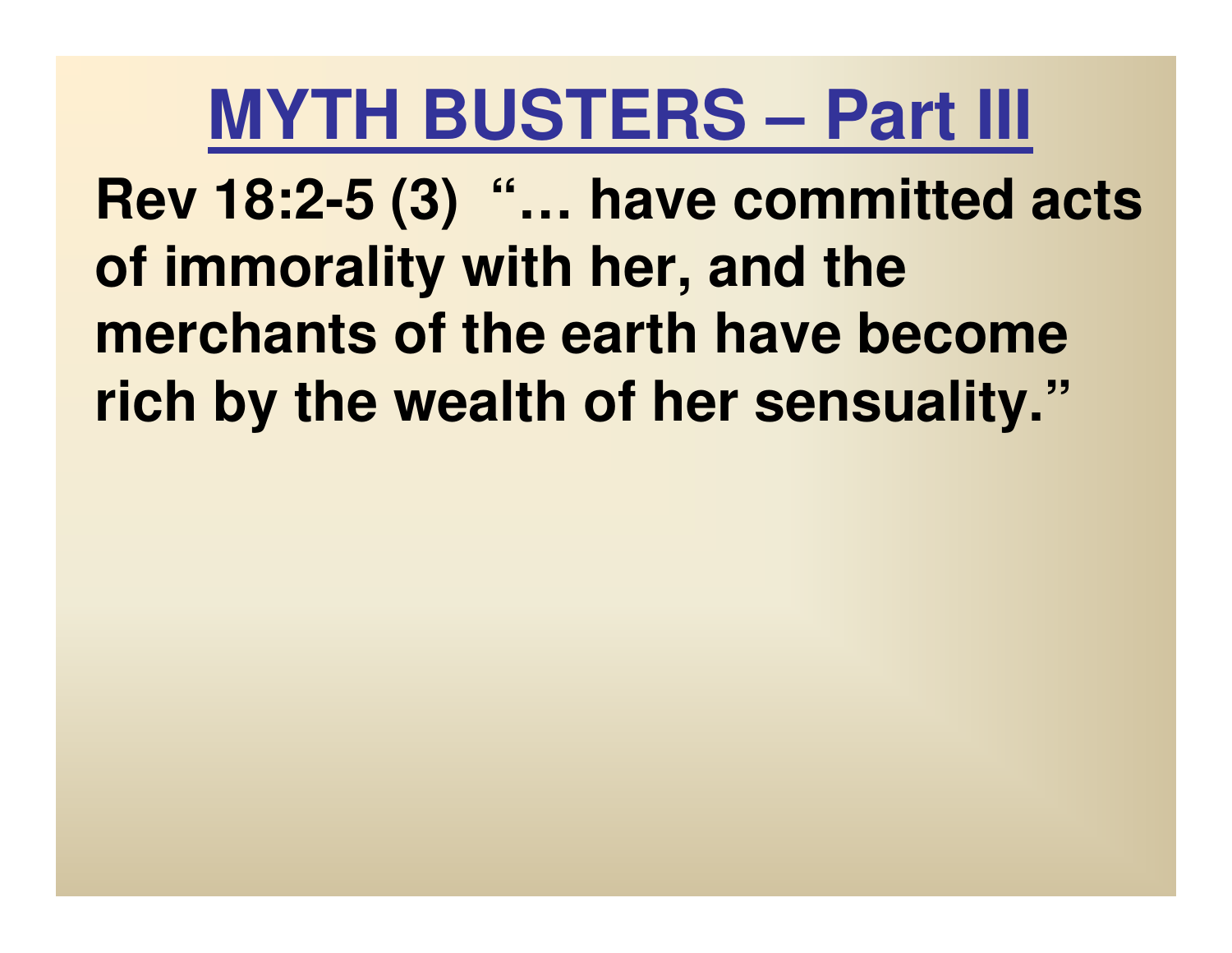**Rev 18:2-5 (4) I heard another voice from heaven, saying, "Come out of her, my people, so that you will not**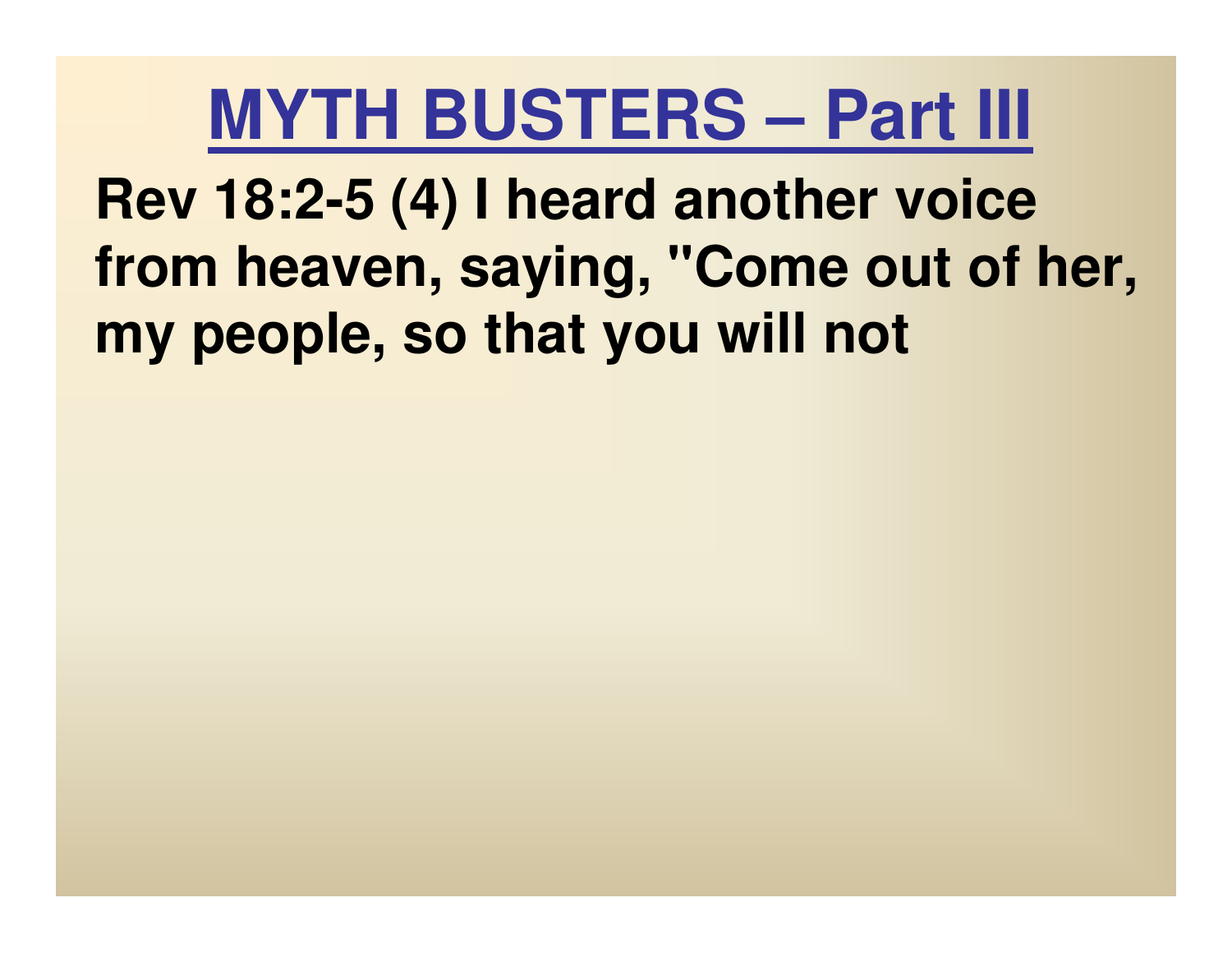**Rev 18:2-5 (4) … participate in her sins and receive of her plagues;**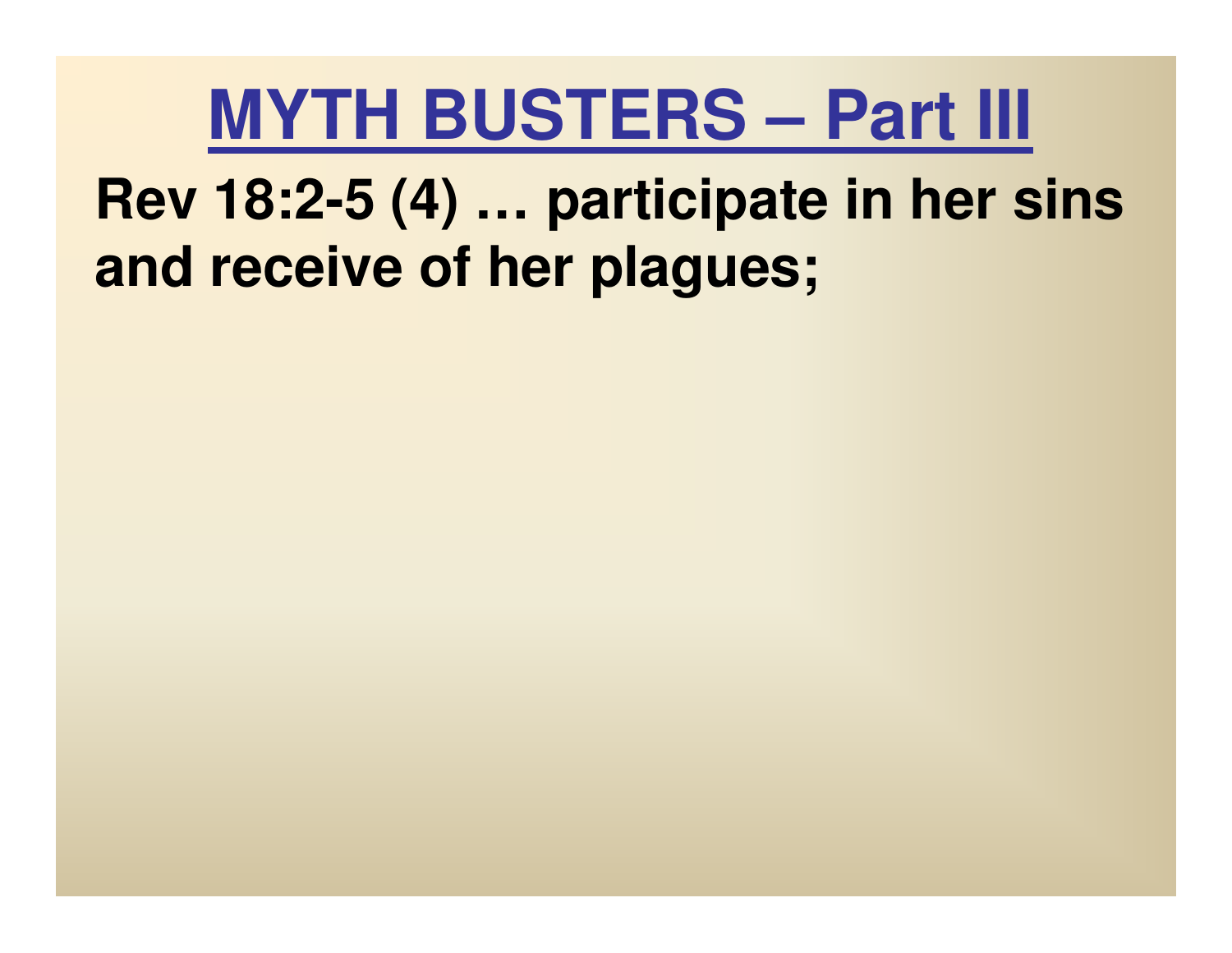**Rev 18:2-5 (5) for her sins have piled up as high as heaven, and God has remembered her iniquities.**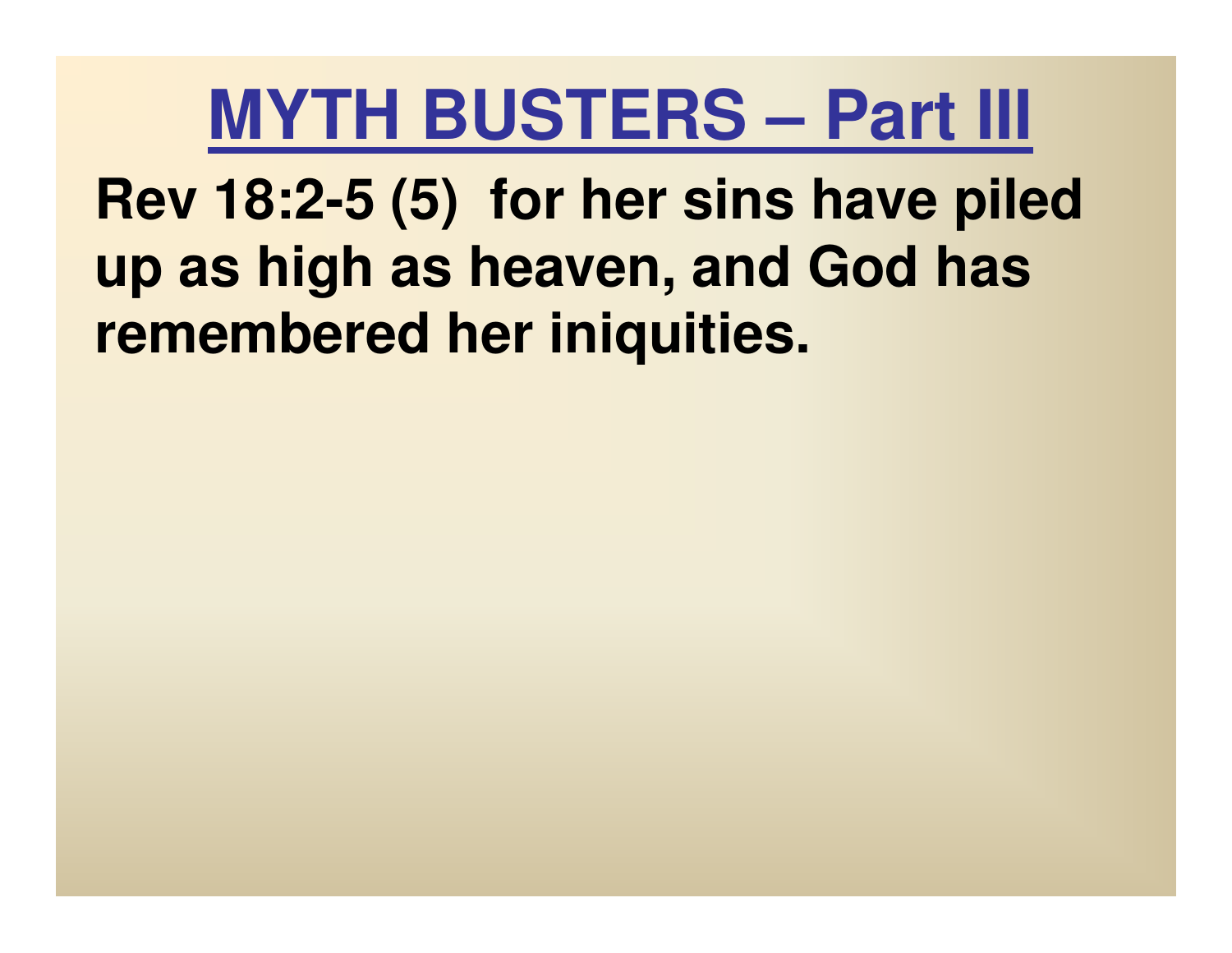**Rev Chapters 17 & 18:**

- **1. Harlot-Woman is Mystery Babylon**
- **2. Rides on back of anti-christ's Kingdom**
- **3. Commits Spiritual Immorality with Governments / Kings of the Earth**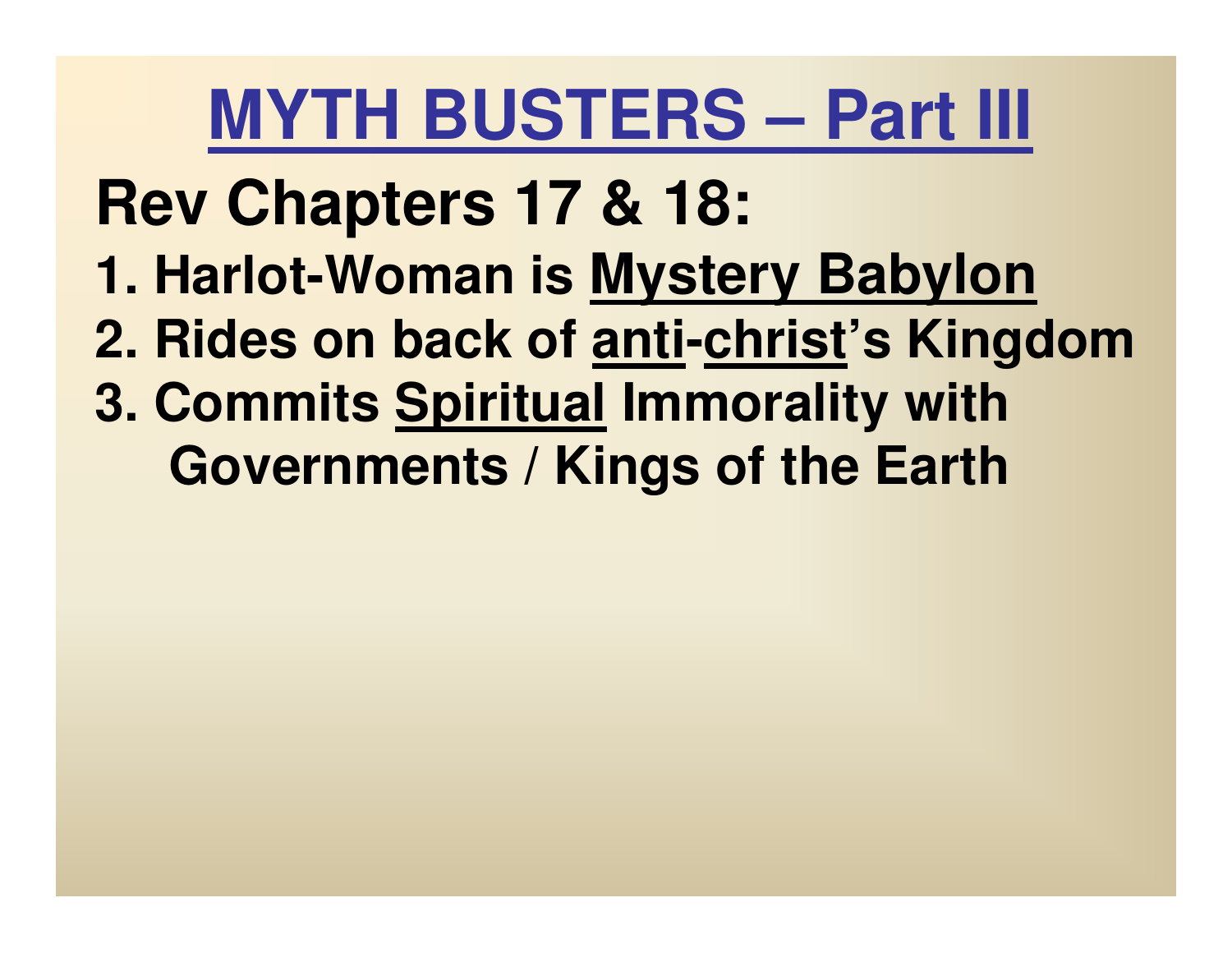**Rev Chapters 17 & 18:4. Drunk with the Blood of the saints – martyrs of Jesus Christ5. Is both a Religious Institution and a City 6. Full of riches and opulent clothing**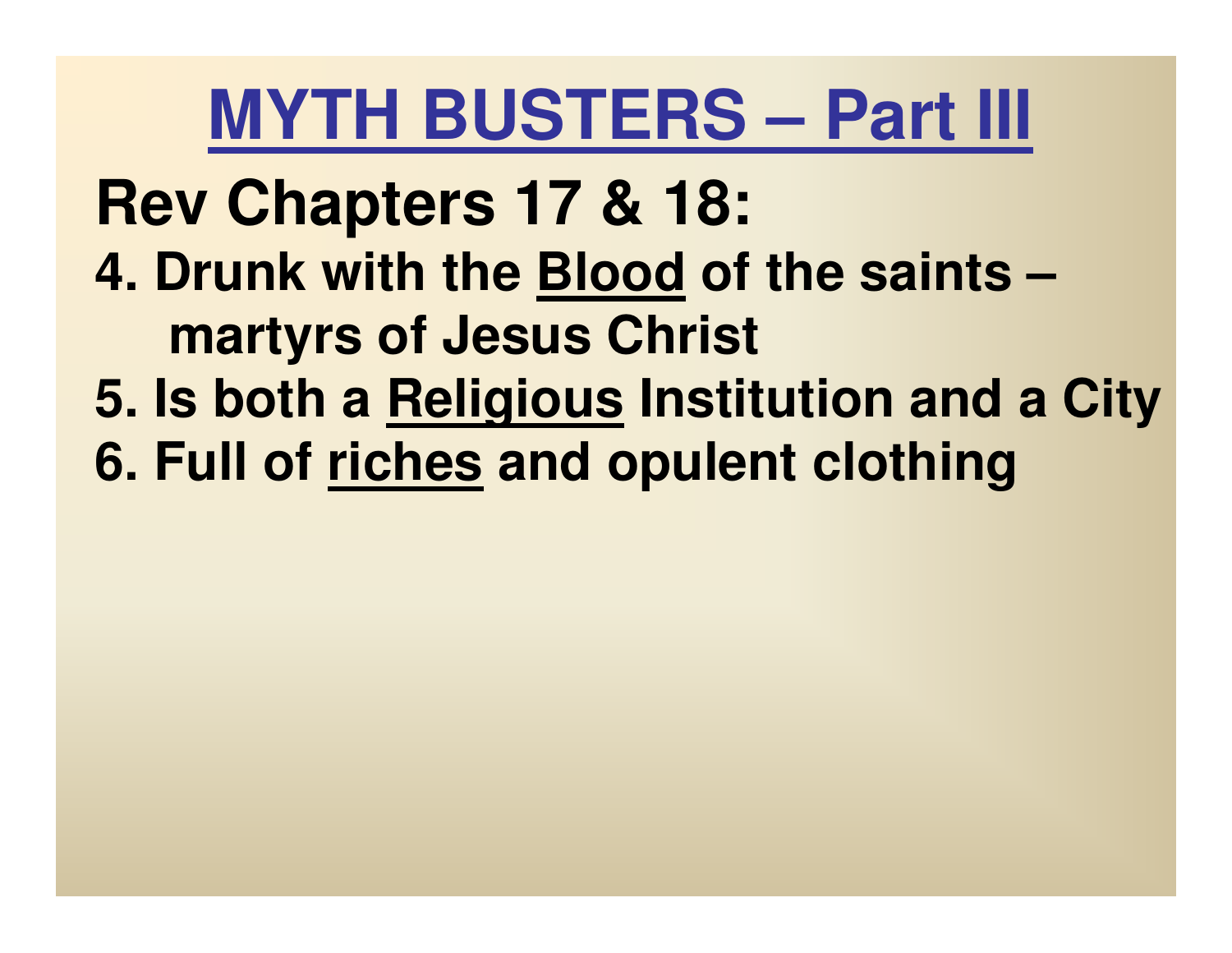**Rev Chapters 17 & 18:7. GOD is calling HIS People out of that Bablyonian/Pagan Religious system…**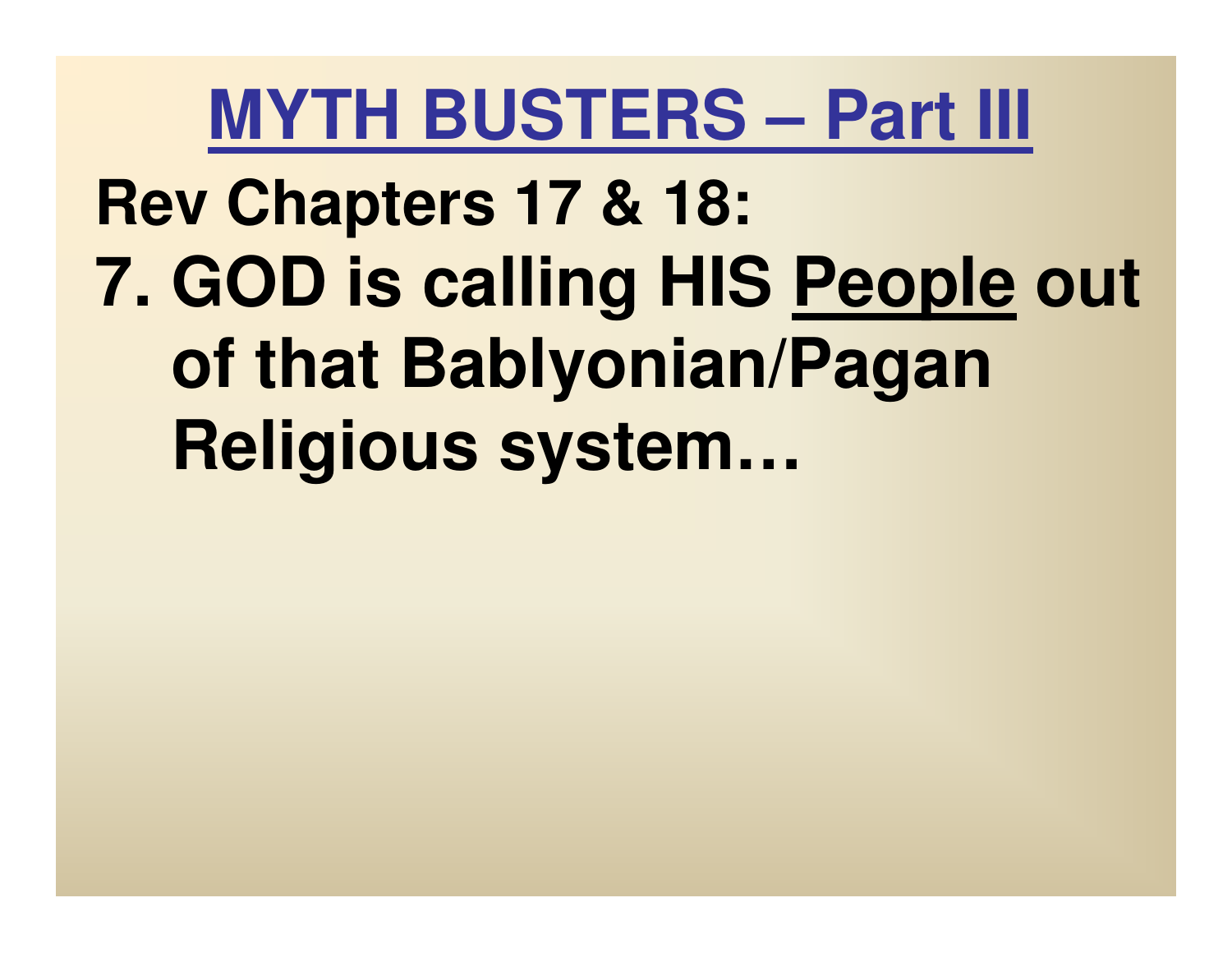**Question: With all of this prophetic evidence – who / what do you think God is talking about???** 

**No need to Answer now… (1 Peter 5:13)**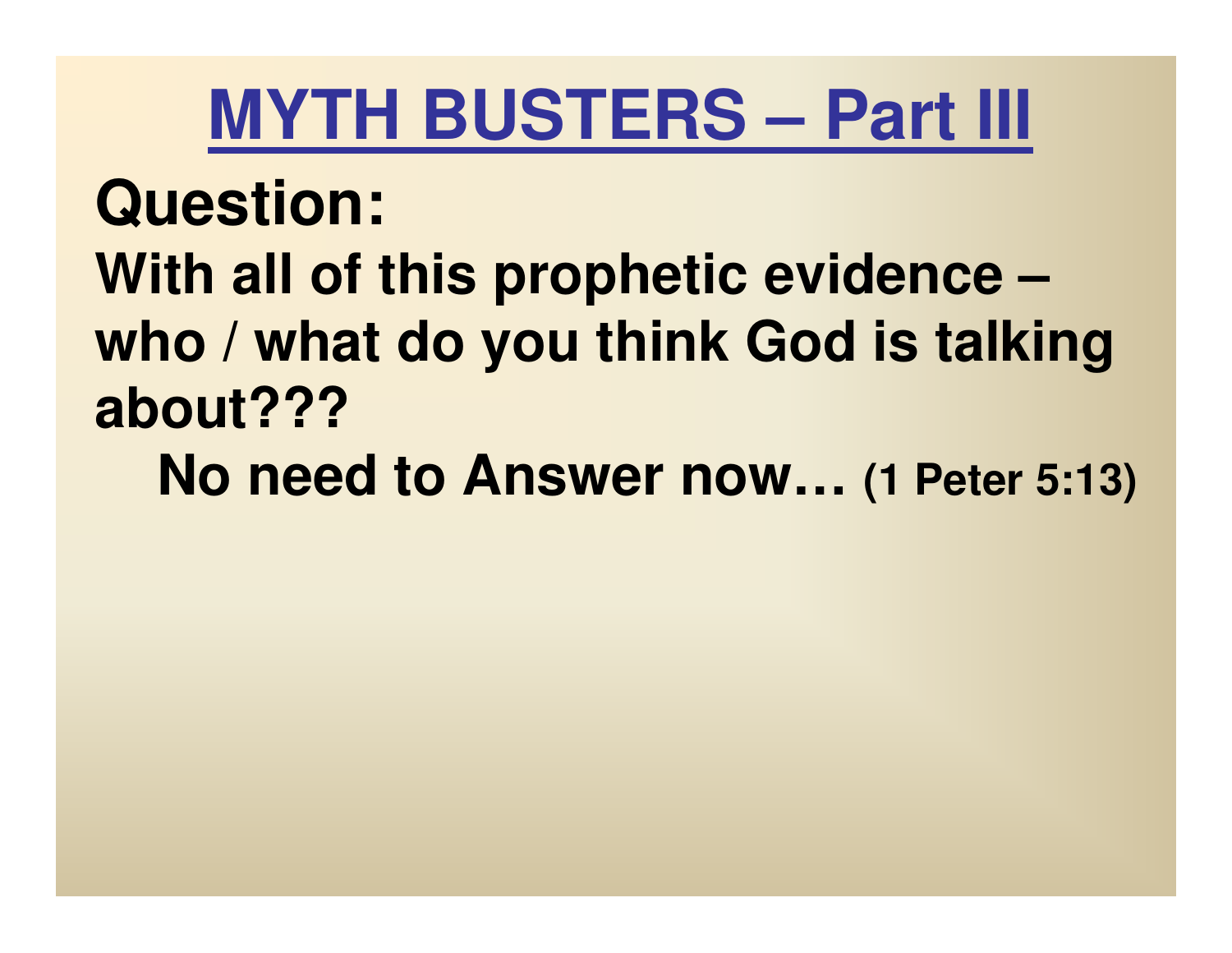**1 Peter 5:13 She who is in Babylon, chosen together with you, sends you greetings, and so does my son, Mark.**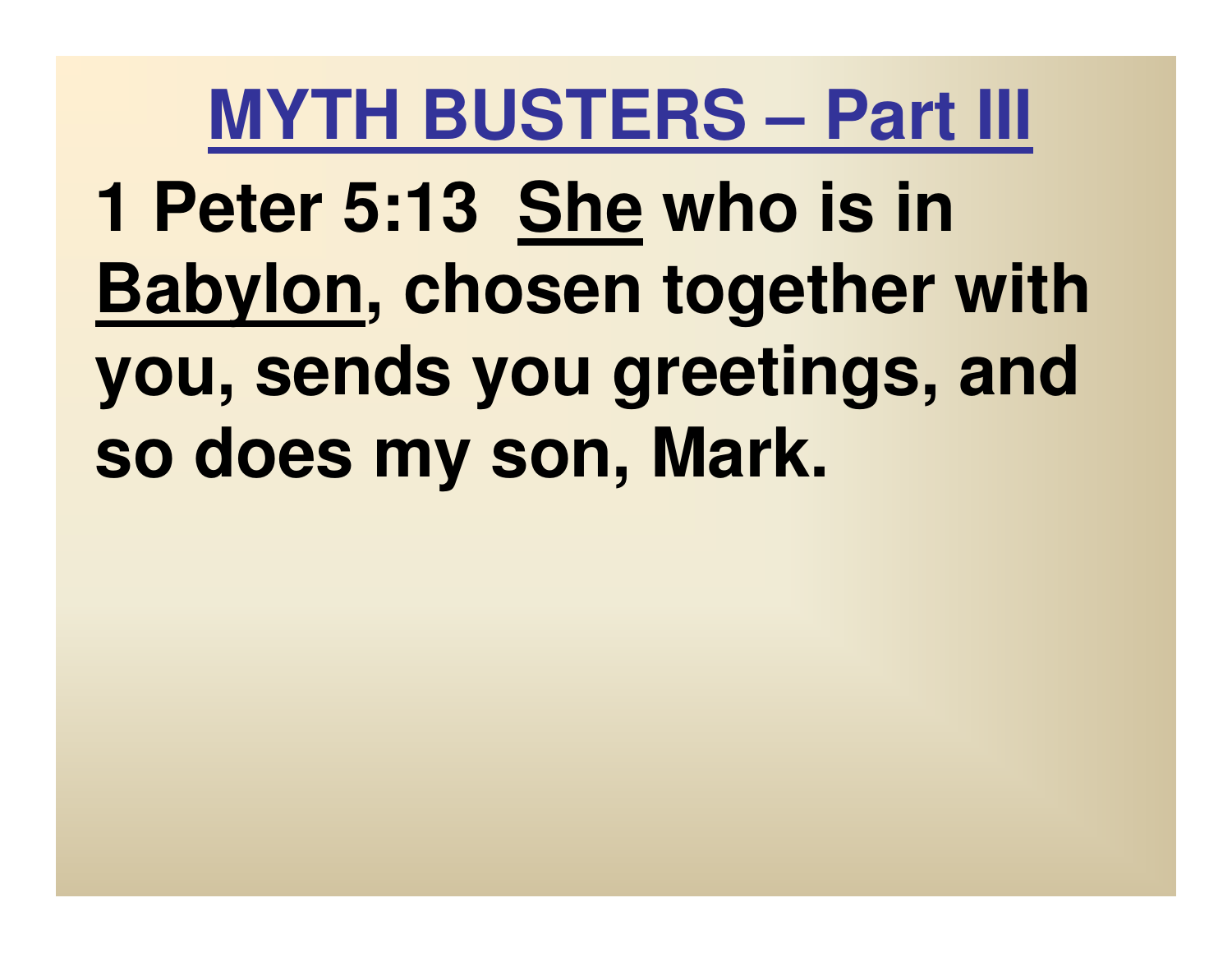**Peter was writing this from ROME – which He calls Babylon. Interesting… Indeed!!!**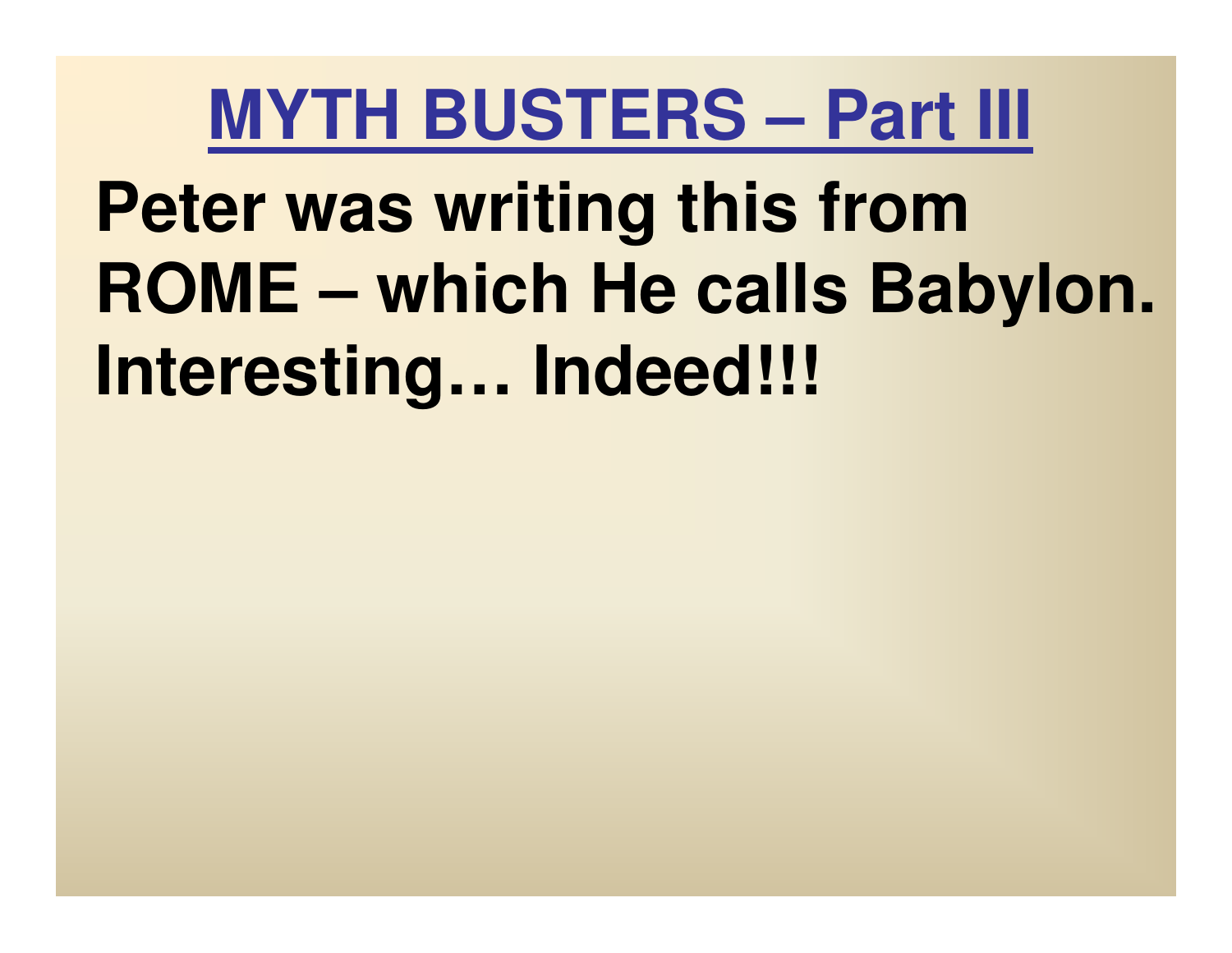#### **Lessons:**

**1. We must always look to God's Word to evaluate our traditions, customs, and practices – if Christ's Name is associated with it…**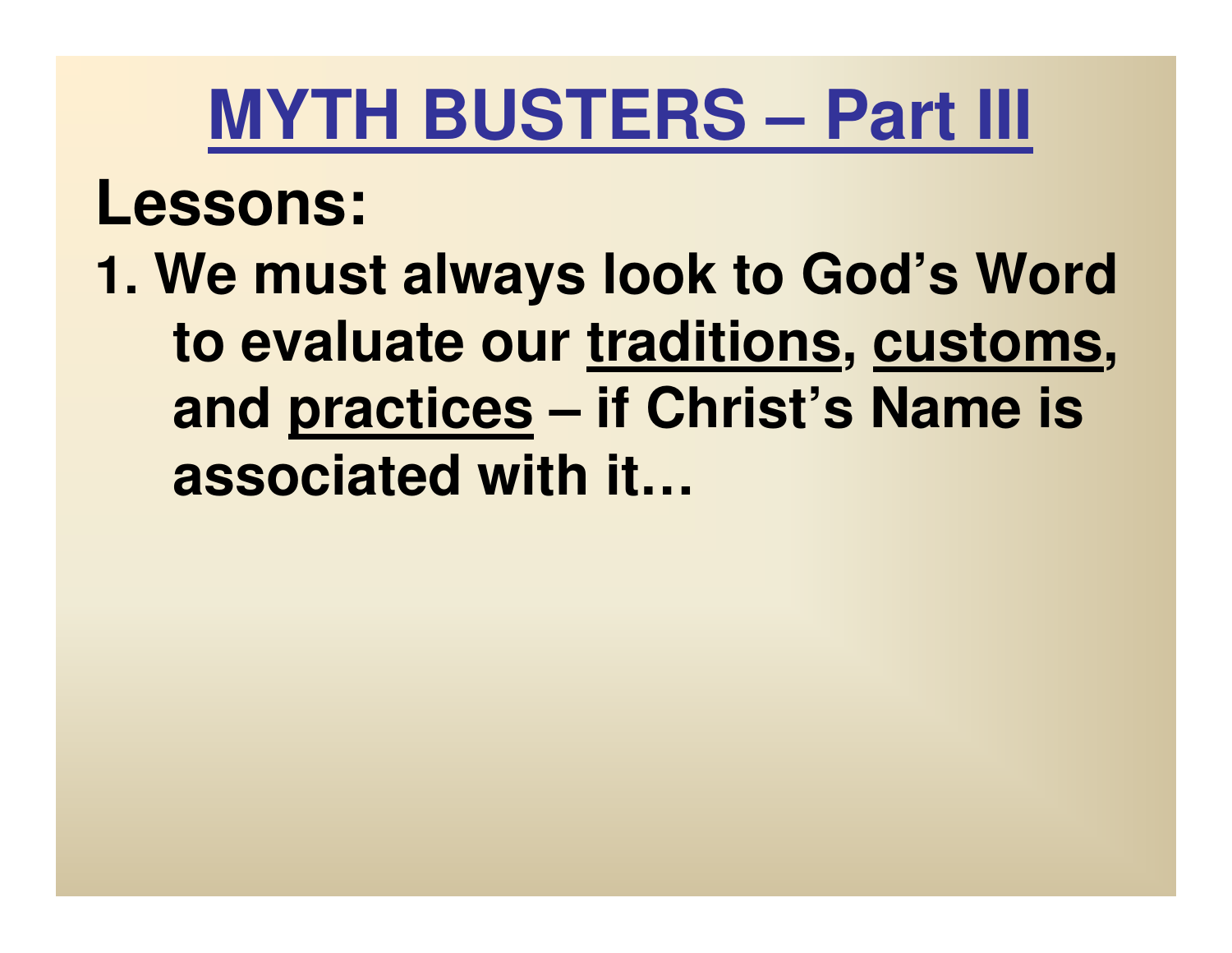#### **Lessons:**

**2. We should never compromise God's Word because it might be convenient or stop persecution. The results can affect future generation adversely**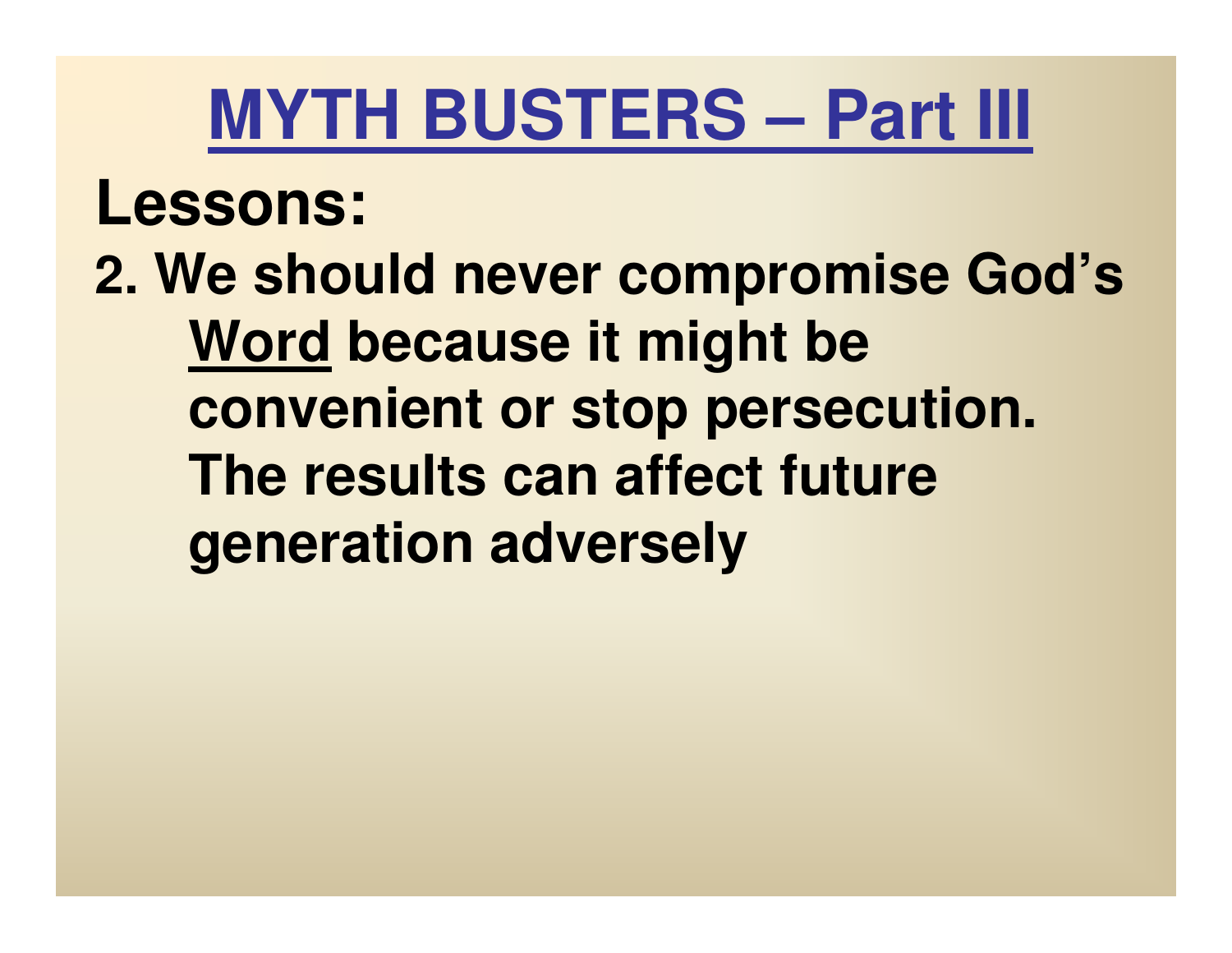#### **Lessons:**

- **3. We should never allow idolatry and/or spiritual immorality within the church.**
- **Mixing Paganism with Christianity is EVIL**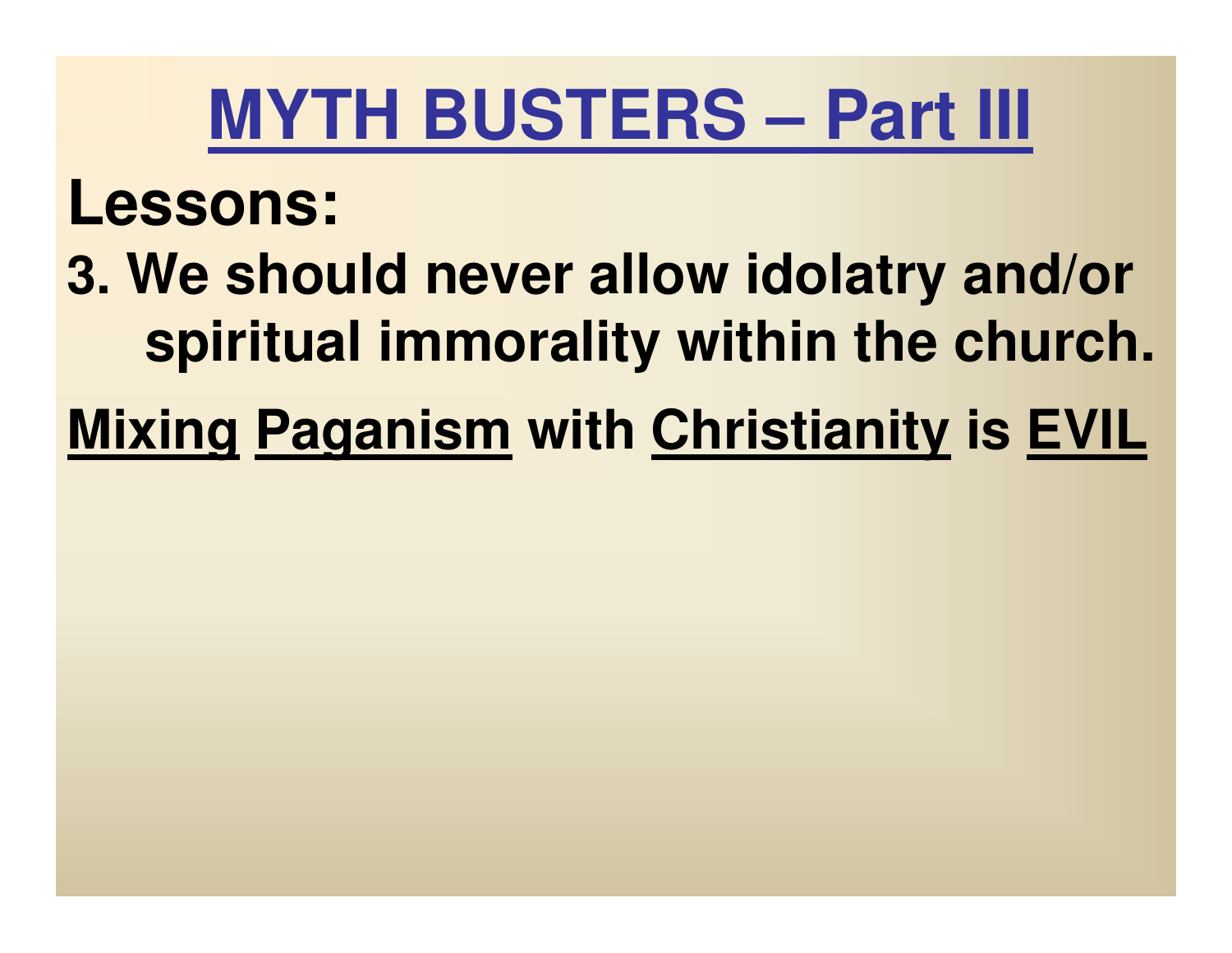#### **Questions:**

**1. Do you love man-made - paganistic traditions more than you love God's Word?**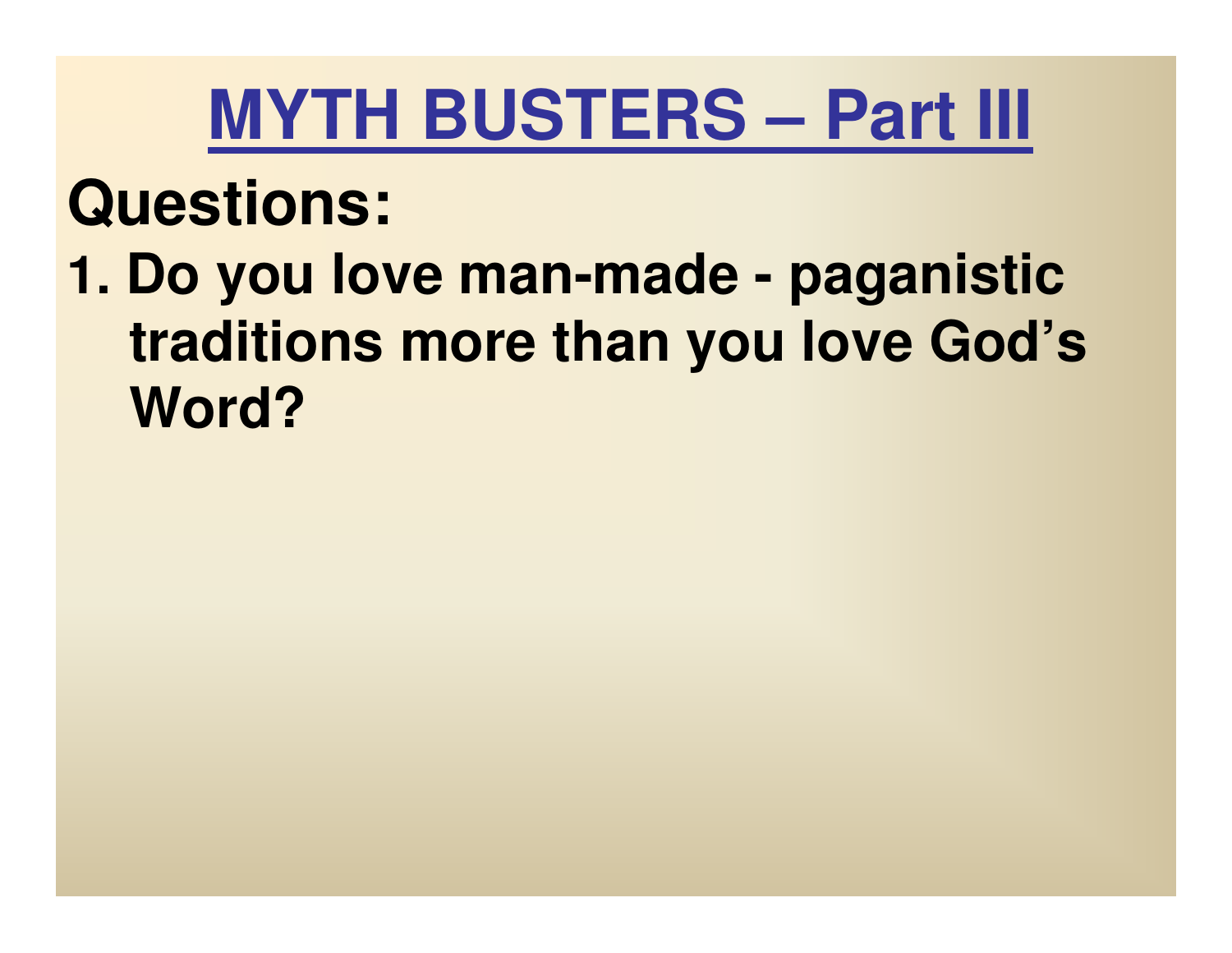## **MYTH BUSTERS – Part III**

## **Questions:**

**2. Do you love the praise of people more than the praise of God?**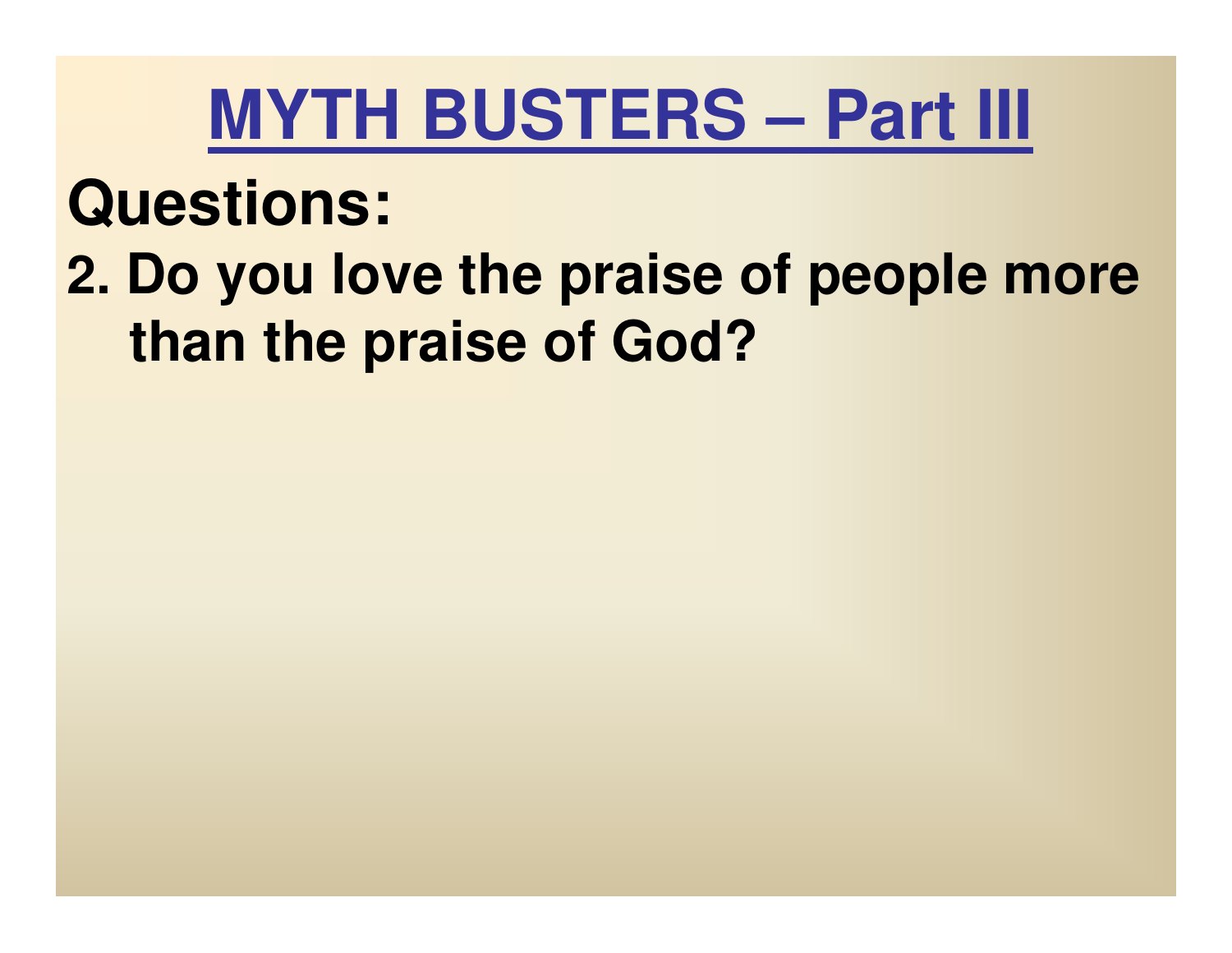## **MYTH BUSTERS – Part III Questions:3. Do you love the approval and acceptance of people more than the approval and acceptance of God?**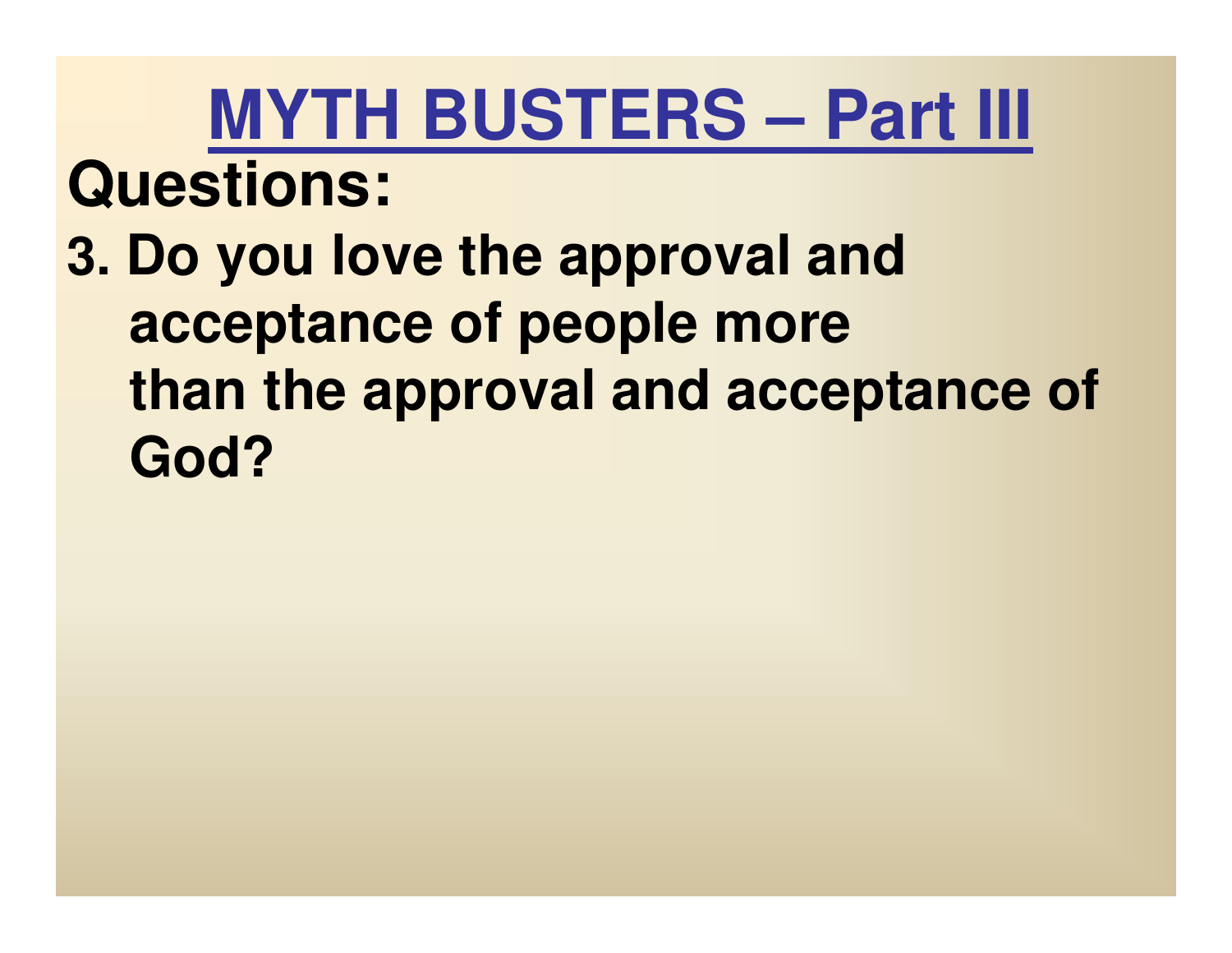**MYTH BUSTERS – Part III Questions:4. Who or What do you live for?God - OR other people, family, peers, comfort, comfortable & fun traditions**